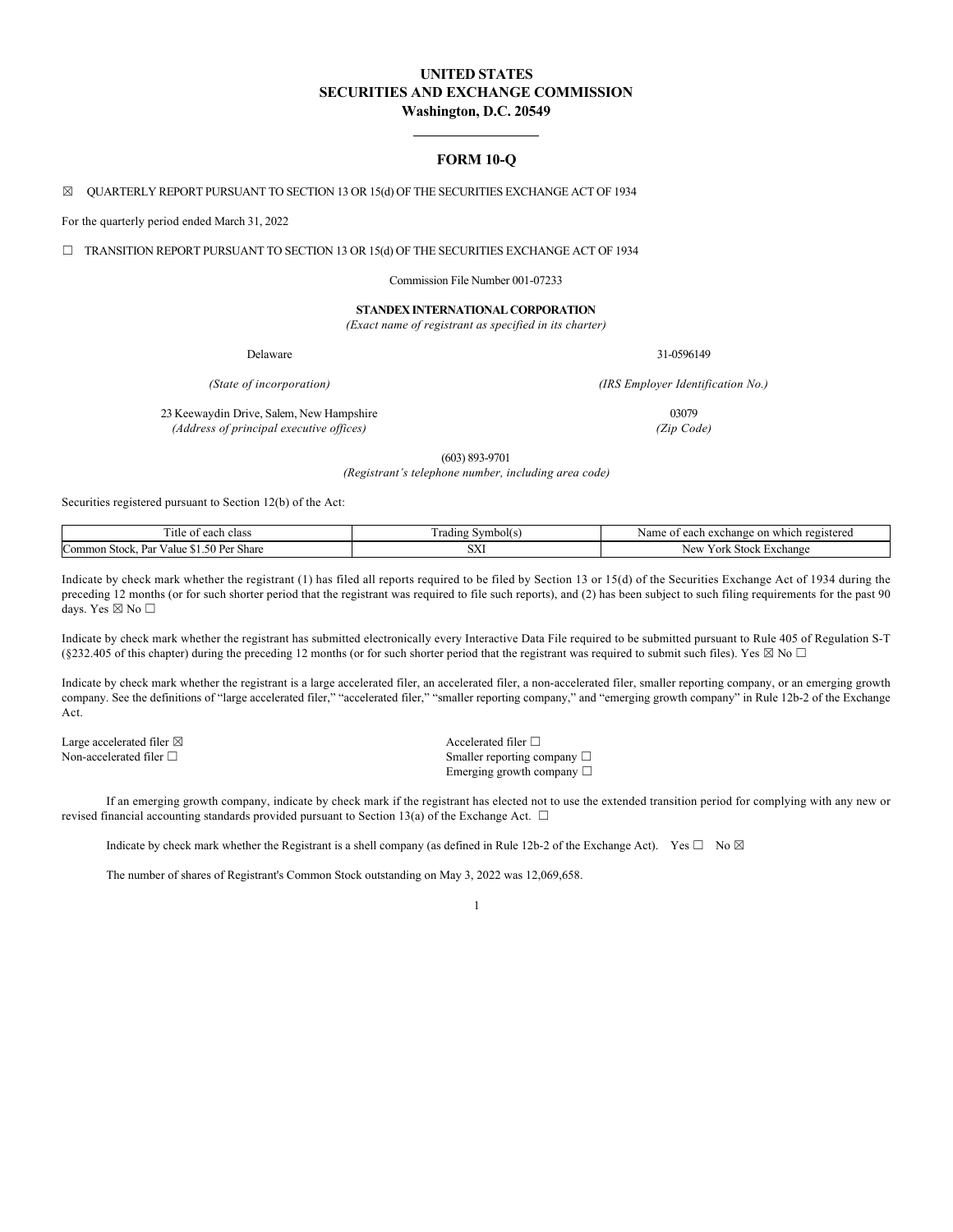## **STANDEX INTERNATIONAL CORPORATION**

## **INDEX**

|         |                                                                                                                                             | Page No.       |
|---------|---------------------------------------------------------------------------------------------------------------------------------------------|----------------|
|         | <b>PART I. FINANCIAL INFORMATION:</b>                                                                                                       |                |
|         |                                                                                                                                             |                |
| Item 1. |                                                                                                                                             |                |
|         | Condensed Consolidated Balance Sheets as of March 31, 2022 and June 30, 2021 (unaudited)                                                    | $\overline{3}$ |
|         | Condensed Consolidated Statements of Operations for the three and nine months ended March 31, 2022 and 2021 (unaudited)                     | $\overline{4}$ |
|         | Condensed Consolidated Statements of Comprehensive Income (Loss) for the three and nine months ended March 31, 2022 and<br>2021 (unaudited) | $\overline{2}$ |
|         |                                                                                                                                             |                |
|         | Condensed Consolidated Statements of Stockholders' Equity for the three and nine months ended March 31, 2022 and 2021 (unaudited)           | 6              |
|         | Condensed Consolidated Statements of Cash Flows for the nine months ended March 31, 2022 and 2021 (unaudited)                               | 8              |
|         | Notes to Unaudited Condensed Consolidated Financial Statements                                                                              | $\overline{9}$ |
| Item 2. | Management's Discussion and Analysis of Financial Condition and Results of Operations                                                       | 25             |
| Item 3. | Quantitative and Qualitative Disclosures about Market Risk                                                                                  | 37             |
| Item 4. | Controls and Procedures                                                                                                                     | <u>38</u>      |
|         | <b>PART II. OTHER INFORMATION:</b>                                                                                                          |                |
| Item 2. | Unregistered Sales of Equity Securities and Use of Proceeds                                                                                 | 39             |
| Item 6. | <b>Exhibits</b>                                                                                                                             | 40             |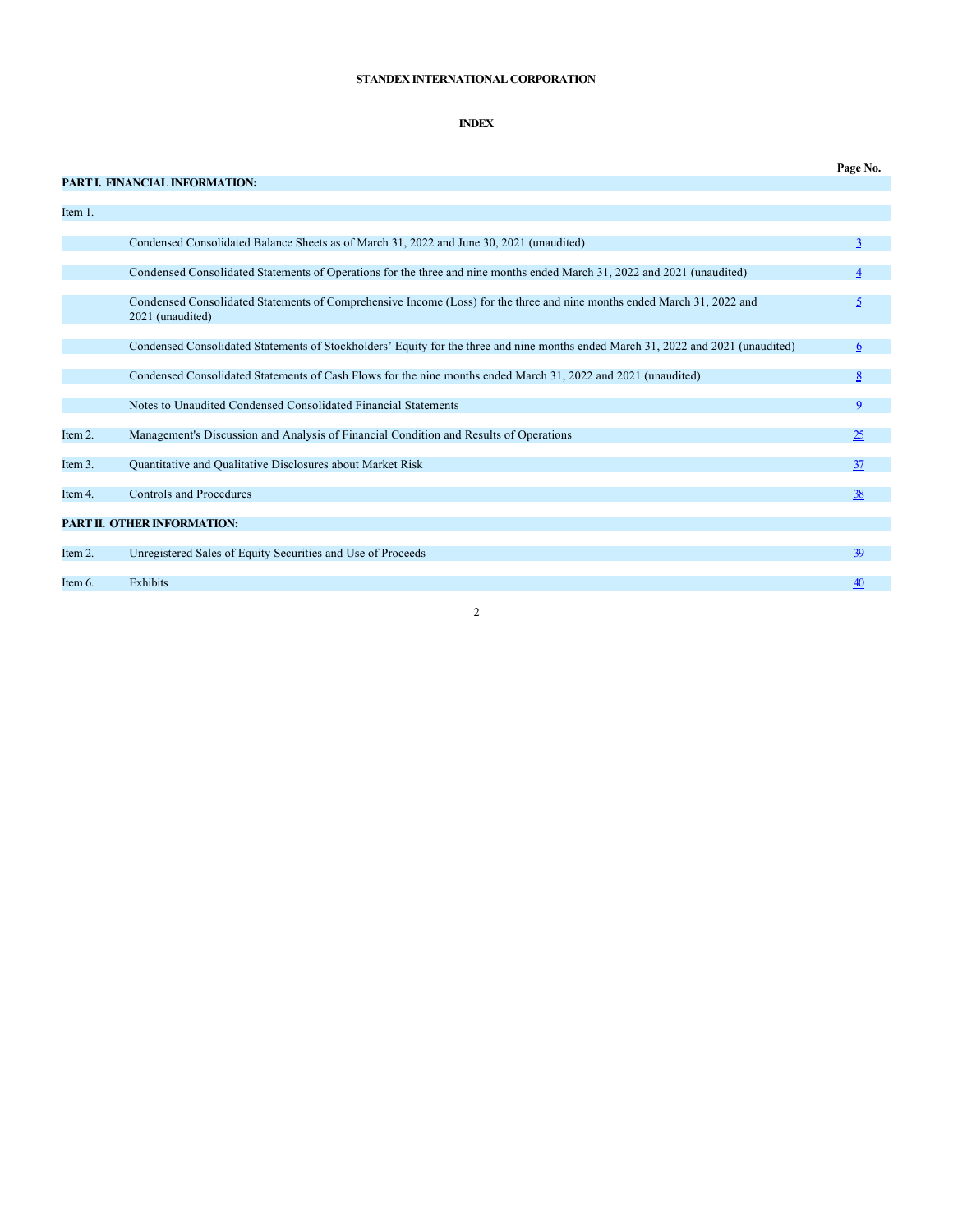#### <span id="page-2-0"></span>**STANDEX INTERNATIONAL CORPORATION Unaudited Condensed Consolidated Balance Sheets**

|                                                                                                                   |              | March 31, |               | <b>June 30,</b> |
|-------------------------------------------------------------------------------------------------------------------|--------------|-----------|---------------|-----------------|
| (In thousands, except per share data)                                                                             |              | 2022      |               | 2021            |
| <b>ASSETS</b>                                                                                                     |              |           |               |                 |
| Current Assets:                                                                                                   |              |           |               |                 |
| Cash and cash equivalents                                                                                         | $\mathbb{S}$ | 133,902   | $\mathcal{S}$ | 136,367         |
| Accounts receivable, less allowance for credit losses of \$1,997 and \$1,588 at March 31, 2022 and June 30, 2021, |              |           |               |                 |
| respectively                                                                                                      |              | 115,428   |               | 109,883         |
| Inventories                                                                                                       |              | 103,930   |               | 91,862          |
| Prepaid expenses and other current assets                                                                         |              | 41,800    |               | 23,504          |
| Income taxes receivable                                                                                           |              | 15,584    |               | 12,750          |
| Total current assets                                                                                              |              | 410,644   |               | 374,366         |
| Property, plant, and equipment, net                                                                               |              | 128,181   |               | 133,373         |
| Intangible assets, net                                                                                            |              | 91,545    |               | 98,929          |
| Goodwill                                                                                                          |              | 275,127   |               | 278,054         |
| Deferred tax asset                                                                                                |              | 5,369     |               | 9,566           |
| Operating lease right-of-use asset                                                                                |              | 35,558    |               | 37,276          |
| Other non-current assets                                                                                          |              | 27,144    |               | 30,659          |
| Total non-current assets                                                                                          |              | 562,924   |               | 587,857         |
|                                                                                                                   |              |           |               |                 |
| Total assets                                                                                                      | \$           | 973,568   |               | 962,223         |
| <b>LIABILITIES AND STOCKHOLDERS' EQUITY</b>                                                                       |              |           |               |                 |
| <b>Current Liabilities:</b>                                                                                       |              |           |               |                 |
| Accounts payable                                                                                                  | \$           | 75,275    | \$            | 74,756          |
| Accrued liabilities                                                                                               |              | 57,185    |               | 61,717          |
| Income taxes payable                                                                                              |              | 9,279     |               | 7,236           |
| Total current liabilities                                                                                         |              | 141,739   |               | 143,709         |
|                                                                                                                   |              |           |               |                 |
| Long-term debt                                                                                                    |              | 199,745   |               | 199,490         |
| Operating lease long-term liabilities                                                                             |              | 28,683    |               | 29,041          |
| Accrued pension and other non-current liabilities                                                                 |              | 75,781    |               | 83,558          |
| Total non-current liabilities                                                                                     |              | 304,209   |               | 312,089         |
|                                                                                                                   |              |           |               |                 |
| Contingencies (Note 15)                                                                                           |              |           |               |                 |
| Stockholders' equity:                                                                                             |              |           |               |                 |
| Common stock, par value \$1.50 per share, 60,000,000 shares authorized, 27,984,278 shares issued, 11,929,389 and  |              |           |               |                 |
| 12,044,405 shares outstanding at March 31, 2022 and June 30, 2021                                                 |              | 41,976    |               | 41,976          |
| Additional paid-in capital                                                                                        |              | 88,197    |               | 80,788          |
| Retained earnings                                                                                                 |              | 891,303   |               | 852,489         |
| Accumulated other comprehensive loss                                                                              |              | (121,870) |               | (116, 140)      |
| Treasury shares: 16,054,889 and 15,939,873 shares at March 31, 2022 and June 30, 2021                             |              | (371,986) |               | (352, 688)      |
| Total stockholders' equity                                                                                        |              | 527,620   |               | 506,425         |
|                                                                                                                   |              |           |               |                 |
| Total liabilities and stockholders' equity                                                                        | \$           | 973,568   | S             | 962,223         |

See notes to unaudited condensed consolidated financial statements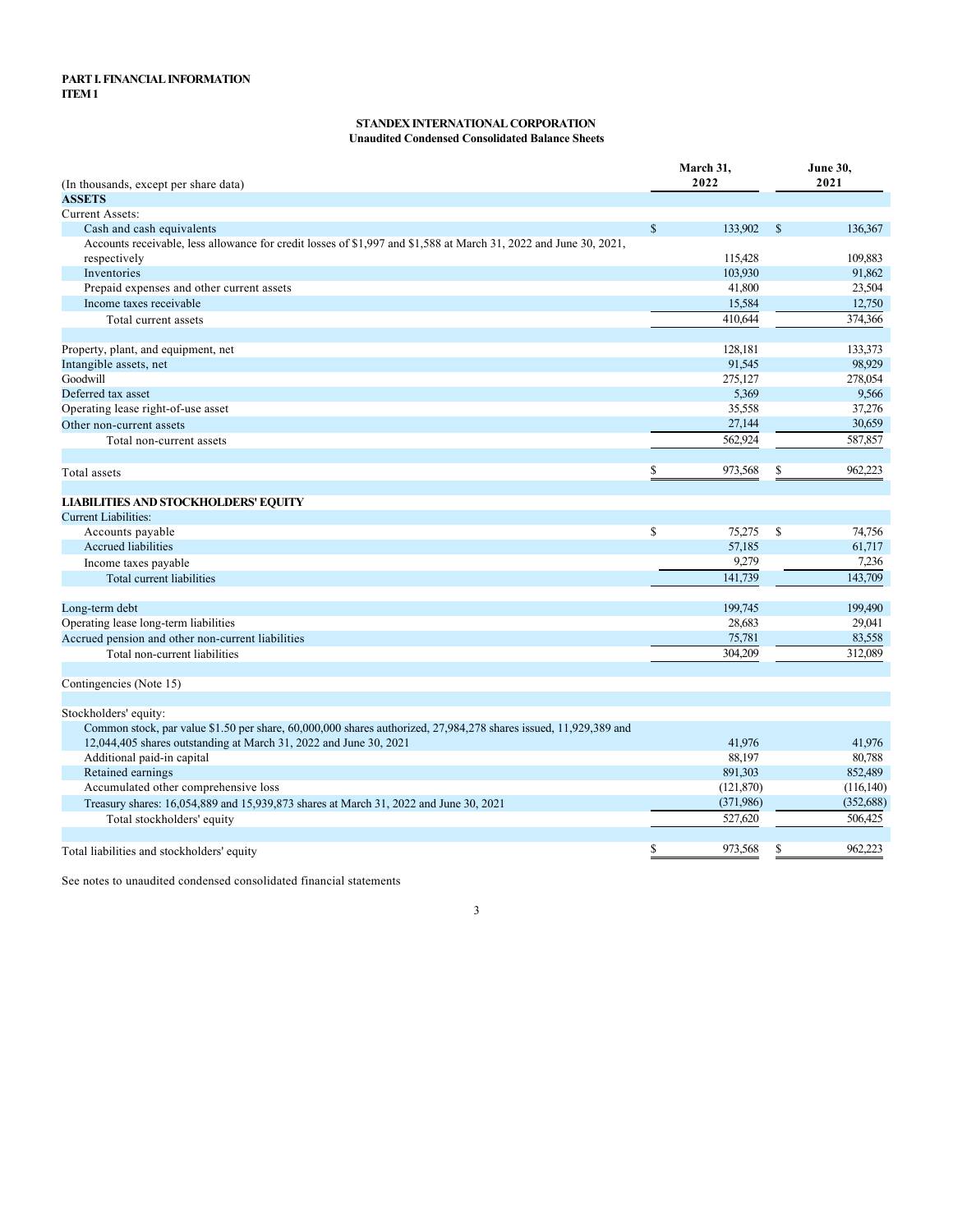## <span id="page-3-0"></span>**STANDEX INTERNATIONAL CORPORATION Unaudited Condensed Consolidated Statements of Operations**

|                                                        | <b>Three Months Ended</b><br>March 31. | <b>Nine Months Ended</b><br>March 31, |         |              |         |               |         |  |
|--------------------------------------------------------|----------------------------------------|---------------------------------------|---------|--------------|---------|---------------|---------|--|
| (In thousands, except per share data)                  | 2022                                   |                                       | 2021    |              | 2022    |               | 2021    |  |
| Net sales                                              | \$<br>189,281                          | $\mathbb{S}$                          | 172,216 | $\mathbb{S}$ | 550,600 | $\mathsf{\$}$ | 479,797 |  |
| Cost of sales                                          | 120,900                                |                                       | 109,516 |              | 347,210 |               | 304,344 |  |
| Gross profit                                           | 68,381                                 |                                       | 62,700  |              | 203,390 |               | 175,453 |  |
| Selling, general, and administrative expenses          | 42,306                                 |                                       | 41,689  |              | 128,589 |               | 120,758 |  |
| Loss on sale of business                               |                                        |                                       | 14,624  |              |         |               | 14,624  |  |
| Restructuring costs                                    | 1,186                                  |                                       | 482     |              | 2,469   |               | 2,478   |  |
| Acquisition related costs                              | 419                                    |                                       | 255     |              | 1,561   |               | 850     |  |
| Other operating (income) expense, net                  |                                        |                                       |         |              | 1,700   |               |         |  |
| Total operating expenses                               | 43,911                                 |                                       | 57,050  |              | 134,319 |               | 138,710 |  |
| Income from operations                                 | 24,470                                 |                                       | 5,650   |              | 69,071  |               | 36,743  |  |
| Interest expense                                       | 1,238                                  |                                       | 1,317   |              | 4,484   |               | 4,403   |  |
| Other non-operating (income) expense, net              | 340                                    |                                       | 306     |              | 651     |               | 73      |  |
| Income from continuing operations before income taxes  | 22,892                                 |                                       | 4,027   |              | 63,936  |               | 32,267  |  |
| Provision for income taxes                             | 5,484                                  |                                       | 2,269   |              | 15,677  |               | 8,155   |  |
| Income from continuing operations                      | 17,408                                 |                                       | 1,758   |              | 48,259  |               | 24,112  |  |
| Income (loss) from discontinued operations, net of tax | (86)                                   |                                       | (331)   |              | (135)   |               | (1,588) |  |
| Net income                                             | \$<br>17,322                           | \$                                    | 1,427   | \$           | 48,124  | \$            | 22,524  |  |
| Basic earnings (loss) per share:                       |                                        |                                       |         |              |         |               |         |  |
| Continuing operations                                  | \$<br>1.45                             | S                                     | 0.14    | \$           | 4.02    | \$            | 1.98    |  |
| Discontinued operations                                | (0.01)                                 |                                       | (0.03)  |              | (0.01)  |               | (0.13)  |  |
| Total                                                  | \$<br>1.44                             | \$                                    | 0.11    | \$           | 4.01    | \$            | 1.85    |  |
| Diluted earnings (loss) per share:                     |                                        |                                       |         |              |         |               |         |  |
| Continuing operations                                  | \$<br>1.44                             | \$                                    | 0.14    | \$           | 3.98    | \$            | 1.97    |  |
| Discontinued operations                                | (0.01)                                 |                                       | (0.03)  |              | (0.01)  |               | (0.13)  |  |
| Total                                                  | \$<br>1.43                             | \$                                    | 0.11    | \$           | 3.97    | \$            | 1.84    |  |
| Weighted average number of shares:                     |                                        |                                       |         |              |         |               |         |  |
| <b>Basic</b>                                           | 11,982                                 |                                       | 12,136  |              | 12,009  |               | 12,185  |  |
| Diluted                                                | 12,089                                 |                                       | 12,253  |              | 12,121  |               | 12,267  |  |

See notes to unaudited condensed consolidated financial statements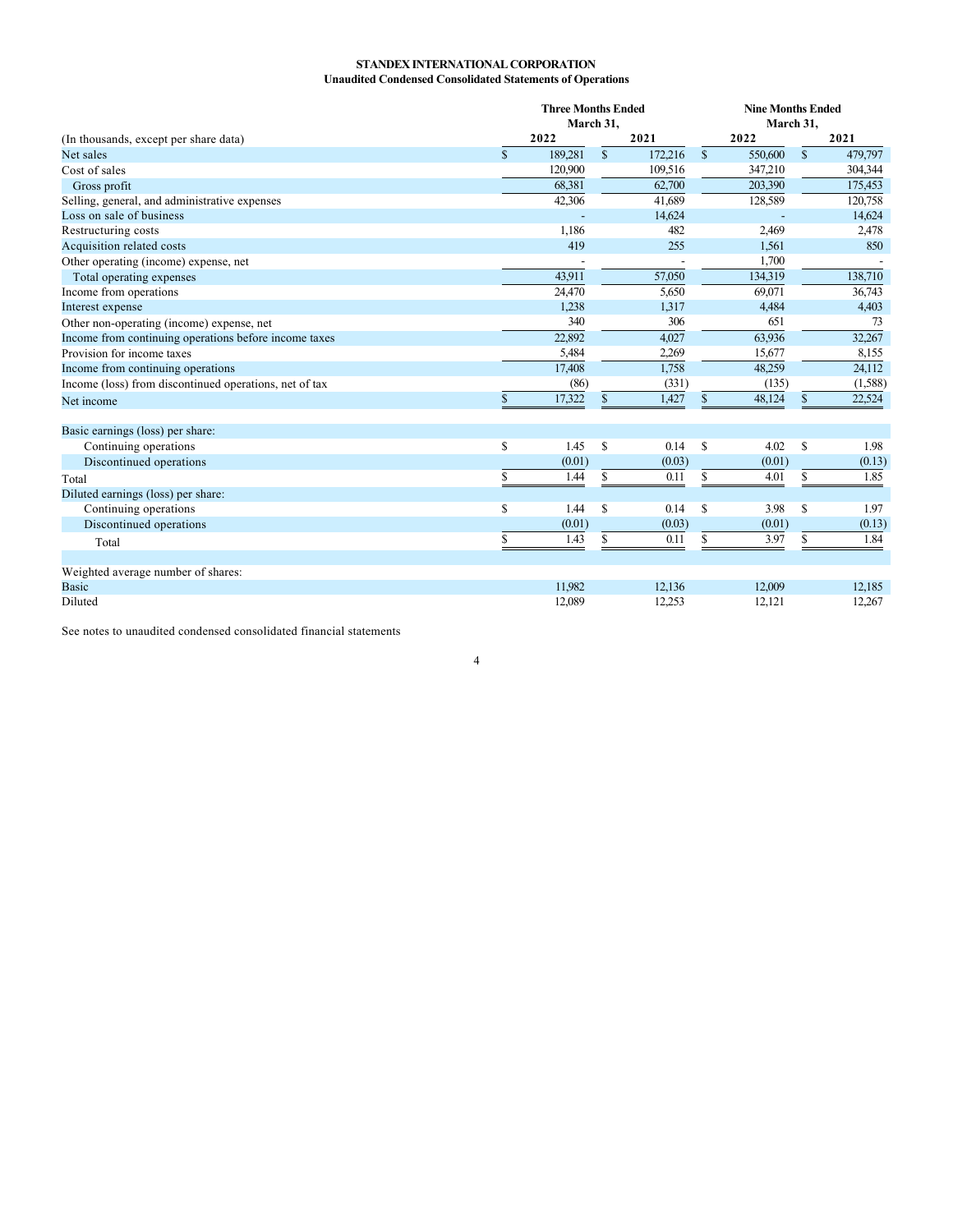## <span id="page-4-0"></span>**STANDEX INTERNATIONAL CORPORATION**

## **Unaudited Condensed Consolidated Statements of Comprehensive Income (Loss)**

|                                                                              |      | <b>Three Months Ended</b><br>March 31, |   |          | <b>Nine Months Ended</b><br>March 31, |          |   |        |  |
|------------------------------------------------------------------------------|------|----------------------------------------|---|----------|---------------------------------------|----------|---|--------|--|
| (In thousands)                                                               | 2022 |                                        |   | 2021     |                                       | 2022     |   | 2021   |  |
| Net income                                                                   |      | 17,322                                 |   | 1,427    |                                       | 48,124   |   | 22,524 |  |
| Other comprehensive income (loss):                                           |      |                                        |   |          |                                       |          |   |        |  |
| Defined benefit pension plans:                                               |      |                                        |   |          |                                       |          |   |        |  |
| Actuarial gains (losses) and other changes in unrecognized costs, net of tax |      | 88                                     | S | 22       | S                                     | 189      | S | (351)  |  |
| Amortization of unrecognized costs, net of tax                               |      | 1,103                                  |   | 1,275    |                                       | 3,320    |   | 3,810  |  |
| Derivative instruments:                                                      |      |                                        |   |          |                                       |          |   |        |  |
| Change in unrealized gains (losses), net of tax                              |      | 4.340                                  |   | 3.185    |                                       | 5.949    |   | 3,089  |  |
| Amortization of unrealized gains (losses) into interest expense, net of tax  |      | 627                                    |   | (77      |                                       | 2,155    |   | 767    |  |
| Foreign currency translation gains (losses), net of tax                      |      | (8,018)                                |   | (11,299) |                                       | (17,343) |   | 9,301  |  |
| Other comprehensive income (loss), net of tax                                |      | (1,860)                                |   | (6,894)  |                                       | (5,730)  |   | 16,616 |  |
| Comprehensive income                                                         |      | 15,462                                 |   | (5,467)  |                                       | 42,394   |   | 39,140 |  |

See notes to unaudited condensed consolidated financial statements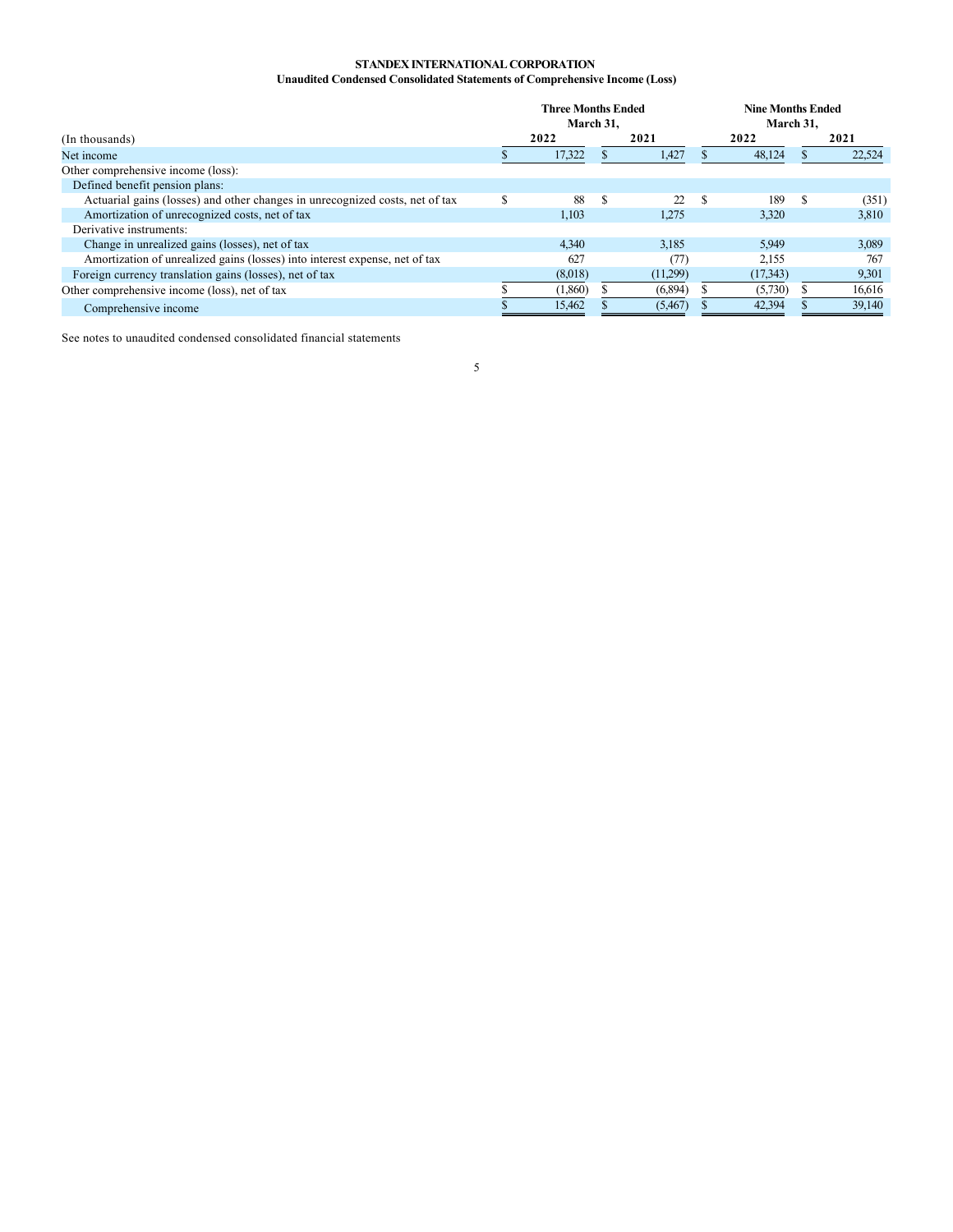## <span id="page-5-0"></span>**STANDEX INTERNATIONAL CORPORATION AND SUBSIDIARIES Unaudited Condensed Consolidated Statements of Stockholders' Equity**

|                                                          |        |     |                              |              |                 | Accumulated                      |                       |          |                          |    |                        |
|----------------------------------------------------------|--------|-----|------------------------------|--------------|-----------------|----------------------------------|-----------------------|----------|--------------------------|----|------------------------|
| For the nine month period ended<br><b>March 31, 2022</b> | Common |     | <b>Additional</b><br>Paid-in |              | <b>Retained</b> | Other<br>Comprehensive<br>Income | <b>Treasury Stock</b> |          |                          |    | Total<br>Stockholders' |
| (in thousands, except as specified)                      | Stock  |     | Capital                      |              | <b>Earnings</b> | (Loss)                           | <b>Shares</b>         | Amount   |                          |    | <b>Equity</b>          |
| <b>Balance, June 30, 2021</b>                            | 41,976 |     | 80,788                       |              | 852,489         | (116, 140)                       | 15,940                |          | (352,688)                |    | 506,425                |
| Stock issued under incentive compensation plans          |        |     |                              |              |                 |                                  |                       |          |                          |    |                        |
| and employee purchase plans                              |        |     | (804)                        |              |                 |                                  | (94)                  |          | 2,122                    |    | 1,318                  |
| Stock-based compensation                                 |        |     | 8.213                        |              |                 | ۰                                |                       |          |                          |    | 8,213                  |
| Treasury stock acquired                                  |        |     | ۰                            |              |                 |                                  | 209                   |          | (21, 420)                |    | (21, 420)              |
| Comprehensive income:                                    |        |     |                              |              |                 |                                  |                       |          |                          |    |                        |
| Net income                                               |        |     |                              |              | 48,124          |                                  |                       |          | $\overline{\phantom{a}}$ |    | 48,124                 |
| Foreign currency translation adjustment                  |        |     |                              |              |                 | (17, 343)                        |                       |          | $\overline{\phantom{a}}$ |    | (17, 343)              |
| Pension, net of tax of \$1.1 million                     |        |     |                              |              |                 | 3,509                            |                       |          | $\overline{\phantom{a}}$ |    | 3,509                  |
| Change in fair value of derivatives, net of tax of       |        |     |                              |              |                 |                                  |                       |          |                          |    |                        |
| \$2.4 million                                            |        |     | ٠                            |              |                 | 8,104                            |                       |          | $\sim$                   |    | 8,104                  |
| Dividends declared (\$0.76 per share)                    |        |     | ٠                            |              | (9,310)         | $\overline{\phantom{a}}$         |                       |          | $\overline{\phantom{a}}$ |    | (9,310)                |
| Balance, March 31, 2022                                  | 41,976 | \$. | 88,197                       | <sup>S</sup> | 891,303         | \$<br>(121, 870)                 | 16,055                | <b>S</b> | (371.986)                | -S | 527,620                |

# **For the nine month period ended March 31, 2021**

| (in thousands, except as specified)                |                          |                          |                          |                          |        |                          |          |
|----------------------------------------------------|--------------------------|--------------------------|--------------------------|--------------------------|--------|--------------------------|----------|
| <b>Balance, June 30, 2020</b>                      | 41,976                   | 72,752                   | 827,656                  | (147, 659)               | 15,748 | (333,093)                | 461,632  |
| Stock issued under incentive compensation plans    |                          |                          |                          |                          |        |                          |          |
| and employee purchase plans                        |                          | (432)                    |                          |                          | (72)   | 1,549                    | 1,117    |
| Stock-based compensation                           | $\overline{\phantom{a}}$ | 5,658                    |                          |                          |        | $\overline{\phantom{a}}$ | 5,658    |
| Treasury stock acquired                            | $\overline{\phantom{a}}$ | $\overline{\phantom{a}}$ | $\overline{\phantom{0}}$ | -                        | 217    | (16,205)                 | (16,205) |
| Comprehensive income:                              |                          |                          |                          |                          |        |                          |          |
| Net income                                         |                          | $\overline{\phantom{a}}$ | 22,524                   |                          |        | $\overline{\phantom{a}}$ | 22,524   |
| Foreign currency translation adjustment            |                          | -                        |                          | 9,301                    |        | $\overline{\phantom{a}}$ | 9,301    |
| Pension, net of tax of \$1.1 million               |                          | $\overline{\phantom{a}}$ |                          | 3,459                    |        | $\overline{\phantom{0}}$ | 3,459    |
| Change in fair value of derivatives, net of tax of |                          |                          |                          |                          |        |                          |          |
| \$0.9 million                                      |                          | $\overline{\phantom{0}}$ |                          | 3,856                    |        |                          | 3,856    |
| Dividends declared (\$0.70 per share)              |                          | $\overline{\phantom{a}}$ | (8,689)                  | $\overline{\phantom{a}}$ |        | $\overline{\phantom{0}}$ | (8,689)  |
| Balance, March 31, 2021                            | 41.976                   | 77,978                   | 841,491                  | (131.043)                | 15,893 | (347,749)                | 482,653  |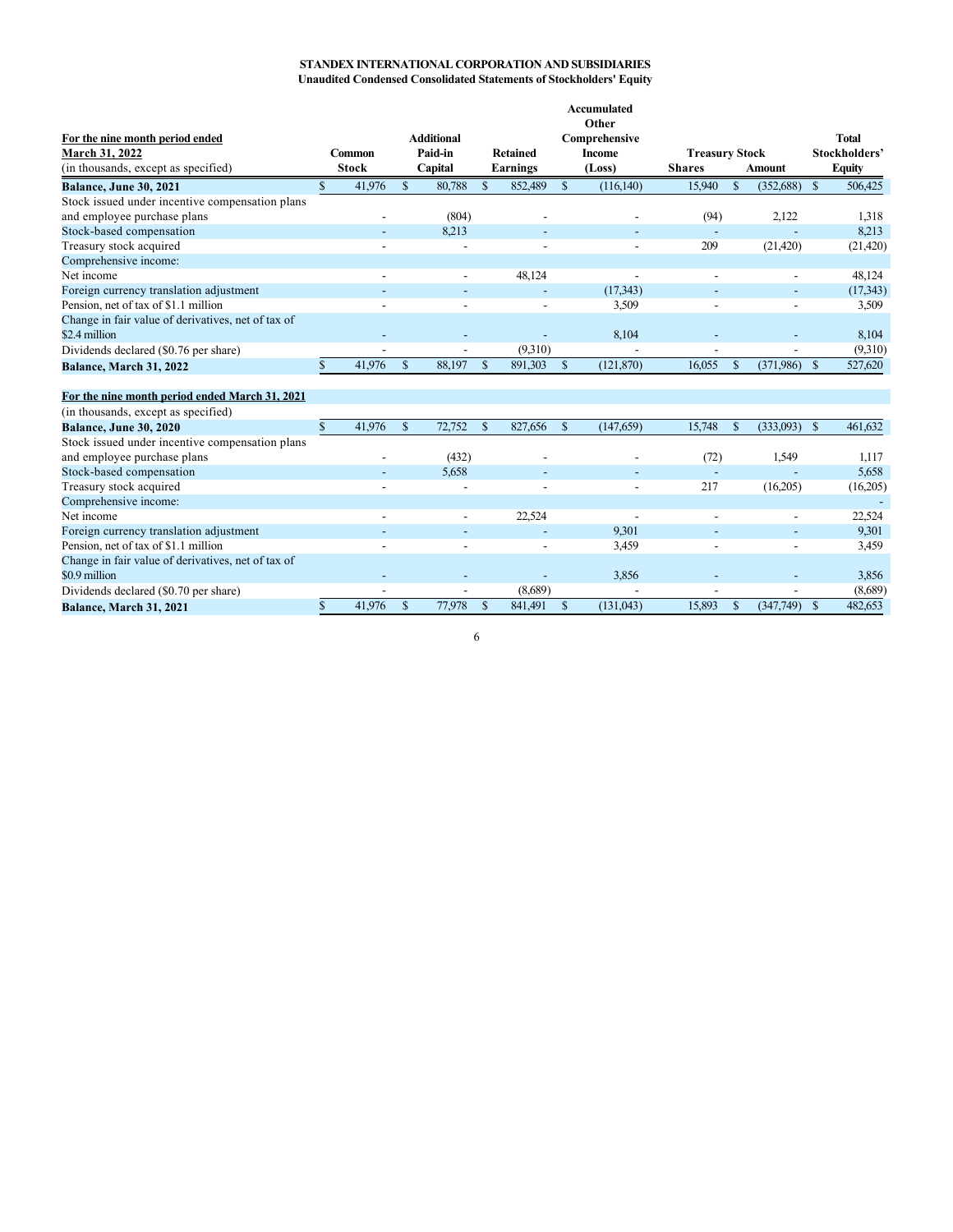## **STANDEX INTERNATIONAL CORPORATION AND SUBSIDIARIES Unaudited Condensed Consolidated Statements of Stockholders' Equity**

|                                                                  |              |               |                   |               |                          |               | Accumulated<br>Other |                          |                          |              |               |
|------------------------------------------------------------------|--------------|---------------|-------------------|---------------|--------------------------|---------------|----------------------|--------------------------|--------------------------|--------------|---------------|
| For the three month period ended                                 |              |               | <b>Additional</b> |               |                          |               | Comprehensive        |                          |                          |              | <b>Total</b>  |
| March 31, 2022                                                   | Common       |               | Paid-in           |               | <b>Retained</b>          |               | <b>Income</b>        |                          | <b>Treasury Stock</b>    |              | Stockholders' |
| (in thousands, except as specified)                              | <b>Stock</b> |               | Capital           |               | <b>Earnings</b>          |               | (Loss)               | <b>Shares</b>            | <b>Amount</b>            |              | <b>Equity</b> |
| Balance, December 31, 2021                                       | 41,976       | $\mathbb{S}$  | 84,560            | \$.           | 877,158                  | S             | (120,010)            | 15,948                   | \$ (360,234)             | $\mathbb{S}$ | 523,450       |
| Stock issued under incentive compensation plans and              |              |               |                   |               |                          |               |                      |                          |                          |              |               |
| employee purchase plans                                          |              |               | 49                |               |                          |               |                      | (5)                      | 122                      |              | 171           |
| Stock-based compensation                                         |              |               | 3,588             |               |                          |               |                      | $\sim$                   |                          |              | 3,588         |
| Treasury stock acquired                                          |              |               |                   |               |                          |               |                      | 112                      | (11,874)                 |              | (11,874)      |
| Comprehensive income:                                            |              |               |                   |               |                          |               |                      |                          |                          |              |               |
| Net income                                                       |              |               |                   |               | 17,322                   |               |                      |                          |                          |              | 17,322        |
| Foreign currency translation adjustment                          |              |               |                   |               |                          |               | (8.018)              |                          |                          |              | (8,018)       |
| Pension, net of tax of \$0.4 million                             |              |               |                   |               |                          |               | 1,191                |                          |                          |              | 1,191         |
| Change in fair value of derivatives, net of tax of \$1.6 million |              |               |                   |               | $\overline{\phantom{a}}$ |               | 4,967                |                          |                          |              | 4,967         |
| Dividends declared (\$0.26 per share)                            |              |               |                   |               | (3,177)                  |               |                      |                          |                          |              | (3,177)       |
| Balance, March 31, 2022                                          | \$<br>41,976 | $\mathbb{S}$  | 88,197            | <sup>\$</sup> | 891,303                  | <sup>\$</sup> | (121, 870)           | 16,055                   | $$ (371,986)$ \ \$       |              | 527,620       |
| For the three month period ended March 31, 2021                  |              |               |                   |               |                          |               |                      |                          |                          |              |               |
| (in thousands, except as specified)                              |              |               |                   |               |                          |               |                      |                          |                          |              |               |
| Balance, December 31, 2020                                       | 41,976       | $\mathbf S$   | 76,548            | $\mathbf{s}$  | 843,038                  | $\mathbb{S}$  | (124, 149)           | 15,803                   | \$ (339,223)             | $\mathbf{s}$ | 498,190       |
| Stock issued under incentive compensation plans and              |              |               |                   |               |                          |               |                      |                          |                          |              |               |
| employee purchase plans                                          |              |               | 60                |               | $\overline{a}$           |               |                      | (4)                      | 86                       |              | 146           |
| Stock-based compensation                                         |              |               | 1,370             |               |                          |               |                      |                          |                          |              | 1,370         |
| Treasury stock acquired                                          |              |               |                   |               |                          |               |                      | 94                       | (8,612)                  |              | (8,612)       |
| Comprehensive income:                                            |              |               |                   |               |                          |               |                      |                          |                          |              |               |
| Net income                                                       |              |               |                   |               | 1,427                    |               |                      |                          |                          |              | 1,427         |
| Foreign currency translation adjustment                          |              |               |                   |               | $\overline{\phantom{a}}$ |               | (11,299)             |                          | $\overline{\phantom{a}}$ |              | (11,299)      |
| Pension, net of tax of \$0.4 million                             |              |               |                   |               | $\overline{\phantom{a}}$ |               | 1,297                | $\overline{\phantom{a}}$ |                          |              | 1,297         |
| Change in fair value of derivatives, net of tax of \$0.7 million |              |               |                   |               | $\blacksquare$           |               | 3,108                | $\overline{\phantom{a}}$ | $\overline{\phantom{a}}$ |              | 3,108         |
| Dividends declared (\$0.24 per share)                            |              |               |                   |               | (2,974)                  |               |                      |                          |                          |              | (2,974)       |
| Balance, March 31, 2021                                          | \$<br>41.976 | <sup>\$</sup> | 77,978            | S             | 841,491                  | \$            | (131, 043)           | 15,893                   | \$ (347,749)             | -S           | 482,653       |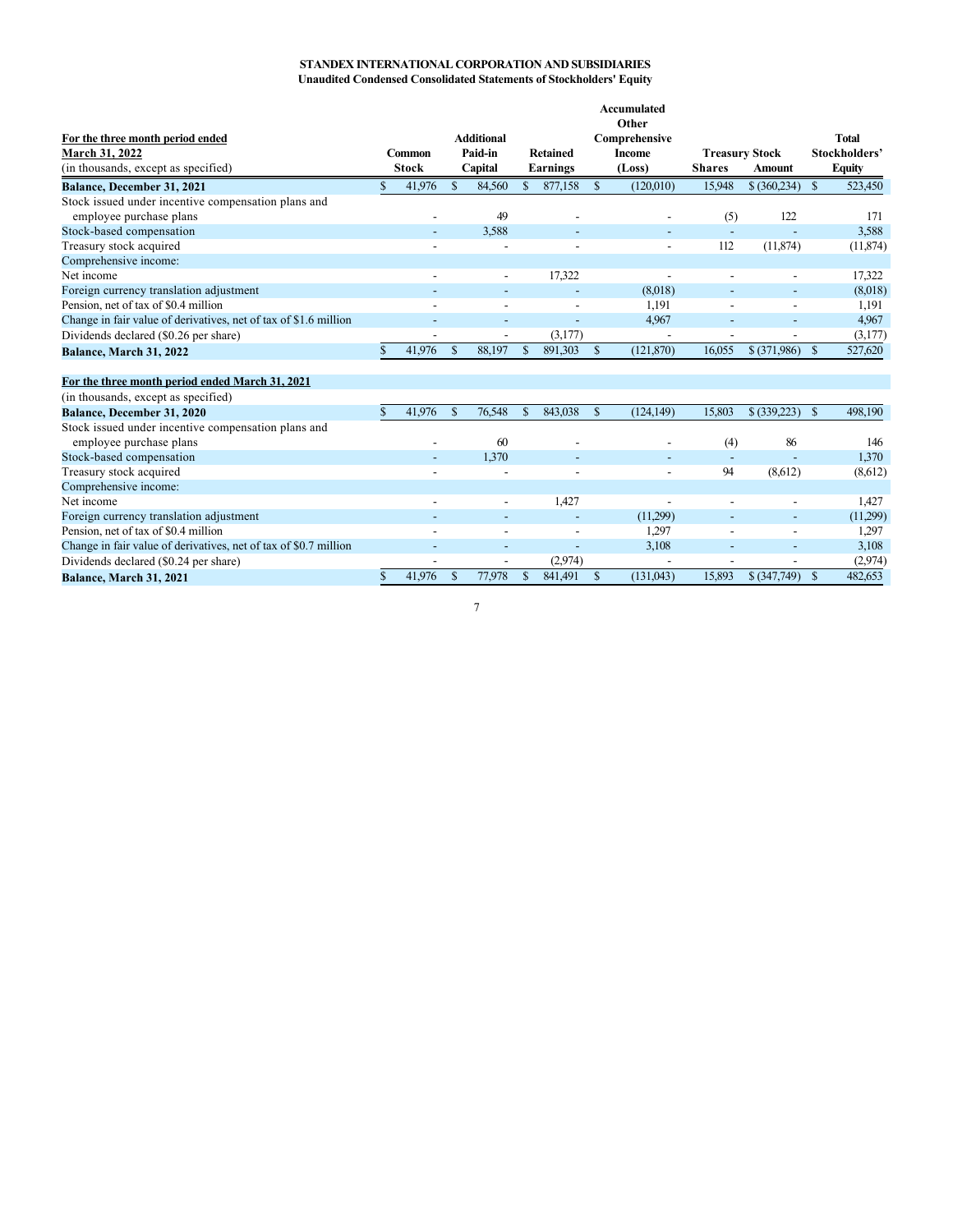## <span id="page-7-0"></span>**STANDEX INTERNATIONAL CORPORATION Unaudited Condensed Consolidated Statements of Cash Flows**

|                                                                                             | <b>Nine Months Ended</b> |                   |               |           |  |  |  |
|---------------------------------------------------------------------------------------------|--------------------------|-------------------|---------------|-----------|--|--|--|
|                                                                                             |                          | March 31.<br>2022 |               |           |  |  |  |
| (In thousands)                                                                              |                          |                   |               | 2021      |  |  |  |
| <b>Cash flows from operating activities</b>                                                 |                          |                   |               |           |  |  |  |
| Net income                                                                                  | \$                       | 48,124            | \$            | 22,524    |  |  |  |
| Income (loss) from discontinued operations                                                  |                          | (135)             |               | (1,588)   |  |  |  |
| Income from continuing operations                                                           |                          | 48,259            |               | 24,112    |  |  |  |
| Adjustments to reconcile net income to net cash provided by (used in) operating activities: |                          |                   |               |           |  |  |  |
| Depreciation and amortization                                                               |                          | 22,411            |               | 24,843    |  |  |  |
| Stock-based compensation                                                                    |                          | 8,213             |               | 5,658     |  |  |  |
| Non-cash portion of restructuring charge<br>Loss on sale of business                        |                          | 595               |               | (538)     |  |  |  |
|                                                                                             |                          |                   |               | 14,624    |  |  |  |
| Contributions to defined benefit plans                                                      |                          | (157)             |               | (7,962)   |  |  |  |
| Changes in operating assets and liabilities, net                                            |                          | (30,693)          |               | (11, 399) |  |  |  |
| Net cash provided by operating activities - continuing operations                           |                          | 48,628            |               | 49,338    |  |  |  |
| Net cash provided by (used in) operating activities - discontinued operations               |                          | (375)             |               | 2,225     |  |  |  |
| Net cash provided by operating activities                                                   |                          | 48,253            |               | 51,563    |  |  |  |
| <b>Cash flows from investing activities</b>                                                 |                          |                   |               |           |  |  |  |
| Expenditures for property, plant, and equipment                                             |                          | (13, 138)         |               | (15,612)  |  |  |  |
| Expenditures for acquisitions, net of cash acquired                                         |                          | (9,902)           |               | (27, 406) |  |  |  |
| Proceeds from sale of business                                                              |                          |                   |               | 11,678    |  |  |  |
| Other investing activity                                                                    |                          | 5,718             |               | (1,449)   |  |  |  |
| Net cash provided by (used in) investing activities                                         |                          | (17,322)          |               | (32,789)  |  |  |  |
| <b>Cash flows from financing activities</b>                                                 |                          |                   |               |           |  |  |  |
| Proceeds from borrowings                                                                    |                          |                   |               | 17,000    |  |  |  |
| Payments of debt                                                                            |                          |                   |               | (17,000)  |  |  |  |
| Contingent consideration payment                                                            |                          | (1,167)           |               |           |  |  |  |
| Activity under share-based payment plans                                                    |                          | 1,318             |               | 1,117     |  |  |  |
| Purchases of treasury stock                                                                 |                          | (21, 420)         |               | (16,205)  |  |  |  |
| Cash dividends paid                                                                         |                          | (9,148)           |               | (8,547)   |  |  |  |
| Net cash provided by (used in) financing activities                                         |                          | (30, 417)         |               | (23, 635) |  |  |  |
| Effect of exchange rate changes on cash and cash equivalents                                |                          | (2,979)           |               | 4,092     |  |  |  |
| Net change in cash and cash equivalents                                                     |                          | (2,465)           |               | (769)     |  |  |  |
| Cash and cash equivalents at beginning of year                                              |                          | 136,367           |               | 118,809   |  |  |  |
| Cash and cash equivalents at end of period                                                  | \$                       | 133,902           | \$            | 118,040   |  |  |  |
|                                                                                             |                          |                   |               |           |  |  |  |
| <b>Supplemental Disclosure of Cash Flow Information:</b>                                    |                          |                   |               |           |  |  |  |
| Cash paid during the year for:                                                              |                          |                   |               |           |  |  |  |
| Interest                                                                                    | \$                       | 3.791             | \$            | 3,754     |  |  |  |
| Income taxes, net of refunds                                                                | $\mathbf S$              | 14,797            | <sup>\$</sup> | 14,631    |  |  |  |

8

See notes to unaudited condensed consolidated financial statements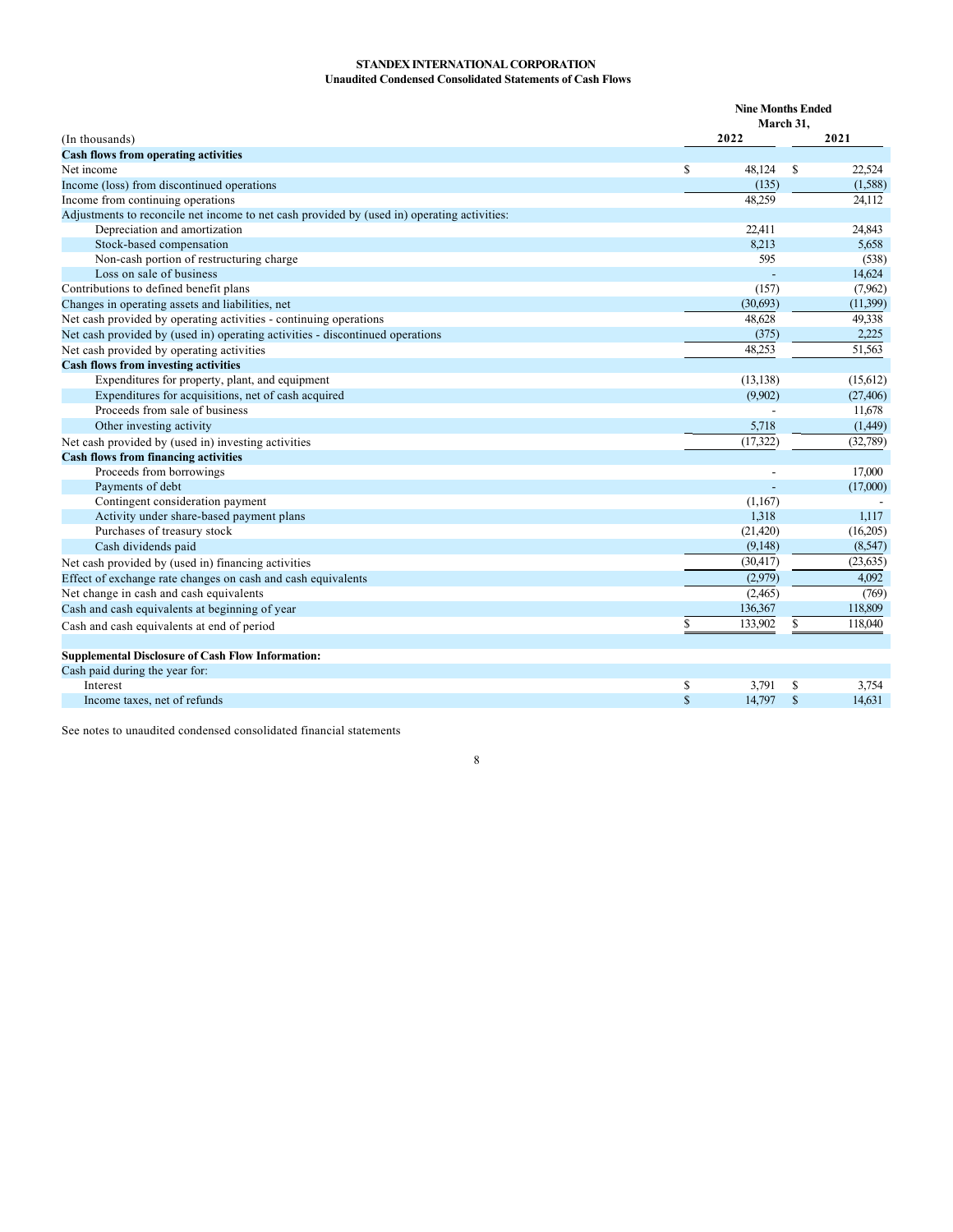## <span id="page-8-0"></span>**STANDEX INTERNATIONAL CORPORATION Notes to Unaudited Condensed Consolidated Financial Statements**

#### **1) Management Statement**

In the opinion of management, the accompanying unaudited condensed consolidated financial statements contain all adjustments necessary to present fairly the results of operations for the three and nine months ended March 31, 2022 and 2021, the cash flows for the nine months ended March 31, 2022 and 2021 and the financial position of Standex International Corporation ("Standex", the "Company", "we", "us", or "our"), at March 31, 2022. The interim results are not necessarily indicative of results for a full year. The following unaudited condensed consolidated financial statements have been prepared pursuant to the rules and regulations of the Securities and Exchange Commission. Certain information and note disclosures normally included in annual financial statements prepared in accordance with generally accepted accounting principles have been condensed or omitted pursuant to those rules and regulations, although the Company believes that the disclosures made are adequate to make the information not misleading. The unaudited condensed consolidated financial statements and notes do not contain information which would substantially duplicate the disclosures contained in the audited annual consolidated financial statements and notes for the year ended June 30, 2021. The condensed consolidated balance sheet at June 30, 2021 was derived from audited financial statements, but does not include all disclosures required by accounting principles generally accepted in the United States of America. The financial statements contained herein should be read in conjunction with the Annual Report on Form 10-K and in particular the audited consolidated financial statements for the year ended June 30, 2021. Unless otherwise noted, references to years are to the Company's fiscal years. Currently our fiscal year end is June 30. For further clarity, our fiscal year 2022 includes the twelve-month period from July 1, 2021 to June 30, 2022.

The estimates and assumptions used in the preparation of the consolidated financial statements have considered the implications on the Company as a result of the COVID-19 pandemic and its related economic impacts. As a result of the COVID-19 pandemic, there is heightened volatility and uncertainty around supply chain performance, labor availability, and customer demand. However, the magnitude of such impact on the Company's business and its duration is uncertain. The Company is not aware of any specific event or circumstance that would require an update to its estimates or adjustments to the carrying value of its assets and liabilities as of March 31, 2022 and the issuance date of the Quarterly Report on Form 10-Q.

The Company considers events or transactions that occur after the balance sheet date but before the financial statements are issued to provide additional evidence relative to certain estimates or to identify matters that require additional disclosure. The Company evaluated subsequent events through the date and time its unaudited condensed consolidated financial statements were issued.

#### *RECENTLY ISSUED ACCOUNTING PRONOUNCEMENTS*

In November 2021, the FASB issued ASU 2021-10, Government Assistance (Topic 832): Disclosures by Business Entities about Government Assistance, which requires business entities to provide certain disclosures when they (1) have received government assistance and (2) use a grant or contribution accounting model by analogy to other accounting guidance. The guidance in ASU 2021-10 is effective for all entities for fiscal years beginning after December 15, 2021 with early adoption permitted. The Company does not expect the adoption of this ASU to have a significant impact on its Consolidated Financial Statements.

#### **2) Acquisitions**

The Company's recent acquisitions are strategically significant to the future growth prospects of the Company. At the time of the acquisition and March 31, 2022, the Company evaluated the significance of each acquisition on a standalone basis and in aggregate, considering both qualitative and quantitative factors.

#### *Sensor Solutions*

During the third quarter of fiscal year 2022, the Company acquired Sensor Solutions, a designer and manufacturer of customized standard magnetic sensor products including hall effect switch and latching sensors, linear and rotary sensors, and specialty sensors. Sensor Solutions' customer base in automotive, industrial, medical, aerospace, military and consumer electronics end markets are a strategic fit and expand the Company's presence in these markets. Sensor Solutions operates one light manufacturing facility in Colorado. Sensor Solutions' results are reported within the Company's Electronics segment.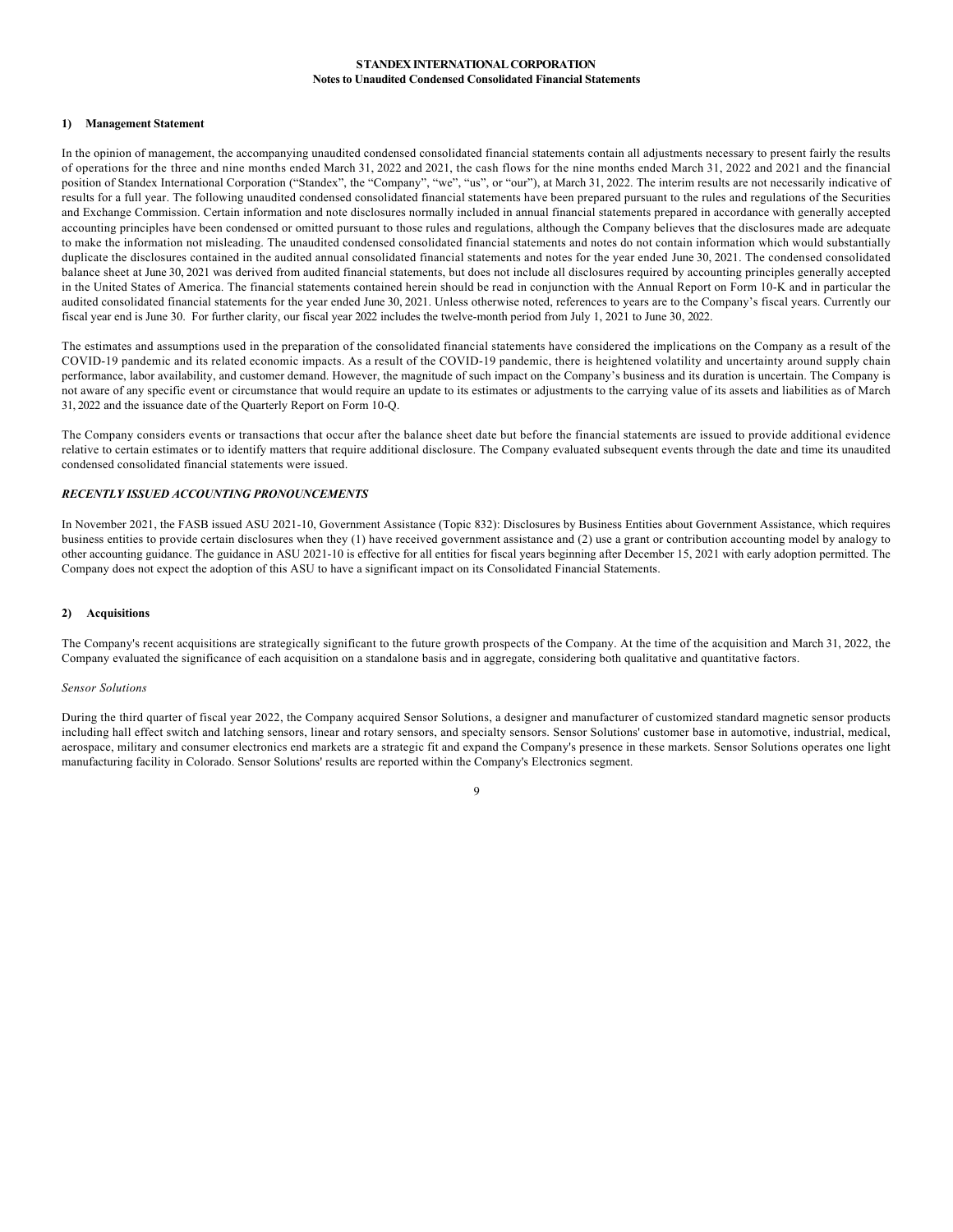The Company paid \$9.9 million in cash for all the issued and outstanding equity interests of Sensor Solutions. The purchase price was allocated to the net tangible and identifiable intangible assets acquired and liabilities assumed based on a valuation of their fair values on the closing date. Goodwill recorded from this transaction is attributable to Sensor Solutions' technical and applications expertise in sectors such as electric vehicles, industrial automation and medical end markets, which is highly complementary to the Company's existing business.

Identifiable intangible assets of \$2.8 million consist primarily of \$0.8 million for indefinite lived tradenames, and \$2.0 million of customer relationships to be amortized over 10 years. The goodwill of \$6.0 million created by the transaction is deductible for income tax purposes. The accounting for business combinations requires estimates and judgments regarding expectations for future cash flows of the acquired business, and the allocations of those cash flows to identifiable tangible and intangible assets, in determining the assets acquired and liabilities assumed. The fair values assigned to tangible and intangible assets acquired and liabilities assumed are based on management's best estimates and assumptions, as well as other information compiled by management, including valuations that utilize customary valuation procedures and techniques.

The components of the fair value of the Sensor Solutions acquisition, including the preliminary allocation of the purchase price at March 31, 2022, are as follows (in thousands):

|                                                       |               | Preliminary<br>Allocation as of<br>March 31, 2022        |
|-------------------------------------------------------|---------------|----------------------------------------------------------|
|                                                       |               |                                                          |
| Fair value of business combination:                   |               |                                                          |
| Cash payments                                         | \$            | 10,016                                                   |
| Less cash acquired                                    |               | (114)                                                    |
| Total                                                 |               | 9,902                                                    |
|                                                       |               | Preliminary<br><b>Allocation</b> as of<br>March 31, 2022 |
| Identifiable assets acquired and liabilities assumed: |               |                                                          |
| Other acquired assets                                 | <sup>\$</sup> | 490                                                      |
| Inventories                                           |               | 531                                                      |
| Property, plant, & equipment                          |               | 232                                                      |
| Identifiable intangible assets                        |               | 2,800                                                    |
| Goodwill                                              |               | 6,001                                                    |
| Liabilities assumed                                   |               | (152)                                                    |
| Total                                                 |               | 9,902                                                    |

*Renco Electronics*

During the first quarter of fiscal year 2021, the Company acquired Renco Electronics ("Renco"), a designer and manufacturer of customized standard magnetics components and products including transformers, inductors, chokes and coils for power and RF applications. Renco's end markets and customer base in areas such as consumer and industrial applications are highly complementary to our existing business with the potential to further expand key account relationships and capitalize on cross selling opportunities between the two companies. Renco operates one manufacturing facility in Florida and is supported by contract manufacturers in Asia. Renco's results are reported within our Electronics segment.

The Company paid \$27.4 million in cash for all of the issued and outstanding equity interests of Renco Electronics. The purchase price was allocated to the net tangible and identifiable intangible assets acquired and liabilities assumed based on a valuation of their fair values on the closing date. Goodwill recorded from this transaction is attributable to Renco's significant engineering and technical expertise in end markets supported by strong engineer-to-engineer relationships. In addition, Renco's end markets and customer base in areas such as consumer and industrial are highly complementary to the Company's existing business.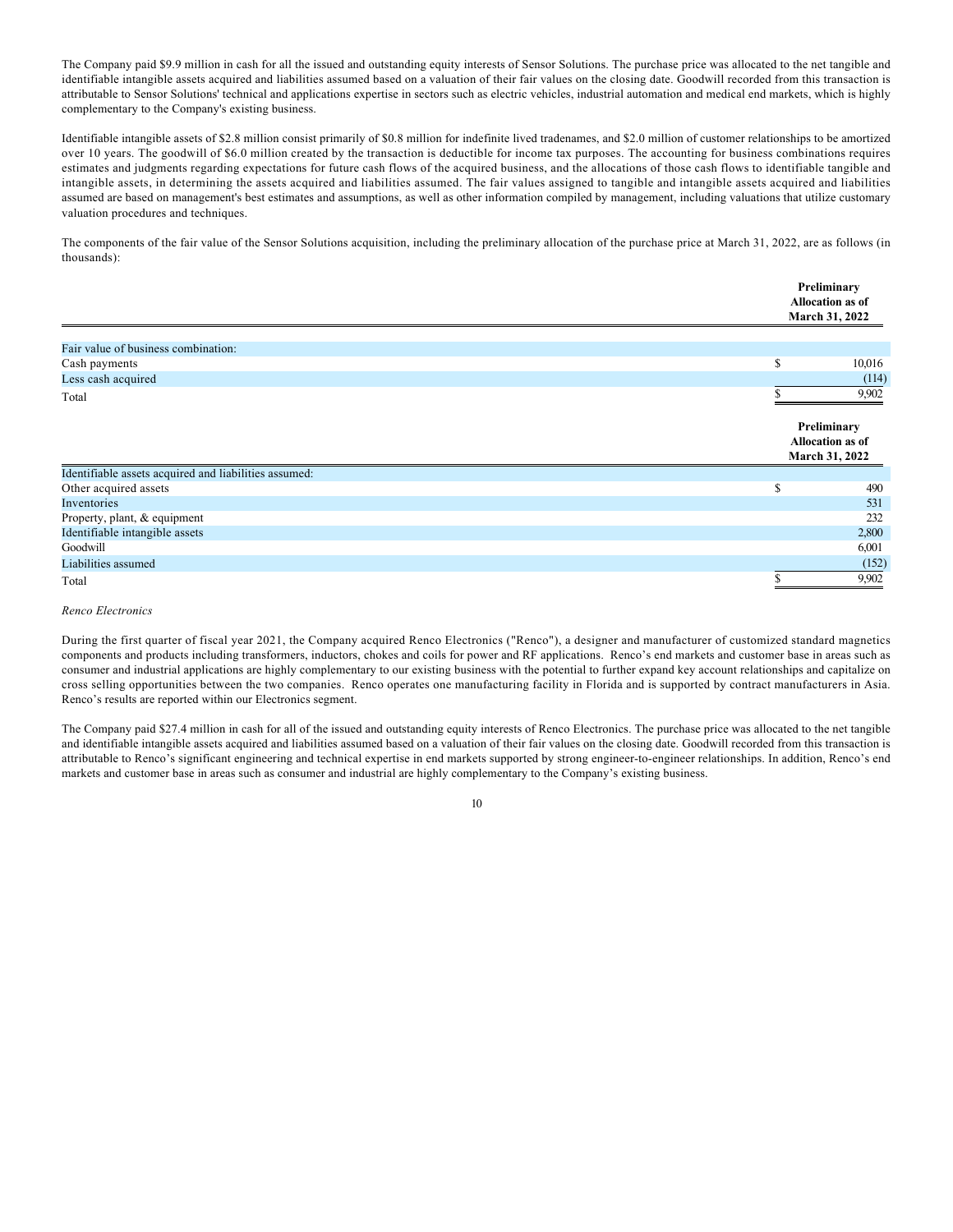Identifiable intangible assets of \$10.4 million consist primarily of \$3.6 million for indefinite lived tradenames, and \$6.8 million of customer relationships to be amortized over 12 years. The goodwill of \$14.0 million created by the transaction is deductible for income tax purposes. The accounting for business combinations requires estimates and judgments regarding expectations for future cash flows of the acquired business, and the allocations of those cash flows to identifiable tangible and intangible assets, in determining the assets acquired and liabilities assumed. The fair values assigned to tangible and intangible assets acquired and liabilities assumed, including contingent consideration, are based on management's best estimates and assumptions, as well as other information compiled by management, including valuations that utilize customary valuation procedures and techniques.

The components of the fair value of the Renco Electronics acquisition, including the final allocation of the purchase price are as follows (in thousands):

|                                        | <b>Final Allocation</b> |  |  |
|----------------------------------------|-------------------------|--|--|
| Fair value of business combination:    |                         |  |  |
| Cash payments                          | 29,613                  |  |  |
| Less, cash acquired                    | (2,207)                 |  |  |
| Fair value of contingent consideration | 3,000                   |  |  |
| Total                                  | 30,406                  |  |  |

|                                                       | <b>Final Allocation</b> |
|-------------------------------------------------------|-------------------------|
| Identifiable assets acquired and liabilities assumed: |                         |
| Other acquired assets                                 | 4,522                   |
| Inventories                                           | 5,446                   |
| Property, plant, & equipment                          | 410                     |
| Identifiable intangible assets                        | 10,400                  |
| Goodwill                                              | 13,991                  |
| Debt assumed                                          | (712)                   |
| Liabilities assumed                                   | (3,651)                 |
| Total                                                 | 30,406                  |

#### *Acquisition Related Costs*

Acquisition related costs include costs related to acquired businesses and other pending acquisitions. These costs consist of (i) deferred compensation arrangements and (ii) acquisition related professional service fees and expenses, including financial advisory, legal, accounting, and other outside services incurred in connection with acquisition activities, and regulatory matters related to acquired entities. These costs do not include purchase accounting expenses, which we define as acquired backlog and the step-up of inventory to fair value, or the amortization of the acquired intangible assets.

Acquisition related costs for the three months ended March 31, 2022, and 2021 were \$0.4 million and \$0.3 million, respectively. Acquisition related costs for the nine months ended March 31, 2022, and 2021 were \$1.6 million and \$0.9 million, respectively.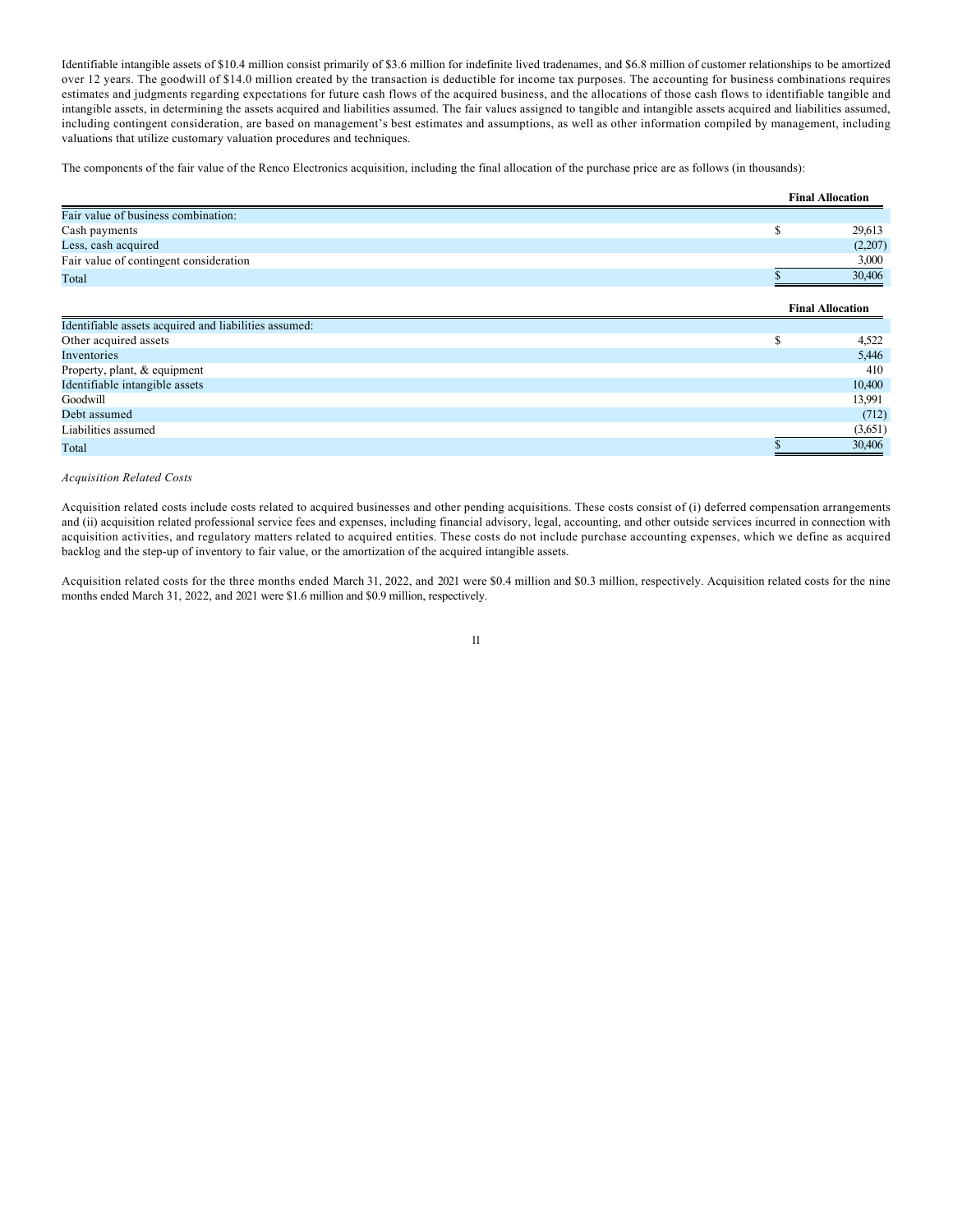#### **3) Revenue From Contracts With Customers**

Most of the Company's contracts have a single performance obligation which represents the product or service being sold to the customer. Some contracts include multiple performance obligations such as a product and the related installation and/or extended warranty. Additionally, most of the Company's contracts offer assurance type warranties in connection with the sale of a product to customers. Assurance type warranties provide a customer with assurance that the product complies with agreed-upon specifications. Assurance type warranties do not represent a separate performance obligation.

In general, the Company recognizes revenue at the point in time control transfers to its customer based on predetermined shipping terms. Revenue is recognized over time under certain long-term contracts within the Engineering Technologies and Engraving groups for highly customized customer products that have no alternative use and in which the contract specifies the Company has a right to payment for its costs, plus a reasonable margin. For products manufactured over time, the transfer of control is measured pro rata, based upon current estimates of costs to complete such contracts. Losses on contracts are fully recognized in the period in which the losses become determinable. Revisions in profit estimates are reflected on a cumulative basis in the period in which the basis for such revision becomes known.

## *Disaggregation of Revenue from Contracts with Customers*

The following table presents revenue disaggregated by product line and segment (in thousands):

|                                  |                | <b>Three Months Ended</b> |                       |  |
|----------------------------------|----------------|---------------------------|-----------------------|--|
| Revenue by Product Line          | March 31, 2022 |                           | <b>March 31, 2021</b> |  |
|                                  |                |                           |                       |  |
| Electronics                      | \$<br>79,889   | -S                        | 65,085                |  |
|                                  |                |                           |                       |  |
| <b>Engraving Services</b>        | 34,399         |                           | 33,655                |  |
| <b>Engraving Products</b>        | 2,824          |                           | 2,371                 |  |
| <b>Total Engraving</b>           | 37,223         |                           | 36,026                |  |
|                                  |                |                           |                       |  |
| Scientific                       | 18,914         |                           | 24,221                |  |
|                                  |                |                           |                       |  |
| <b>Engineering Technologies</b>  | 20,890         |                           | 19,951                |  |
|                                  |                |                           |                       |  |
| Hydraulics Cylinders and Systems | 15,306         |                           | 13,629                |  |
| Merchandising & Display          | 8,438          |                           | 6,276                 |  |
| Pumps                            | 8,621          |                           | 7,028                 |  |
| <b>Total Specialty Solutions</b> | 32,365         |                           | 26,933                |  |
|                                  |                |                           |                       |  |
| Total revenue by product line    | 189,281        |                           | 172,216               |  |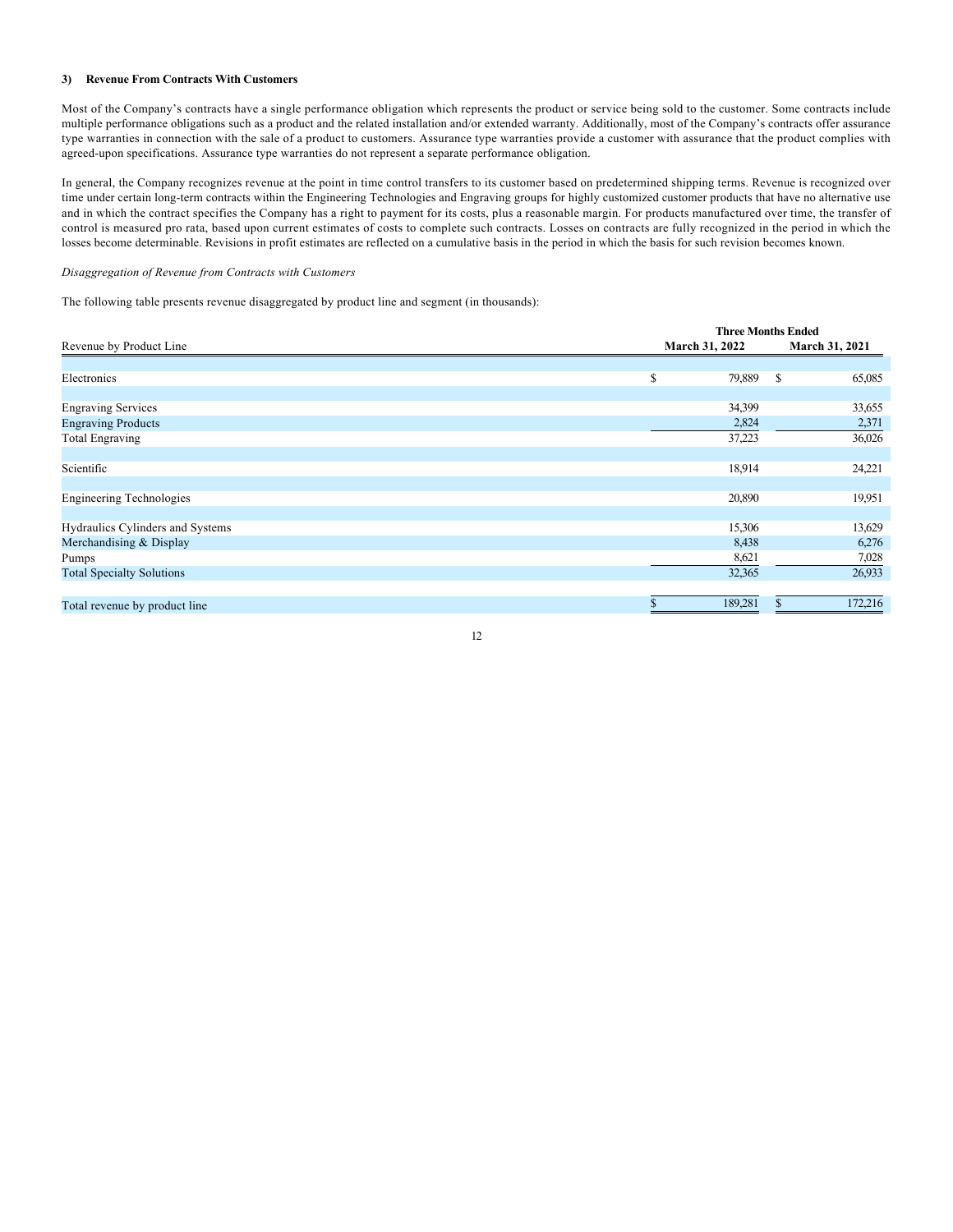The following table presents revenue disaggregated by product line and segment (in thousands):

|                                  |                | <b>Nine Months Ended</b> |
|----------------------------------|----------------|--------------------------|
| Revenue by Product Line          | March 31, 2022 | March 31, 2021           |
|                                  |                |                          |
| Electronics                      | \$<br>232,351  | <sup>\$</sup><br>180,524 |
|                                  |                |                          |
| <b>Engraving Services</b>        | 101,637        | 102,950                  |
| <b>Engraving Products</b>        |                | 7,427<br>7,400           |
| <b>Total Engraving</b>           | 109,037        | 110,377                  |
|                                  |                |                          |
| Scientific                       | 65,079         | 58,777                   |
|                                  |                |                          |
| <b>Engineering Technologies</b>  | 56,558         | 55,091                   |
|                                  |                |                          |
| Hydraulics Cylinders and Systems | 39,207         | 36,583                   |
| Merchandising & Display          | 23,548         | 19,515                   |
| Pumps                            | 24,820         | 18,930                   |
| <b>Total Specialty Solutions</b> | 87,575         | 75,028                   |
|                                  |                |                          |
| Total revenue by product line    | 550,600        | 479,797                  |

The following table presents revenue from continuing operations disaggregated by geography based on company's locations (in thousands):

|                      | <b>Three Months</b><br><b>Ended</b><br><b>March 31, 2022</b> |         | <b>Three Months</b><br><b>Ended</b> |   | <b>Nine Months</b><br><b>Ended</b> |   | <b>Nine Months</b><br><b>Ended</b> |
|----------------------|--------------------------------------------------------------|---------|-------------------------------------|---|------------------------------------|---|------------------------------------|
| <b>Net sales</b>     |                                                              |         | <b>March 31, 2021</b>               |   | <b>March 31, 2022</b>              |   | <b>March 31, 2021</b>              |
| <b>United States</b> |                                                              | 110,076 | 103,005                             | S | 314,657                            | S | 286,522                            |
| Asia Pacific         |                                                              | 37.441  | 31.715                              |   | 116,842                            |   | 89,189                             |
| EMEA(1)              |                                                              | 37,963  | 34,367                              |   | 108,841                            |   | 93,549                             |
| Other Americas       |                                                              | 3,801   | 3,129                               |   | 10.260                             |   | 10,537                             |
| Total                |                                                              | 189,281 | 172,216                             |   | 550,600                            |   | 479,797                            |

(1) EMEA consists primarily of Europe, Middle East and S. Africa.

The following table presents revenue from continuing operations disaggregated by timing of recognition (in thousands) for the three months ended:

|                                                      |                             | <b>Three Months Ended</b> |                       |  |  |  |  |  |  |  |
|------------------------------------------------------|-----------------------------|---------------------------|-----------------------|--|--|--|--|--|--|--|
| <b>Timing of Revenue Recognition</b>                 | <b>March 31, 2022</b>       |                           | <b>March 31, 2021</b> |  |  |  |  |  |  |  |
| Products and services transferred at a point in time |                             | 170,949                   | 163,356               |  |  |  |  |  |  |  |
| Products transferred over time                       |                             | 18.332                    | 8,860                 |  |  |  |  |  |  |  |
| Net sales                                            |                             | 189.281                   | 172.216               |  |  |  |  |  |  |  |
| $-$<br>$\mathbf{a}$<br>$\sim$<br>$\cdot \cdot$       | 1.21.0000<br>$\blacksquare$ | <b>Nine Months Ended</b>  | 35 1.04.004           |  |  |  |  |  |  |  |

| <b>Timing of Revenue Recognition</b>                 | <b>March 31, 2022</b> | <b>March 31, 2021</b> |         |
|------------------------------------------------------|-----------------------|-----------------------|---------|
| Products and services transferred at a point in time |                       | 510,988               | 454,007 |
| Products transferred over time                       |                       | 39,612                | 25.790  |
| Net sales                                            |                       | 550,600               | 479.797 |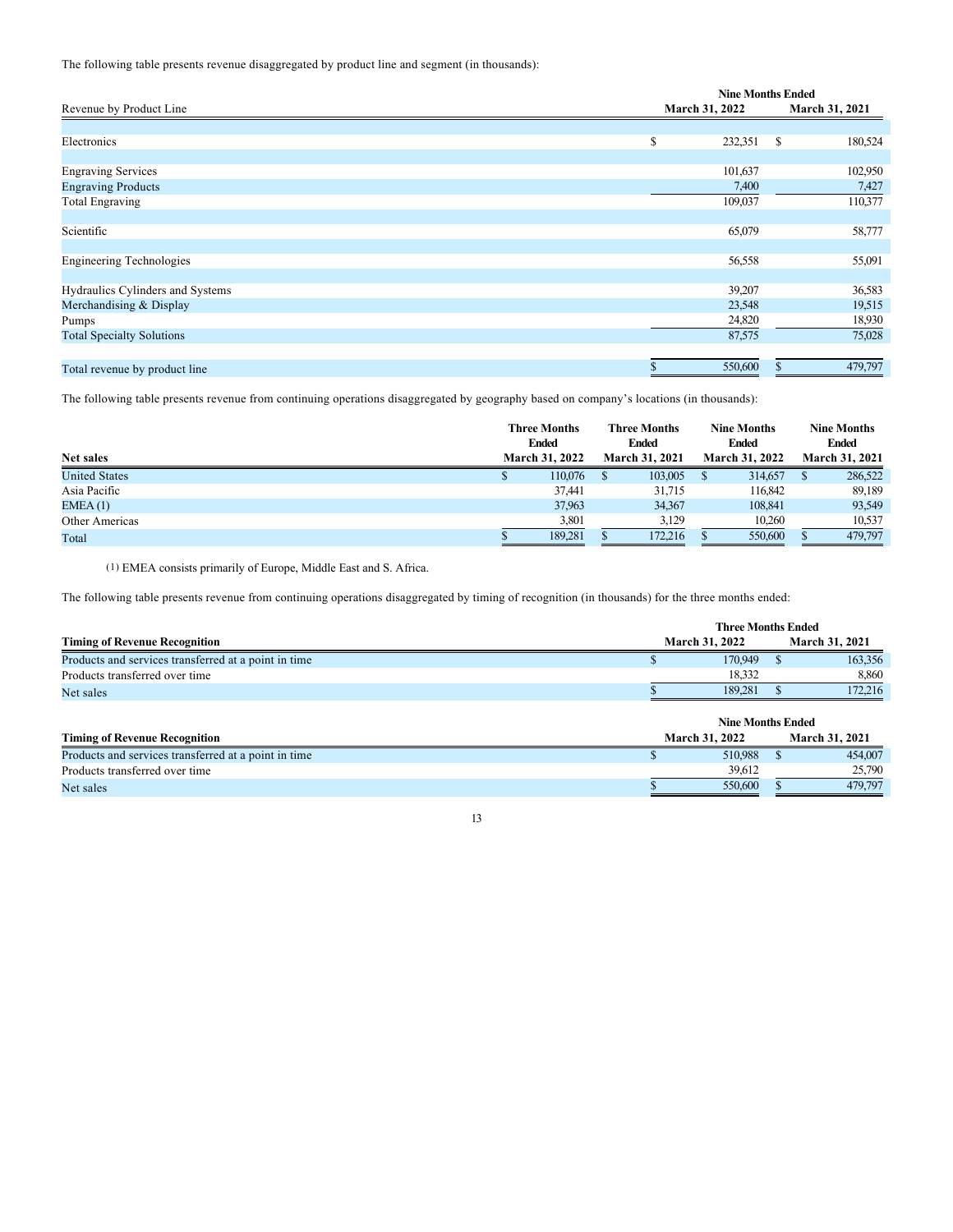#### *Contract Balances*

Contract assets represent sales recognized in excess of billings related to work completed but not yet shipped for which revenue is recognized over time. Contract assets are recorded as prepaid expenses and other current assets. Contract liabilities are customer deposits for which revenue has not been recognized. Current contract liabilities are recorded as accrued liabilities.

The timing of revenue recognition, invoicing and cash collections results in billed receivables, contract assets and contract liabilities on the consolidated balance sheets. When consideration is received from a customer prior to transferring goods or services to the customer under the terms of a contract, a contract liability is recorded. Contract liabilities are recognized as revenue after control of the goods and services are transferred to the customer and all revenue recognition criteria have been met.

The following table provides information about contract assets and liability balances (in thousands):

|                                           | <b>Balance at</b><br><b>Beginning of</b>           |               |                  |              | Amount               |            | <b>Balance at End</b>              |
|-------------------------------------------|----------------------------------------------------|---------------|------------------|--------------|----------------------|------------|------------------------------------|
|                                           | Period<br><b>Additions</b>                         |               |                  |              | Recognized           | of Period  |                                    |
| Nine months ended March 31, 2022          |                                                    |               |                  |              |                      |            |                                    |
| Contract assets:                          |                                                    |               |                  |              |                      |            |                                    |
| Prepaid expenses and other current assets | \$<br>15,013                                       | S             | 35,091           | <sup>S</sup> | 25,711               | $^{\circ}$ | 24,393                             |
| Contract liabilities:                     |                                                    |               |                  |              |                      |            |                                    |
| Customer deposits                         | 471                                                |               | 10.293           |              | 10,721               |            | 43                                 |
|                                           |                                                    |               |                  |              |                      |            |                                    |
|                                           | <b>Balance at</b><br><b>Beginning of</b><br>Period |               | <b>Additions</b> |              | Amount<br>Recognized |            | <b>Balance at End</b><br>of Period |
| Nine months ended March 31, 2021          |                                                    |               |                  |              |                      |            |                                    |
| Contract assets:                          |                                                    |               |                  |              |                      |            |                                    |
| Prepaid expenses and other current assets | \$<br>9,140                                        | <sup>\$</sup> | 21,055           | - \$         | 18,422               | - \$       | 11,773                             |
| Contract liabilities:                     |                                                    |               |                  |              |                      |            |                                    |

We recognized the following revenue which was included in the contract liability beginning balances (in thousands):

|                                                                                   |                    | <b>March 31, 2022</b> |  |  |
|-----------------------------------------------------------------------------------|--------------------|-----------------------|--|--|
| Revenue recognized in the period from:                                            | Three months ended | Nine months ended     |  |  |
| Amounts included in the contract liability balance at the beginning of the period | 252                | 471                   |  |  |
|                                                                                   |                    | <b>March 31, 2021</b> |  |  |
| Revenue recognized in the period from:                                            | Three months ended | Nine months ended     |  |  |
| Amounts included in the contract liability balance at the beginning of the period | 365                | 2.298                 |  |  |

#### **4) Fair Value Measurements**

The financial instruments shown below are presented at fair value. Fair value is defined as the price that would be received to sell an asset or paid to transfer a liability in an orderly transaction between market participants at the measurement date. Where available, fair value is based on observable market prices or parameters or derived from such prices or parameters. Where observable prices or inputs are not available, valuation models may be applied.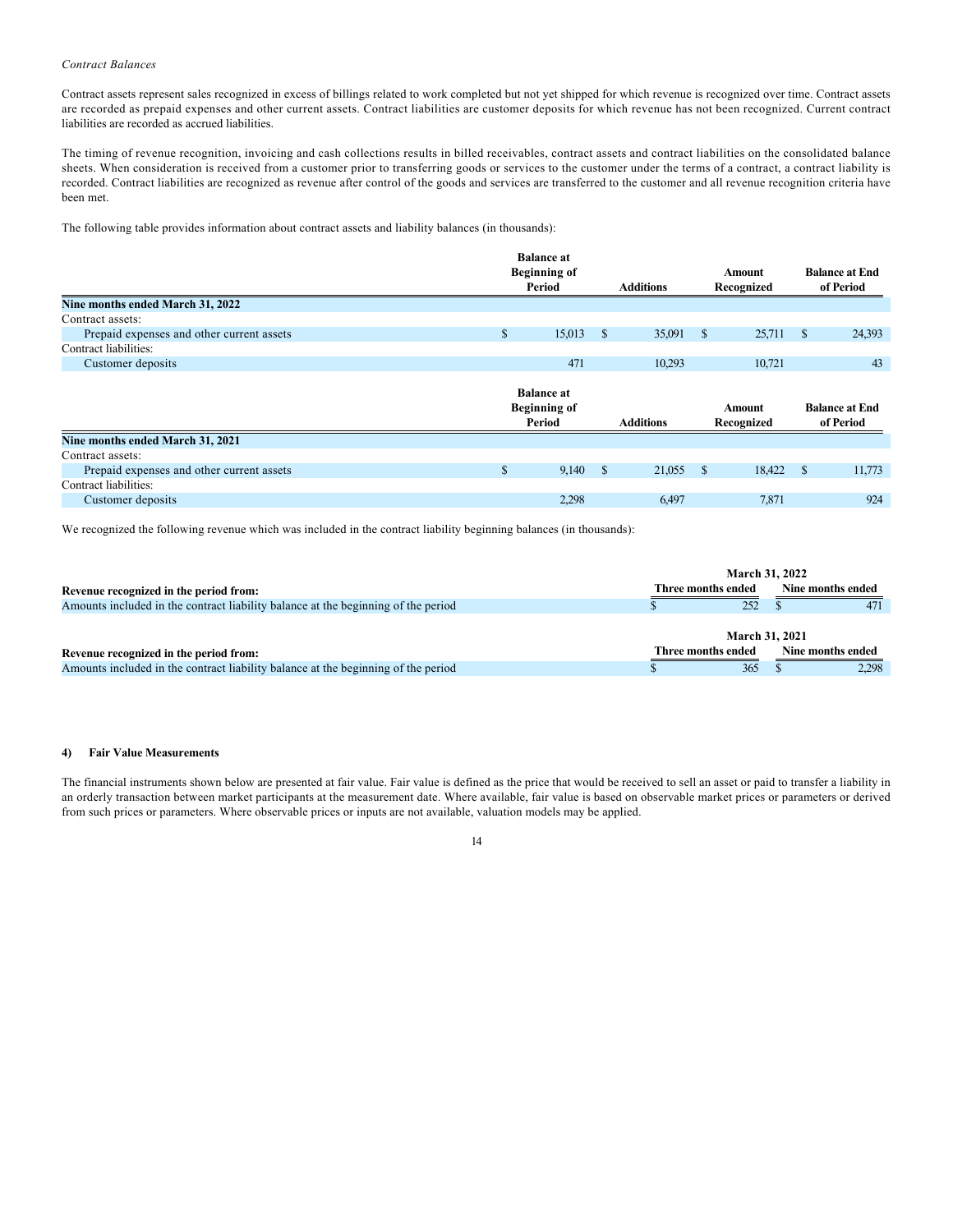Assets and liabilities recorded at fair value in the consolidated balance sheet are categorized based upon the level of judgment associated with the inputs used to measure their fair values. Hierarchical levels directly related to the amount of subjectivity associated with the inputs to fair valuation of these assets and liabilities and the methodologies used in valuation are as follows:

Level 1 – Quoted prices (unadjusted) in active markets for identical assets and liabilities. The Company's deferred compensation plan assets consist of shares in various mutual funds (investments are participant-directed) which invest in a broad portfolio of debt and equity securities. These assets are valued based on publicly quoted market prices for the funds' shares as of the balance sheet dates.

Level 2 – Inputs, other than quoted prices in an active market, that are observable either directly or indirectly through correlation with market data. For foreign exchange forward contracts and interest rate swaps, the Company values the instruments based on the market price of instruments with similar terms, which are based on spot and forward rates as of the balance sheet dates. The Company has considered the creditworthiness of counterparties in valuing all assets and liabilities.

Level 3 – Unobservable inputs based upon the Company's best estimate of what market participants would use in pricing the asset or liability.

There were no transfers of assets or liabilities between any levels of the fair value measurement hierarchy at March 31, 2022 and June 30, 2021. The Company's policy is to recognize transfers between levels as of the date they occur.

Cash and cash equivalents, accounts receivable, accounts payable, and debt are carried at cost, which approximates fair value.

The fair values of financial instruments were as follows (in thousands):

|                                                    | March 31, 2022 |              |    |                |    |                |    |                |  |
|----------------------------------------------------|----------------|--------------|----|----------------|----|----------------|----|----------------|--|
|                                                    |                | <b>Total</b> |    | <b>Level 1</b> |    | <b>Level 2</b> |    | <b>Level 3</b> |  |
| Assets                                             |                |              |    |                |    |                |    |                |  |
| Marketable securities - deferred compensation plan |                | 3.281        | S  | 3,281          | -8 | $\overline{a}$ | S  |                |  |
| Foreign exchange contracts                         |                | 169          |    |                |    | 169            |    |                |  |
| Interest rate swaps                                |                | 6,881        |    |                |    | 6,881          |    |                |  |
|                                                    |                |              |    |                |    |                |    |                |  |
| Liabilities                                        |                |              |    |                |    |                |    |                |  |
| Foreign exchange contracts                         |                | $\sim$       | -S |                |    | $\sim$ .       | -S |                |  |
| Interest rate swaps                                |                | 331          |    | -              |    | 331            |    |                |  |
| Contingent acquisition payments (a)                |                | 2,167        |    | ۰              |    | $\blacksquare$ |    | 2,167          |  |
|                                                    |                |              |    |                |    |                |    |                |  |

|                                                    | June 30, 2021 |              |  |                |  |                          |  |         |  |
|----------------------------------------------------|---------------|--------------|--|----------------|--|--------------------------|--|---------|--|
|                                                    |               | <b>Total</b> |  | <b>Level 1</b> |  | <b>Level 2</b>           |  | Level 3 |  |
| Assets                                             |               |              |  |                |  |                          |  |         |  |
| Marketable securities - deferred compensation plan |               | 2,988        |  | 2,988          |  | $\overline{\phantom{0}}$ |  |         |  |
| Foreign exchange contracts                         |               | 255          |  |                |  | 255                      |  |         |  |
|                                                    |               |              |  |                |  |                          |  |         |  |
| Liabilities                                        |               |              |  |                |  |                          |  |         |  |
| Foreign exchange contracts                         |               | 1.222        |  | $\sim$         |  | .222                     |  | -       |  |
| Interest rate swaps                                |               | 3,096        |  |                |  | 3,096                    |  |         |  |
| Contingent acquisition payments (a)                |               | 3,333        |  |                |  |                          |  | 3,333   |  |

(a) The fair value of contingent consideration arrangements is determined based on the Company's evaluation as to the probability and amount of any contingent consideration that has been earned to date.

The financial liabilities based upon Level 3 inputs include contingent consideration arrangements relating to the acquisitions of Renco Electronics and GS Engineering. The Company is contractually obligated to pay contingent consideration payments to the Sellers of these businesses based on the achievement of certain criteria.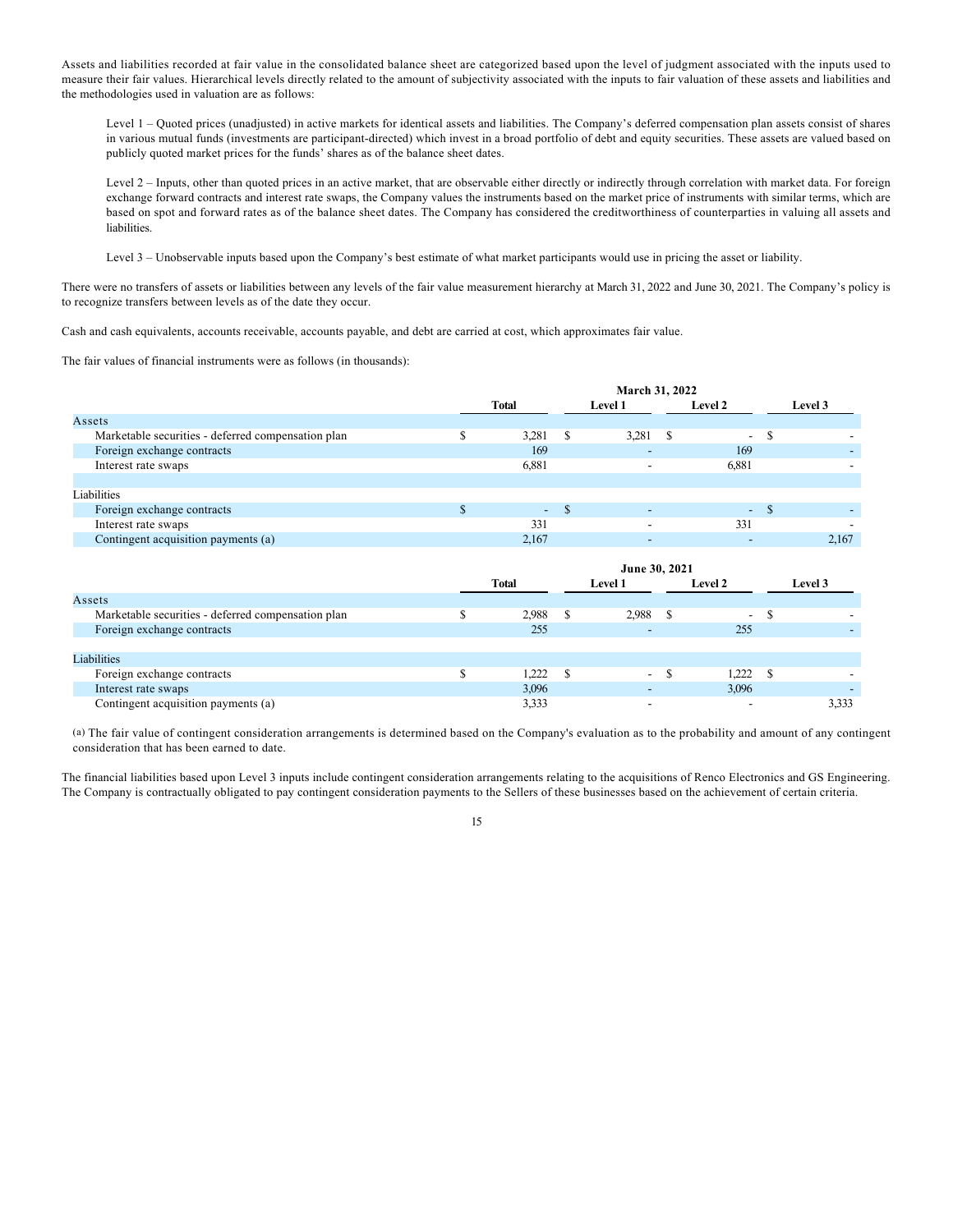The Company is contractually obligated to pay contingent consideration to the sellers of GS Engineering in the event that certain revenue and gross margin targets are achieved during the five years following acquisition. The targets set in the GS Engineering stock purchase agreement were not met for the first or second year, which concluded in the fourth quarter of fiscal years 2020 and 2021, respectively. As of March 31, 2022, the Company could be required to pay up to \$12.8 million for contingent consideration arrangements if the revenue and gross margin targets are met in fiscal years 2022 through 2024.

In connection with its acquisition of Renco Electronics, the Company was obligated to pay contingent consideration over a three year period of up to \$3.5 million to the sellers of Renco. During the first quarter of fiscal year 2022, the Company paid \$1.2 million to the sellers as Renco exceeded the earnings targets during the first year of the measurement period. During the third quarter of fiscal year 2022, the parties agreed to reduce and fix the aggregate earnout payments to a total of \$3.4 million. The parties also agreed to accelerate the payment of the remaining unpaid amounts as follows: \$1.0 million in April 2022 and the remaining \$1.2 million in August 2022.

The Company has determined the fair value of the liabilities for the contingent consideration based on a probability-weighted discounted cash flow analysis. This fair value measurement is based on significant inputs not observable in the market and thus represents a Level 3 measurement within the fair value hierarchy. The fair value of the contingent consideration liability associated with future payments was based on several factors, the most significant of which are the financial performance of the acquired businesses and the risk-adjusted discount rate for the fair value measurement.

The Company will update its assumptions each reporting period based on new developments and record such amounts at fair value based on the revised assumptions until the agreements expire.

#### **5) Inventories**

Inventories from continuing operations are comprised of the following (in thousands):

|                 | <b>March 31, 2022</b> | June 30, 2021 |
|-----------------|-----------------------|---------------|
| Raw materials   | 53,415                | 47,000        |
| Work in process | 22,740                | 22,539        |
| Finished goods  | 27,775                | 22,323        |
| Total           | 103.930               | 91.862        |

Distribution costs associated with the sale of inventory, which are recorded as a component of selling, general and administrative expenses in the accompanying unaudited condensed consolidated statements of operations were \$2.5 million and \$3.0 million for the three months ended March 31, 2022 and 2021, respectively. Distribution costs were \$11.1 million and \$8.4 million for the nine months ended March 31, 2022 and 2021, respectively.

#### **6) Goodwill**

Changes to goodwill by segment during the period were as follows (in thousands):

|                                 |                      |                     | <b>Translation</b> |                       |
|---------------------------------|----------------------|---------------------|--------------------|-----------------------|
|                                 | <b>June 30, 2021</b> | <b>Acquisitions</b> | <b>Adiustment</b>  | <b>March 31, 2022</b> |
| Electronics                     | 144,832              | 6,001               | $(7,814)$ \$       | 143,019               |
| Engraving                       | 77,378               |                     | (632)              | 76,746                |
| Scientific                      | 15,454               |                     |                    | 15,454                |
| <b>Engineering Technologies</b> | 37,085               |                     | (482)              | 36,603                |
| <b>Specialty Solutions</b>      | 3,305                |                     |                    | 3,305                 |
| Total                           | 278,054              | 6.001               | (8,928)            | 275,127               |

#### **7) Warranty Reserves**

The expected cost associated with warranty obligations on our products is recorded as a component of cost of sales when the revenue is recognized. The Company's estimate of warranty cost is based on contract terms and historical warranty loss experience that is periodically adjusted for recent actual experience. Since warranty estimates are forecasts based on the best available information, claims costs may differ from amounts provided. Adjustments to initial obligations for warranties are made as changes in the obligations become reasonably estimable.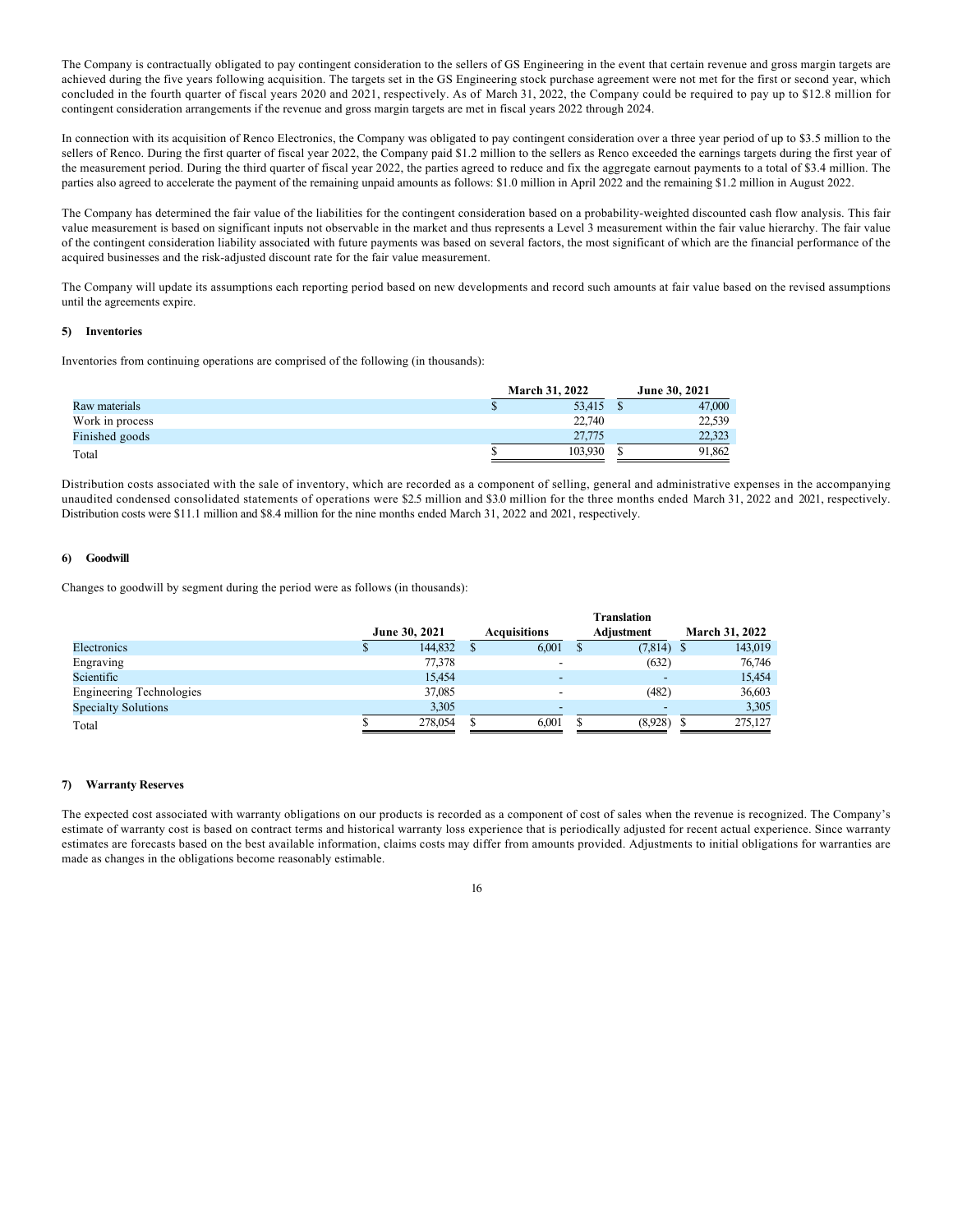The changes in warranty reserves from continuing operations, which are recorded as a component of accrued liabilities were as follows (in thousands):

|                                | <b>March 31, 2022</b> | June 30, 2021 |
|--------------------------------|-----------------------|---------------|
| Balance at beginning of year   | 2,086                 | 1,781         |
| Acquisitions and other charges | (68)                  | 68            |
| Warranty expense               | 856                   | 2,007         |
| Warranty claims                | (960)                 | (1,770)       |
| Balance at end of period       | 1.914                 | 2,086         |

#### **8) Debt**

Long-term debt is comprised of the following (in thousands):

|                        | <b>March 31, 2022</b> | June 30, 2021 |
|------------------------|-----------------------|---------------|
| Bank credit agreements | 200,000               | 200,000       |
| Total funded debt      | 200,000               | 200,000       |
| Issuance cost          | (255)                 | (510)         |
| Total long-term debt   | 199.745               | 199.490       |

#### *Bank Credit Agreements*

During the second quarter of fiscal year 2019, the Company entered into a five-year Amended and Restated Credit Agreement ("Credit Facility", or "facility"). The facility has a borrowing limit of \$500 million, which can be increased by an amount of up to \$250 million, in accordance with specified conditions contained in the agreement. The facility also includes a \$10 million sublimit for swing line loans and a \$35 million sublimit for letters of credit.

At March 31, 2022, the Company had standby letters of credit outstanding, primarily for insurance purposes, of \$6.2 million and had the ability to borrow \$299.5 million under the facility. Funds borrowed under the facility may be used for the repayment of debt, working capital, capital expenditures, acquisitions (so long as certain conditions, including a specified funded debt to EBITDA leverage ratio is maintained), and other general corporate purposes. The facility contains customary representations, warranties and restrictive covenants, as well as specific financial covenants which the Company was compliant with as of March 31, 2022. At March 31, 2022, the carrying value of the current borrowings approximate fair value.

#### **9) Accrued Liabilities**

Accrued liabilities consist of the following (in thousands):

|                                   | March 31, 2022 | June 30, 2021 |
|-----------------------------------|----------------|---------------|
| Payroll and employee benefits     | 27,137         | 32,550        |
| Workers' compensation             | 2,118          | 2,118         |
| Warranty reserves                 | 1.914          | 2,086         |
| Fair value of derivatives         | 331            | 4,318         |
| Operating lease current liability | 6,820          | 7,933         |
| Other                             | 18.865         | 12.712        |
| Total                             | 57,185         | 61,717        |

#### **10) Derivative Financial Instruments**

The Company is exposed to market risks from changes in interest rates, commodity prices and changes in foreign currency rates. The Company selectively uses derivative financial instruments in order to manage certain of these risks. Information about the Company's derivative financial instruments is as follows: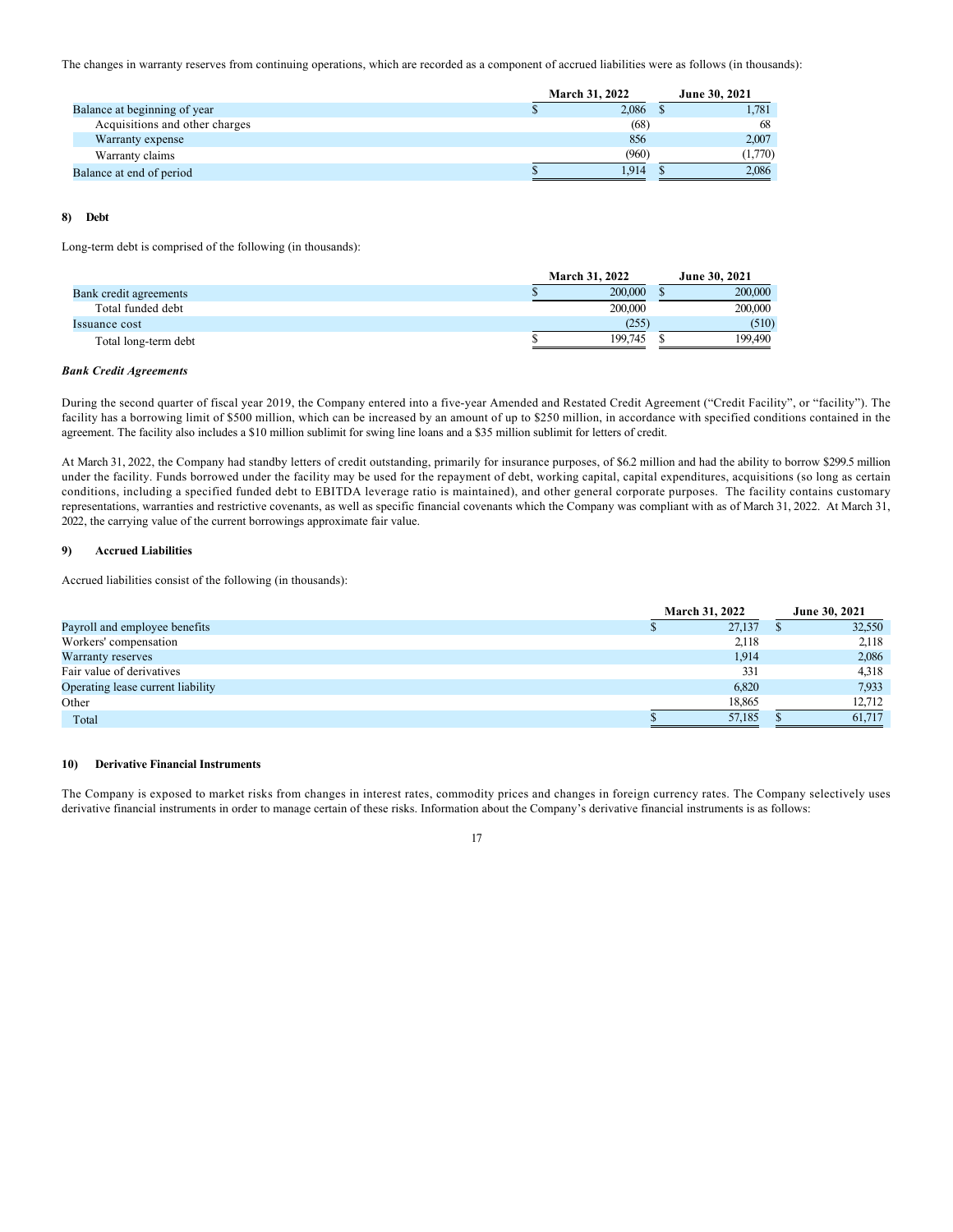## *Interest Rate Swaps*

From time to time as dictated by market opportunities, the Company enters into interest rate swap agreements designed to manage exposure to interest rates on the Company's variable rate indebtedness. The Company recognizes all derivatives on its balance sheet at fair value. The Company has designated its interest rate swap agreements, including those that may be forward-dated, as cash flow hedges, and changes in the fair value of the swaps are recognized in other comprehensive income until the hedged items are recognized in earnings. Hedge ineffectiveness, if any, associated with the swaps will be reported by the Company in interest expense.

The Company's effective swap agreements convert the base borrowing rate on \$200 million of debt due under our revolving credit agreement from a variable rate equal to 1 month LIBOR to a weighted average fixed rate of 1.27% at March 31, 2022. The fair value of the swaps, recognized in accrued liabilities and in other comprehensive income, is as follows (in thousands, except percentages):

| <b>Effective Date</b> | <b>Notional</b><br>Amount | <b>Fixed Interest</b><br>Rate | <b>Maturity</b> | <b>March 31, 2022</b> | June 30, 2021 |         |
|-----------------------|---------------------------|-------------------------------|-----------------|-----------------------|---------------|---------|
| May 24, 2017          | 25,000                    | 1.88%                         | April 24, 2022  | (32)                  |               | (374)   |
| August 6, 2018        | 25,000                    | 2.83%                         | August 6, 2023  | (299)                 |               | (1,401) |
| March 23, 2020        | 100,000                   | 0.91%                         | March 23, 2025  | 4.540                 |               | (907)   |
| April 24, 2020        | 25,000                    | 0.88%                         | April 24, 2025  | 1,203                 |               | (192)   |
| May 24, 2020          | 25,000                    | 0.91%                         | March 24, 2025  | 1,138                 |               | (222)   |
|                       |                           |                               |                 | 6,550                 |               | (3,096) |

The Company reported no losses for the three and nine months ended March 31, 2022, as a result of hedge ineffectiveness. Future changes in these swap arrangements, including termination of the agreements, may result in a reclassification of any gain or loss reported in accumulated other comprehensive income (loss) into earnings as an adjustment to interest expense. Accumulated other comprehensive income (loss) related to these instruments is being amortized into interest expense concurrent with the hedged exposure.

## *Foreign Exchange Contracts*

Forward foreign currency exchange contracts are used to limit the impact of currency fluctuations on certain anticipated foreign cash flows, such as collections from customers and loan payments between subsidiaries. The Company enters into such contracts for hedging purposes only. The Company has designated certain of these currency contracts as hedges, and changes in the fair value of these contracts are recognized in other comprehensive income until the hedged items are recognized in earnings. Hedge ineffectiveness, if any, associated with these contracts will be reported in net income. At March 31, 2022 and June 30, 2021, the Company had outstanding forward contracts related to hedges of intercompany loans with net unrealized assets of \$0.2 million and losses of \$1.0 million, respectively, which approximate the unrealized gains and losses on the related loans. The contracts have maturity dates ranging from fiscal year 2022 to 2024, which correspond to the related intercompany loans.

The notional amounts of the Company's forward contracts, by currency, are as follows (in thousands):

| Currency   | <b>March 31, 2022</b> | June 30, 2021 |
|------------|-----------------------|---------------|
| <b>USD</b> | -                     | 987           |
| EUR        | 5,750                 | 5,750         |
| <b>SGD</b> | 5,000                 | 21,836        |
| CAD        | 16,600                | 20,600        |

The table below presents the fair value of derivative financial instruments as well as their classification on the balance sheet (in thousands):

|                                                 |                                | <b>Asset Derivatives</b> |       |                                |  |                   |  |  |  |  |  |
|-------------------------------------------------|--------------------------------|--------------------------|-------|--------------------------------|--|-------------------|--|--|--|--|--|
|                                                 | March 31, 2022                 |                          |       | June 30, 2021                  |  |                   |  |  |  |  |  |
| Derivative designated<br>as hedging instruments | <b>Balance</b><br><b>Sheet</b> |                          |       | <b>Balance</b><br><b>Sheet</b> |  |                   |  |  |  |  |  |
|                                                 | <b>Line Item</b>               | <b>Fair Value</b>        |       | <b>Line Item</b>               |  | <b>Fair Value</b> |  |  |  |  |  |
|                                                 | Prepaid expenses and other     |                          |       |                                |  |                   |  |  |  |  |  |
| Interest rate swaps                             | current assets                 |                          | 6,881 |                                |  |                   |  |  |  |  |  |
|                                                 | Prepaid expenses and other     |                          |       | Prepaid expenses and other     |  |                   |  |  |  |  |  |
| Foreign exchange contracts                      | current assets                 |                          | 169   | current assets                 |  | 255               |  |  |  |  |  |
|                                                 |                                |                          | 7,050 |                                |  | 255               |  |  |  |  |  |
|                                                 | 18                             |                          |       |                                |  |                   |  |  |  |  |  |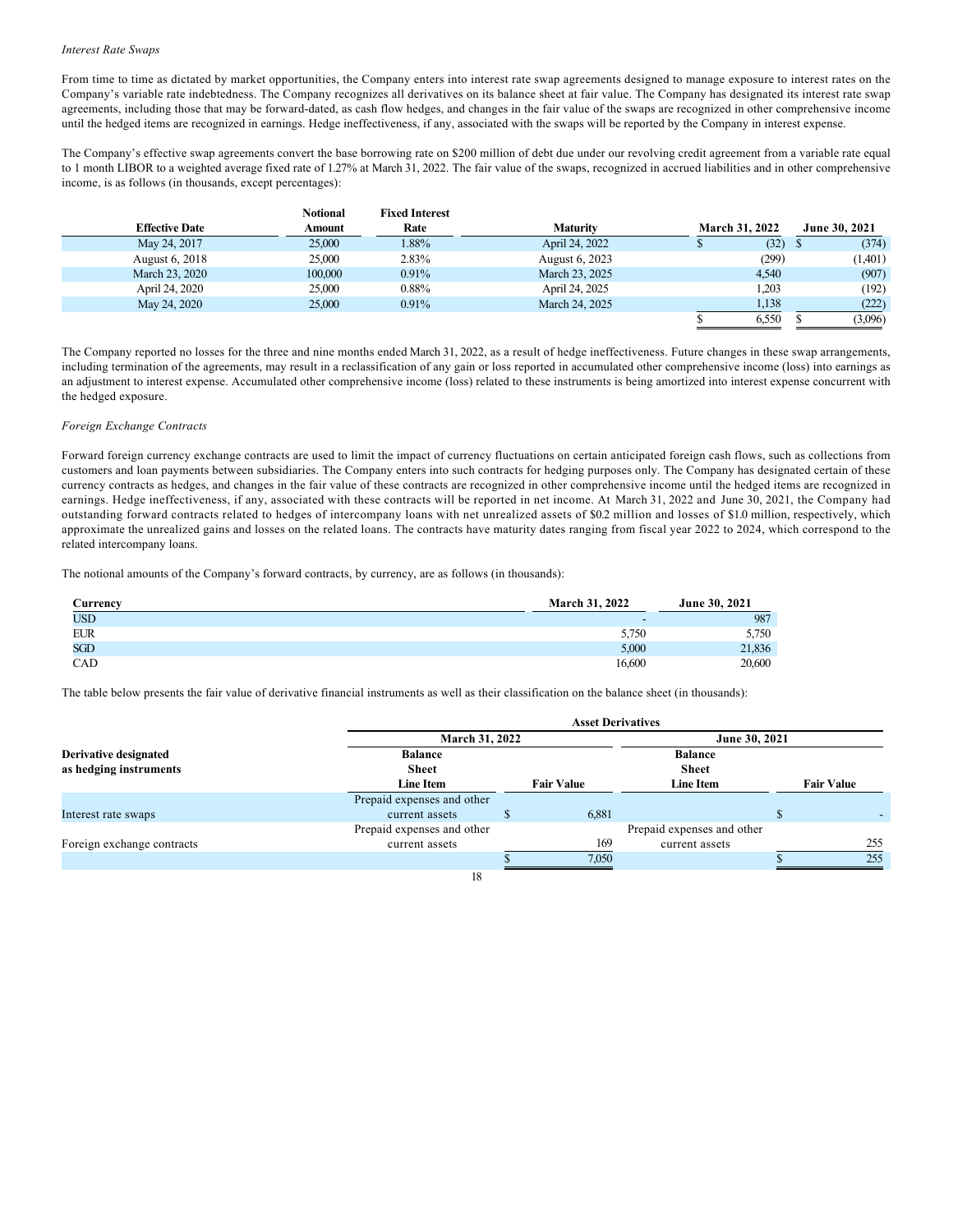|                                                 | <b>Liability Derivatives</b>   |  |                   |                                |               |                   |  |  |  |  |
|-------------------------------------------------|--------------------------------|--|-------------------|--------------------------------|---------------|-------------------|--|--|--|--|
|                                                 | March 31, 2022                 |  |                   |                                | June 30, 2021 |                   |  |  |  |  |
| Derivative designated<br>as hedging instruments | <b>Balance</b><br><b>Sheet</b> |  |                   | <b>Balance</b><br><b>Sheet</b> |               |                   |  |  |  |  |
|                                                 | <b>Line Item</b>               |  | <b>Fair Value</b> | <b>Line Item</b>               |               | <b>Fair Value</b> |  |  |  |  |
| Interest rate swaps                             | Accrued liabilities            |  | 331               | Accrued liabilities            |               | 3,096             |  |  |  |  |
| Foreign exchange contracts                      | Accrued liabilities            |  |                   | Accrued liabilities            |               | 1,222             |  |  |  |  |
|                                                 |                                |  | 331               |                                |               | 4,318             |  |  |  |  |

The table below presents the amount of gain (loss) recognized in comprehensive income on our derivative financial instruments (effective portion) designated as hedging instruments and their classification within comprehensive income for the periods ended (in thousands):

|                            |   | <b>Three Months Ended</b><br>March 31, | <b>Nine Months Ended</b><br>March 31, |  |       |  |       |
|----------------------------|---|----------------------------------------|---------------------------------------|--|-------|--|-------|
|                            |   | 2022                                   | 2021                                  |  | 2022  |  | 2021  |
| Interest rate swaps        | w | 6,045                                  | 2,282                                 |  | 7,885 |  | 1,801 |
| Foreign exchange contracts |   | (217)                                  | 1.465                                 |  |       |  | 1,731 |
|                            |   | 5,828                                  | 3,747                                 |  | 7,890 |  | 3,532 |

The table below presents the amount reclassified from accumulated other comprehensive income (loss) to net income for the periods ended (in thousands):

| <b>Details about Accumulated</b><br><b>Other Comprehensive</b><br><b>Income (Loss) Components</b> |      | <b>Three Months Ended</b><br>March 31, |       | <b>Nine Months Ended</b><br>March 31, |       | <b>Affected line item</b><br>in the Unaudited<br><b>Condensed Statements</b> |
|---------------------------------------------------------------------------------------------------|------|----------------------------------------|-------|---------------------------------------|-------|------------------------------------------------------------------------------|
|                                                                                                   | 2022 |                                        | 2021  | 2022                                  | 2021  | of Operations                                                                |
| Interest rate swaps                                                                               |      | 557                                    | 570   | 1.761                                 |       | 1,698 Interest expense                                                       |
| Foreign exchange contracts                                                                        |      | 207                                    | (506) | 826                                   |       | Other non-operating (income)<br>$(513)$ expense, net                         |
|                                                                                                   |      | 764                                    | 64    | 2,587                                 | 1,185 |                                                                              |

## **11) Retirement Benefits**

The Company has defined benefit pension plans covering certain current and former employees both inside and outside of the U.S. The Company's pension plan for U.S. employees is frozen for substantially all participants and has been replaced with a defined contribution benefit plan.

Net periodic benefit cost for the Company's U.S. and Foreign pension benefit plans for the periods ended consisted of the following components (in thousands):

|                                    | <b>U.S. Plans</b>                      |         |  |                                        |  | <b>Non-U.S. Plans</b> |  |  |  |
|------------------------------------|----------------------------------------|---------|--|----------------------------------------|--|-----------------------|--|--|--|
|                                    | <b>Three Months Ended</b><br>March 31, |         |  | <b>Three Months Ended</b><br>March 31, |  |                       |  |  |  |
|                                    | 2022                                   | 2021    |  | 2022                                   |  | 2021                  |  |  |  |
| Service cost                       |                                        |         |  | 58                                     |  | 55                    |  |  |  |
| Interest cost                      | 1,830                                  | 1,860   |  | 193                                    |  | 185                   |  |  |  |
| Expected return on plan assets     | (3,260)                                | (3,253) |  | (215)                                  |  | (161)                 |  |  |  |
| Recognized net actuarial loss      | 1,384                                  | 1,483   |  | 84                                     |  | 193                   |  |  |  |
| Amortization of prior service cost |                                        |         |  | ( l                                    |  | (1)                   |  |  |  |
| Net periodic benefit cost          | (45)                                   | 91      |  | 119                                    |  | 271                   |  |  |  |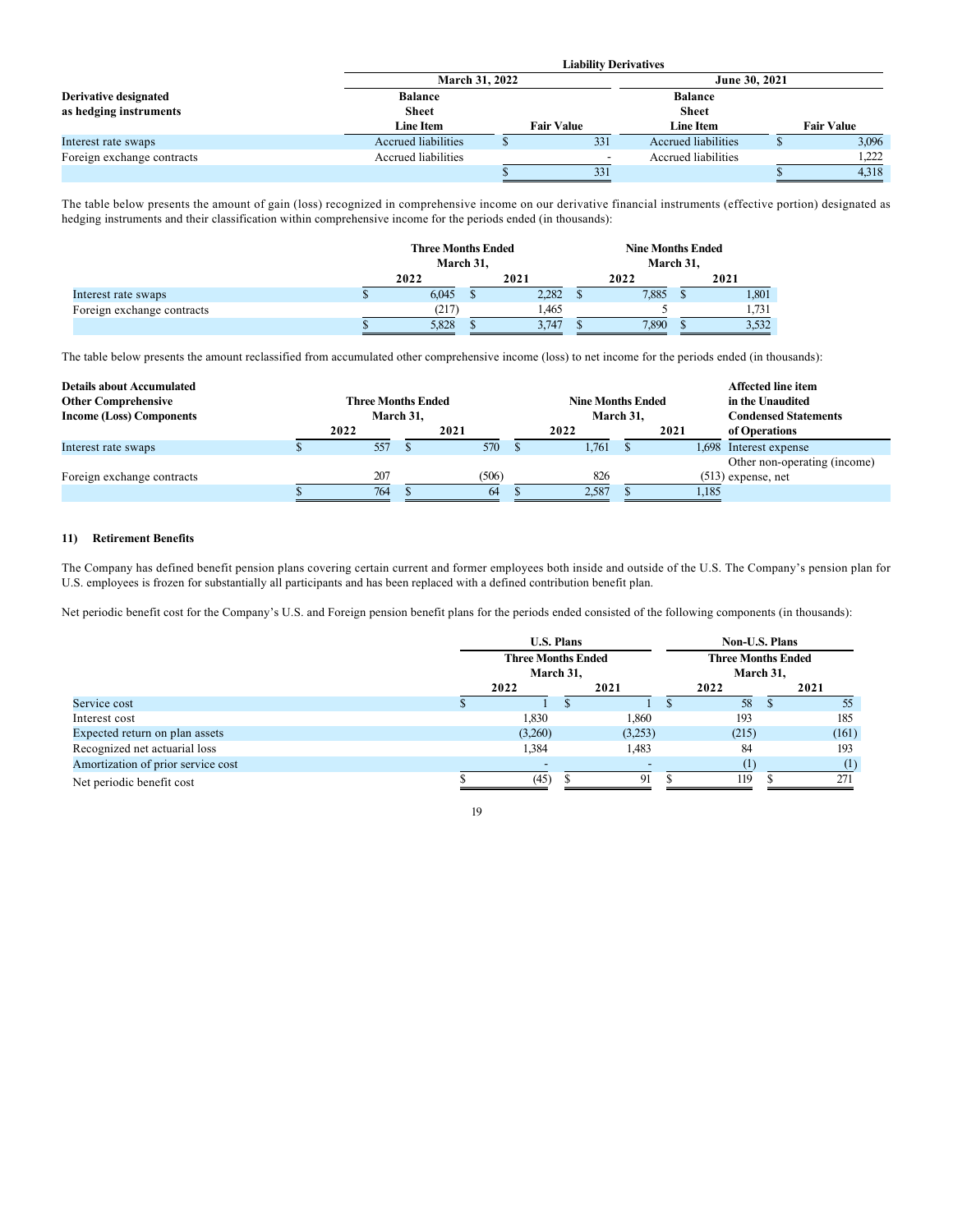|                                    | <b>U.S. Plans</b>        |         | <b>Non-U.S. Plans</b> |                                       |  |       |  |
|------------------------------------|--------------------------|---------|-----------------------|---------------------------------------|--|-------|--|
|                                    | <b>Nine Months Ended</b> |         |                       | <b>Nine Months Ended</b><br>March 31, |  |       |  |
|                                    | March 31,                |         |                       |                                       |  |       |  |
|                                    | 2022                     | 2021    |                       | 2022                                  |  | 2021  |  |
| Service cost                       |                          |         |                       | 179                                   |  | 164   |  |
| Interest cost                      | 5,490                    | 5,579   |                       | 576                                   |  | 539   |  |
| Expected return on plan assets     | (9,779)                  | (9,759) |                       | (641)                                 |  | (468) |  |
| Recognized net actuarial loss      | 4,151                    | 4,450   |                       | 253                                   |  | 562   |  |
| Amortization of prior service cost |                          |         |                       | (3)                                   |  | (4)   |  |
| Net periodic benefit cost          | (135)                    | 273     |                       | 364                                   |  | 793   |  |

The following table sets forth the amounts recognized for the Company's defined benefit pension plans (in thousands):

| Amounts recognized in the consolidated balance sheets consist of: | March 31, 2022 | June 30, 2021 |  |  |
|-------------------------------------------------------------------|----------------|---------------|--|--|
| Prepaid benefit cost                                              | 5.485          | 5,661         |  |  |
| Current liabilities                                               | (596)          | (517)         |  |  |
| Non-current liabilities                                           | (42.311)       | (47, 425)     |  |  |
| Net amount recognized                                             | (37, 422)      | (42, 281)     |  |  |

The contributions made to defined benefit plans are presented below along with remaining contributions to be made for fiscal year 2022 (in thousands):

|                                        |                          | <b>Fiscal Year 2022</b> | <b>Fiscal Year 2021</b>  | Remaining          |                |
|----------------------------------------|--------------------------|-------------------------|--------------------------|--------------------|----------------|
|                                        | <b>Three Months</b>      | <b>Nine Months</b>      | <b>Three Months</b>      | <b>Nine Months</b> |                |
|                                        | <b>Ended</b>             | <b>Ended</b>            | <b>Ended</b>             | <b>Ended</b>       | Contributions  |
| Contributions to defined benefit plans | <b>March 31, 2022</b>    | March 31, 2022          | <b>March 31, 2021</b>    | March 31, 2021     | <b>FY 2022</b> |
| United States, funded plan             | $\sim$                   | ٠                       | 3,030                    | 7,805              |                |
| United States, unfunded plan           | 52                       | 157                     | 53                       | 157                | 54             |
| United Kingdom                         | $\overline{\phantom{a}}$ | ۰                       | $\overline{\phantom{a}}$ | -                  |                |
| Germany, unfunded plan                 | $\overline{\phantom{a}}$ | $\sim$                  | $\overline{\phantom{0}}$ | -                  | 280            |
| Ireland                                | $\overline{\phantom{a}}$ | -                       |                          |                    | 65             |
|                                        | 52                       | 157                     | 3.083                    | 7.962              | 399            |

#### **12) Income Taxes**

The Company's effective tax rate from continuing operations for the third quarter of fiscal year 2022 was 24.0% compared with 56.3% for the prior year quarter. The tax rate was impacted in the current period by the following items: (i) a discrete benefit related to a reduction in an uncertain tax position, (ii) a discrete benefit related to a return to provision adjustment, and (iii) the jurisdictional mix of earnings. The tax rate was impacted in the prior period by the following items: (i) reduction of global intangible low-taxed income, (ii) the jurisdictional mix of earnings and (iii) the establishment of a valuation allowance against our deferred tax asset attributable to the divestiture of Enginetics Corporation during the quarter. The divestiture of the Enginetics business gave rise to a capital loss carryforward, which, if unused, will expire after 5 years. Capital losses are allowed only to the extent of capital gains; however, because the Company did not have capital gains in the prior period or the applicable carryback period, the capital loss was carried forward. The Company believes it is more likely than not that the capital loss carryforward will expire unutilized. Therefore, a full valuation allowance was established, which negatively impacted the effective tax rate. The valuation allowance could be released if it is determined that the Company will have sufficient taxable income of the appropriate character within the carryforward period.

The Company's effective tax rate from continuing operations for the first nine months of the fiscal year ending June 30, 2022 was 24.5% compared with 25.3% for the prior year period. The tax rate was impacted in the current period by the following items: (i) a discrete tax benefit related to equity compensation, (ii) a discrete benefit related to a reduction in an uncertain tax position, (iii) a discrete benefit related to a return to provision adjustment, (iv) the jurisdictional mix of earnings, and (v) foreign withholding taxes.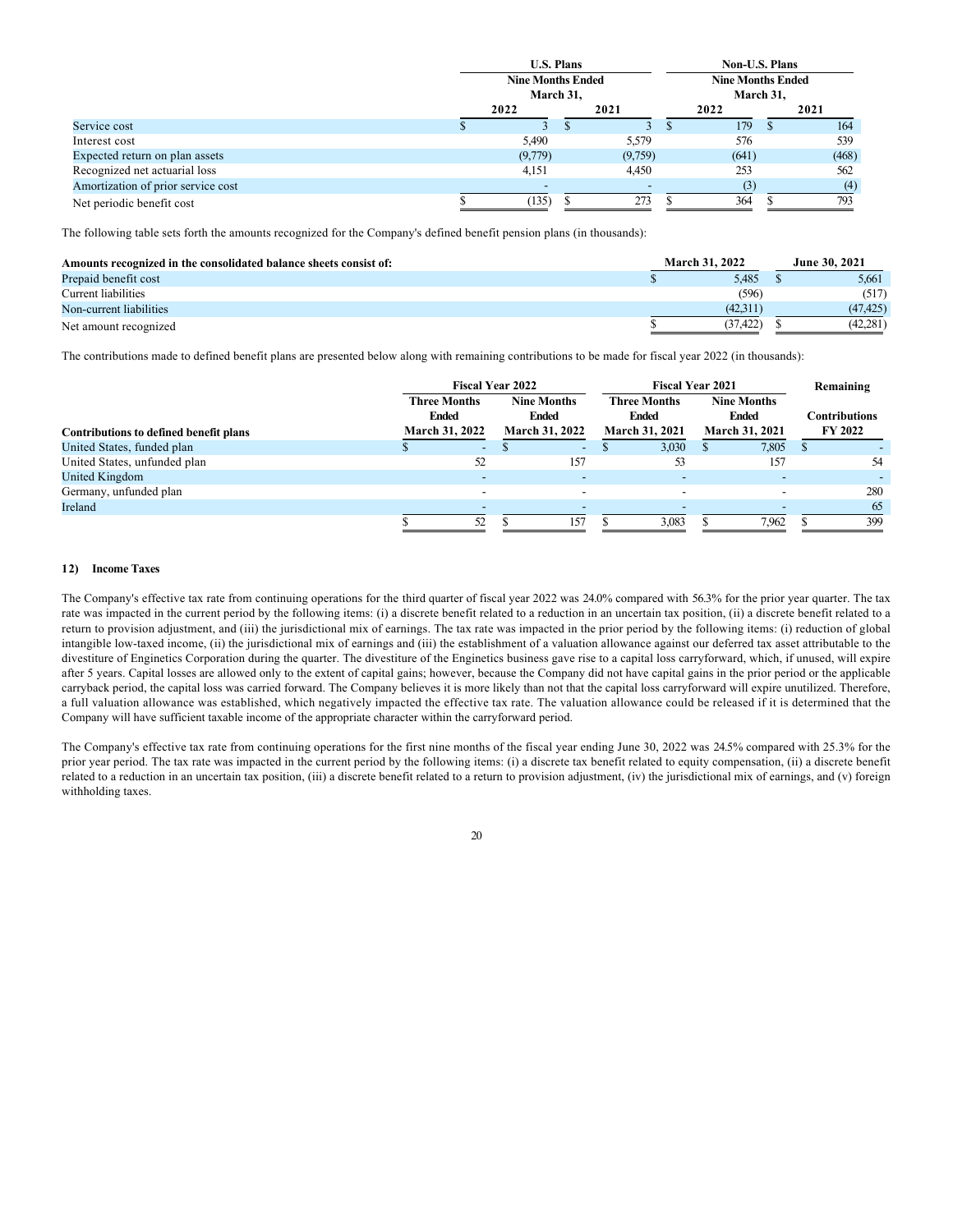#### **13) Earnings Per Share**

The following table sets forth a reconciliation of the number of shares (in thousands) used in the computation of basic and diluted earnings per share:

|                                                      | <b>Three Months Ended</b><br>March 31. |        | <b>Nine Months Ended</b><br>March 31. |        |
|------------------------------------------------------|----------------------------------------|--------|---------------------------------------|--------|
|                                                      | 2022                                   | 2021   | 2022                                  | 2021   |
| Basic - Average shares outstanding                   | 11.982                                 | 12.136 | 12.009                                | 12,185 |
| Dilutive effect of unvested, restricted stock awards | 107                                    | 117    | 112                                   | 82     |
| Diluted - Average shares outstanding                 | 12.089                                 | 12.253 | 12.121                                | 12.267 |

Earnings available to common stockholders are the same for computing both basic and diluted earnings per share. There were no outstanding instruments that had an anti-dilutive effect at March 31, 2022 or 2021.

Performance stock units of 142,170 and 129,427 for the nine months ended March 31, 2022 and 2021, respectively, are excluded from the diluted earnings per share calculation as the performance criteria have not been met.

#### **14) Accumulated Other Comprehensive Income (Loss)**

The components of the Company's accumulated other comprehensive income (loss) are as follows (in thousands):

|                                                                 | <b>March 31, 2022</b> | June 30, 2021 |
|-----------------------------------------------------------------|-----------------------|---------------|
| Foreign currency translation adjustment                         | $(38.587)$ \$         | (21.244)      |
| Unrealized pension losses, net of tax                           | (88, 863)             | (92,372)      |
| Unrealized gains (losses) on derivative instruments, net of tax | 5.580                 | (2,524)       |
| Total                                                           | $(121,870)$ \$        | (116, 140)    |

#### **15) Contingencies**

From time to time, the Company is subject to various claims and legal proceedings, including claims related to environmental remediation, either asserted or unasserted, that arise in the ordinary course of business. While the outcome of these proceedings and claims cannot be predicted with certainty, the Company's management does not believe that the outcome of any of the currently existing legal matters will have a material impact on the Company's consolidated financial position, results of operations or cash flow. The Company accrues for losses related to a claim or litigation when the Company's management considers a potential loss probable and can reasonably estimate such potential loss.

#### *Litigation*

In the second quarter of fiscal year 2019, a lawsuit was filed against Standex Electronics, Inc. ("Electronics"), a wholly owned subsidiary of the Company, by Miniature Precision Components, Inc. ("MPC"), a customer, seeking damages in connection with allegedly faulty sensors designed and manufactured by Electronics. The subject sensors were incorporated by MPC into a subassembly sold by MPC to its customer, an automotive manufacturer. MPC alleges that the sensors incorrectly activated a diagnostic code in vehicles for which MPC's customer issued a service bulletin, resulting in significant warranty costs for MPC. In the litigation, which is pending in the U.S. District Court for the Eastern District of Wisconsin, MPC seeks indemnification from Electronics for its costs. Electronics has numerous defenses to MPC's claims. Trial for this case is currently scheduled for July 2022. During the second quarter of fiscal year 2022, the Company engaged in unsuccessful mediation with MPC, during which the Company offered to settle the matter in order to avoid the inherent risk of litigation as well as the cost of diverting internal resources. As a result, the Company has recorded \$1.7 million as accrued liabilities related to this litigation. Based upon developments to date, the Company believes that the range of any reasonably possible loss, in excess of amounts accrued, would be between \$0 and \$6.3 million. The estimated range of reasonably possible loss is based upon currently available information and is subject to significant judgement and a variety of assumptions and known and unknown uncertainties.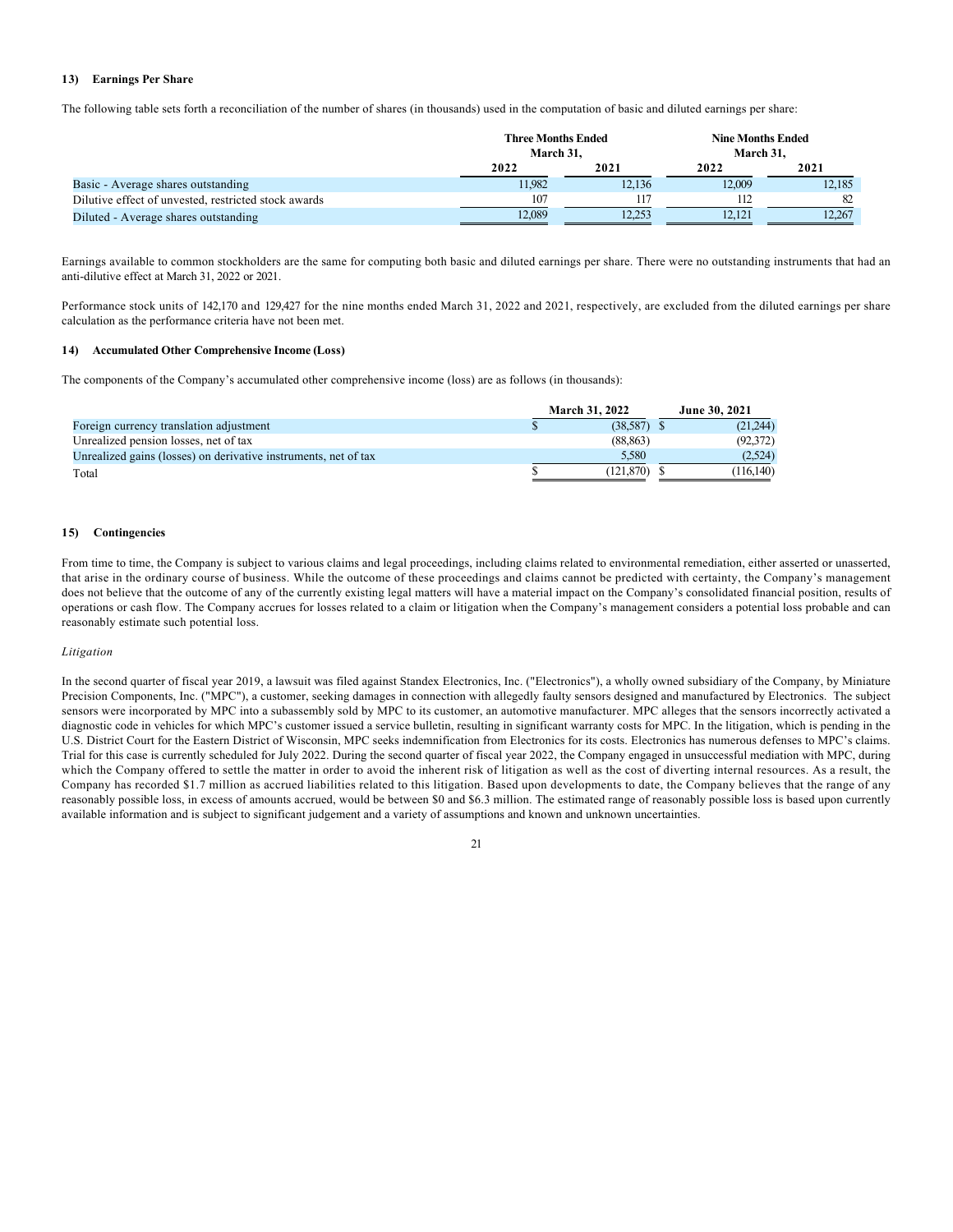#### **16) Industry Segment Information**

The Company has five reportable segments organized around the types of products sold:

- Electronics manufactures and sells electronic components for applications throughout the end user market spectrum;
- Engraving provides mold texturizing, slush molding tools, project management and design services, roll engraving, hygiene product tooling, low observation vents for stealth aircraft, and process machinery for a number of industries;
- Scientific sells specialty temperature-controlled equipment for the medical, scientific, pharmaceutical, biotech and industrial markets;
- Engineering Technologies provides net and near net formed single-source customized solutions in the manufacture of engineered components for the aviation, aerospace, defense, energy, industrial, medical, marine, oil and gas, and manned and unmanned space markets;
- Specialty Solutions an aggregation of three operating segments that manufacture and sell refrigerated, heated and dry merchandizing display cases, custom fluid pump solutions, and single and double acting telescopic and piston rod hydraulic cylinders.

Net sales and income (loss) from continuing operations by segment were as follows (in thousands):

|                                                       |                          |                  | <b>Three Months Ended March 31.</b> |    |                               |   |          |
|-------------------------------------------------------|--------------------------|------------------|-------------------------------------|----|-------------------------------|---|----------|
|                                                       |                          | <b>Net Sales</b> |                                     |    | <b>Income from Operations</b> |   |          |
|                                                       | 2022                     |                  | 2021                                |    | 2022                          |   | 2021     |
| Industry segment:                                     |                          |                  |                                     |    |                               |   |          |
| Electronics                                           | \$<br>79,889             | S                | 65,085                              | S  | 19,194                        | S | 12,364   |
| Engraving                                             | 37,223                   |                  | 36,026                              |    | 5,728                         |   | 4,510    |
| Scientific                                            | 18,914                   |                  | 24,221                              |    | 4,155                         |   | 5,803    |
| <b>Engineering Technologies</b>                       | 20,890                   |                  | 19.951                              |    | 2,327                         |   | 1,245    |
| <b>Specialty Solutions</b>                            | 32,365                   |                  | 26.933                              |    | 3,632                         |   | 4,251    |
| Corporate                                             | $\overline{\phantom{a}}$ |                  | $\overline{\phantom{0}}$            |    | (8,961)                       |   | (7,162)  |
| Restructuring costs                                   | $\overline{\phantom{a}}$ |                  |                                     |    | (1,186)                       |   | (482)    |
| Loss on sale of business                              | $\overline{\phantom{0}}$ |                  | $\overline{\phantom{a}}$            |    |                               |   | (14,624) |
| Acquisition related costs                             | $\overline{\phantom{a}}$ |                  | ۰.                                  |    | (419)                         |   | (255)    |
| Other operating income (expense), net                 |                          |                  | ٠                                   |    |                               |   |          |
| Sub-total                                             | 189,281                  |                  | 172,216                             | \$ | 24,470                        |   | 5,650    |
| Interest expense                                      |                          |                  |                                     |    | 1,238                         |   | 1,317    |
| Other non-operating (income) expense                  |                          |                  |                                     |    | 340                           |   | 306      |
| Income from continuing operations before income taxes |                          |                  |                                     |    | 22,892                        |   | 4,027    |

|                                                       |    |                          |                  | Nine Months Ended March 31, |   |                               |    |          |
|-------------------------------------------------------|----|--------------------------|------------------|-----------------------------|---|-------------------------------|----|----------|
|                                                       |    |                          | <b>Net Sales</b> |                             |   | <b>Income from Operations</b> |    |          |
|                                                       |    | 2022                     |                  | 2021                        |   | 2022                          |    | 2021     |
| Industry segment:                                     |    |                          |                  |                             |   |                               |    |          |
| Electronics                                           | \$ | 232,351                  | S                | 180,524                     | S | 54,624                        | S  | 30,861   |
| Engraving                                             |    | 109,037                  |                  | 110,377                     |   | 15,806                        |    | 16,884   |
| Scientific                                            |    | 65,079                   |                  | 58,777                      |   | 14,153                        |    | 14,113   |
| <b>Engineering Technologies</b>                       |    | 56,558                   |                  | 55,091                      |   | 5,540                         |    | 3,076    |
| Specialty Solutions                                   |    | 87,575                   |                  | 75,028                      |   | 10,185                        |    | 11,368   |
| Corporate                                             |    | $\overline{\phantom{0}}$ |                  | ٠                           |   | (25,507)                      |    | (21,607) |
| Restructuring costs                                   |    | ۰                        |                  | ٠                           |   | (2,469)                       |    | (2,478)  |
| Loss on sale of business                              |    | $\blacksquare$           |                  | $\overline{\phantom{a}}$    |   |                               |    | (14,624) |
| Acquisition related costs                             |    | ۰                        |                  | ٠                           |   | (1, 561)                      |    | (850)    |
| Other operating income (expense), net                 |    | ٠                        |                  |                             |   | (1,700)                       |    |          |
| Sub-total                                             |    | 550,600                  |                  | 479,797                     | S | 69,071                        | ъ. | 36,743   |
| Interest expense                                      |    |                          |                  |                             |   | 4,484                         |    | 4,403    |
| Other non-operating (income) expense                  |    |                          |                  |                             |   | 651                           |    | 73       |
| Income from continuing operations before income taxes |    |                          |                  |                             |   | 63,936                        |    | 32,267   |
|                                                       | 22 |                          |                  |                             |   |                               |    |          |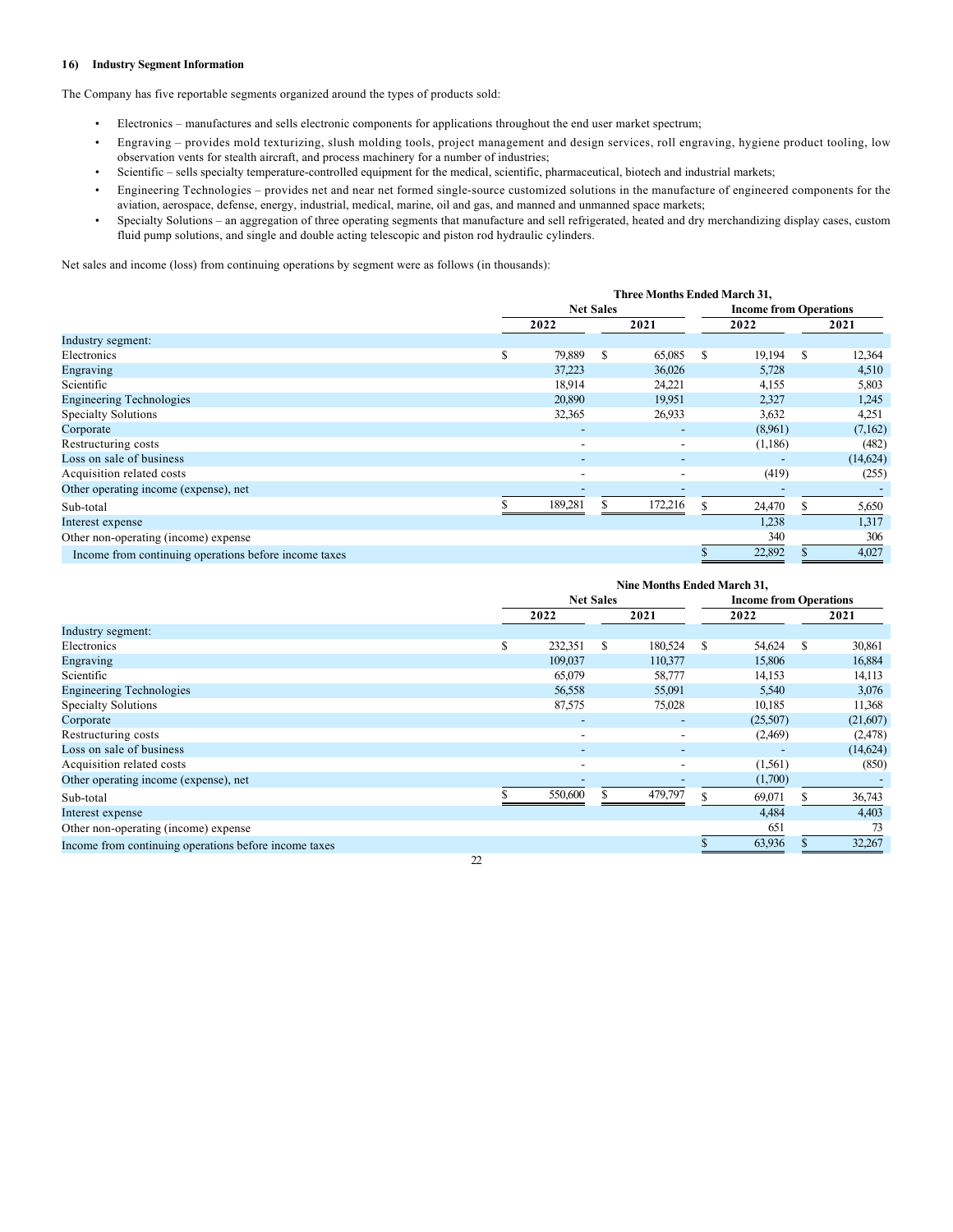Net sales include only transactions with unaffiliated customers and include no intersegment sales. Income (loss) from operations by segment excludes interest expense and other non-operating (income) expense.

#### **17) Restructuring**

The Company has undertaken a number of initiatives that have resulted in severance, restructuring, and related charges.

#### *2022 Restructuring Initiatives*

The Company continues to focus its efforts to reduce cost and improve productivity across its businesses, particularly through headcount reductions, facility closures, and consolidations. Restructuring expenses primarily related to headcount reductions and other cost saving initiatives. The Company expects the 2022 restructuring activities to be completed by 2023.

#### *Prior Year Restructuring Initiatives*

Restructuring expenses primarily related to headcount reductions and facility rationalization within our Specialty Solutions segment. The Company also incurred restructuring expenses related to third party assistance with analysis and implementation of these activities. The Company expects the prior year restructuring activities to be completed by 2022.

A summary of charges by initiative is as follows (in thousands):

|                          |                      | <b>Three Months Ended</b><br><b>March 31, 2022</b> |       |                      | <b>Nine Months Ended</b><br><b>March 31, 2022</b> |              |
|--------------------------|----------------------|----------------------------------------------------|-------|----------------------|---------------------------------------------------|--------------|
|                          | Involuntary          |                                                    |       | Involuntary          |                                                   |              |
|                          | <b>Employee</b>      |                                                    |       | <b>Employee</b>      |                                                   |              |
|                          | <b>Severance and</b> |                                                    |       | <b>Severance and</b> |                                                   |              |
| <b>Fiscal Year 2022</b>  | <b>Benefit Costs</b> | Other                                              | Total | <b>Benefit Costs</b> | Other                                             | <b>Total</b> |
| Current year initiatives | 966                  | 220                                                | 1,186 | 1,637                | 832                                               | 2,469        |

|                          |                                                        | <b>Three Months Ended</b><br><b>March 31, 2021</b> |       |                                                        | <b>Nine Months Ended</b><br><b>March 31, 2021</b> |       |
|--------------------------|--------------------------------------------------------|----------------------------------------------------|-------|--------------------------------------------------------|---------------------------------------------------|-------|
|                          | Involuntary<br><b>Employee</b><br><b>Severance and</b> |                                                    |       | Involuntary<br><b>Employee</b><br><b>Severance and</b> |                                                   |       |
| <b>Fiscal Year 2021</b>  | <b>Benefit Costs</b>                                   | Other                                              | Total | <b>Benefit Costs</b>                                   | Other                                             | Total |
| Current year initiatives | 292                                                    | 178                                                | 470   | 755                                                    | 540                                               | 1,295 |
| Prior year initiatives   |                                                        | $\overline{\phantom{0}}$                           |       | 906                                                    | 277                                               | 1,183 |
|                          | 304                                                    | 178                                                | 482   | 1,661                                                  | 817                                               | 2,478 |

Activity in the reserve related to the initiatives is as follows (in thousands):

| <b>Involuntary Employee</b>                 |  |                          |  |        |  |              |  |  |  |  |  |
|---------------------------------------------|--|--------------------------|--|--------|--|--------------|--|--|--|--|--|
|                                             |  | <b>Severance and</b>     |  |        |  |              |  |  |  |  |  |
| <b>Current Year Initiatives</b>             |  | <b>Benefit Costs</b>     |  | Other  |  | <b>Total</b> |  |  |  |  |  |
| Restructuring liabilities at June 30, 2021  |  | $\overline{\phantom{a}}$ |  | $\sim$ |  |              |  |  |  |  |  |
| Additions and adjustments                   |  | 1.637                    |  | 832    |  | 2,469        |  |  |  |  |  |
| Payments                                    |  | (1,060)                  |  | (765)  |  | (1,825)      |  |  |  |  |  |
| Restructuring liabilities at March 31, 2022 |  | 577                      |  | 67     |  | 644          |  |  |  |  |  |

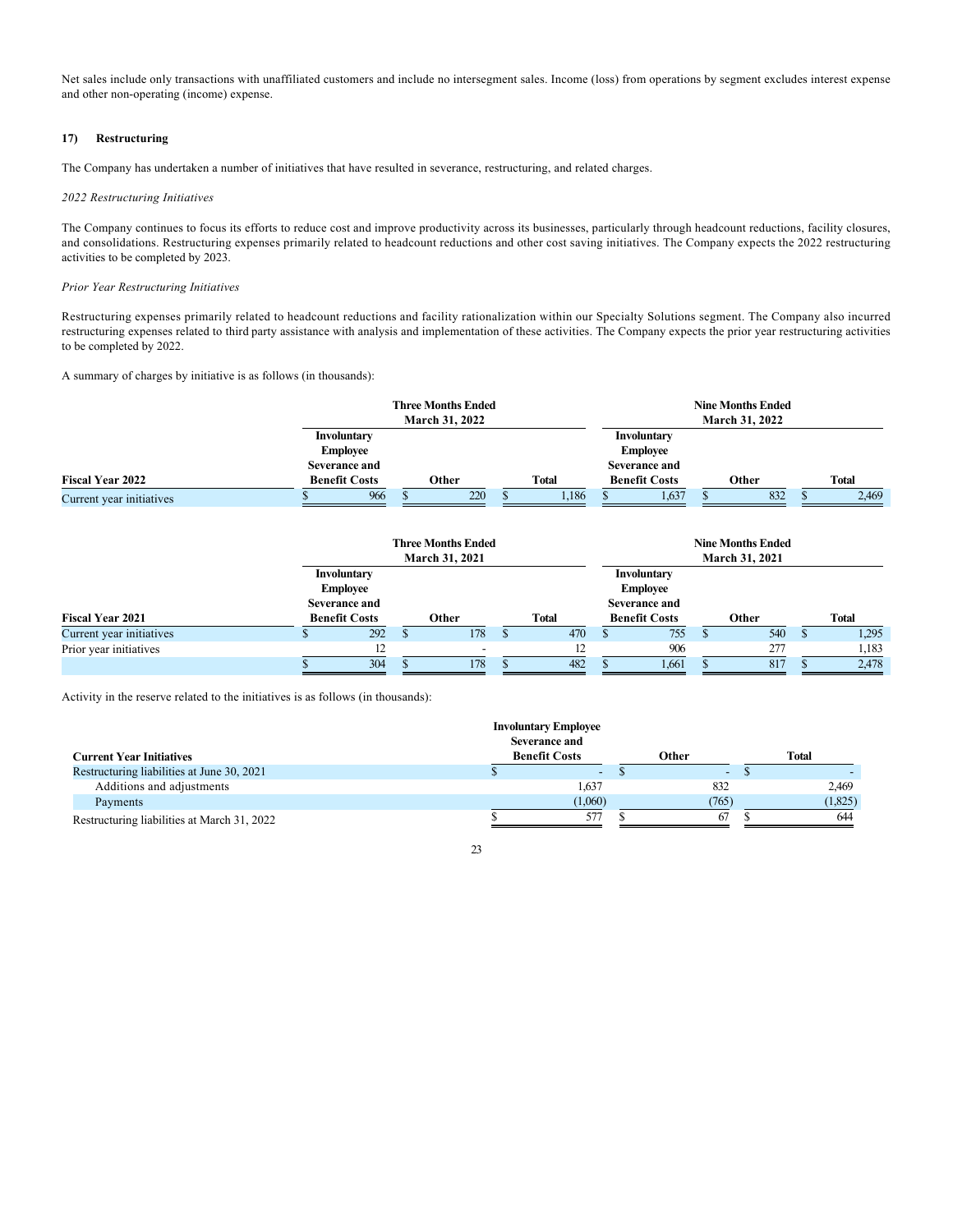|                                             | $\ldots$ , $\ldots$ , $\ldots$ , $\ldots$ , $\ldots$<br><b>Severance and</b> |         |   |       |              |
|---------------------------------------------|------------------------------------------------------------------------------|---------|---|-------|--------------|
| <b>Prior Year Initiatives</b>               | <b>Benefit Costs</b>                                                         |         |   | Other | <b>Total</b> |
| Restructuring liabilities at June 30, 2021  |                                                                              | 39      |   | 10    | 49           |
| Additions and adjustments                   |                                                                              |         |   |       |              |
| Payments                                    |                                                                              | (39)    |   | (10)  | (49)         |
| Restructuring liabilities at March 31, 2022 |                                                                              |         |   |       |              |
|                                             | <b>Involuntary Employee</b><br><b>Severance and</b>                          |         |   |       |              |
| <b>Prior Year Initiatives</b>               | <b>Benefit Costs</b>                                                         |         |   | Other | <b>Total</b> |
| Restructuring liabilities at June 30, 2020  |                                                                              | 520     | S | 18    | 538          |
| Additions and adjustments                   |                                                                              | 1,661   |   | 817   | 2,478        |
|                                             |                                                                              |         |   |       |              |
| Payments                                    |                                                                              | (2,181) |   | (835) | (3,016)      |

**Involuntary Employee**

The Company's total restructuring expenses by segment are as follows (in thousands):

|                                 |                                                        |     | <b>Three Months Ended</b><br><b>March 31, 2022</b> |                          |                                                        |   | <b>Nine Months Ended</b><br>March 31, 2022 |   |       |
|---------------------------------|--------------------------------------------------------|-----|----------------------------------------------------|--------------------------|--------------------------------------------------------|---|--------------------------------------------|---|-------|
|                                 | Involuntary<br><b>Employee</b><br><b>Severance and</b> |     |                                                    |                          | Involuntary<br><b>Employee</b><br><b>Severance and</b> |   |                                            |   |       |
|                                 | <b>Benefit Costs</b>                                   |     | Other                                              | <b>Total</b>             | <b>Benefit Costs</b>                                   |   | Other                                      |   | Total |
| Electronics                     |                                                        | 441 | 65                                                 | 506                      | 513                                                    | ъ | 83                                         | л | 596   |
| Engraving                       |                                                        | 379 | 149                                                | 528                      | 832                                                    |   | 679                                        |   | 1,511 |
| <b>Engineering Technologies</b> |                                                        | 97  | 6                                                  | 103                      | 238                                                    |   | 6                                          |   | 244   |
| Specialty Solutions             |                                                        | ۰   | $\overline{\phantom{a}}$                           | $\overline{\phantom{a}}$ | $\overline{\phantom{a}}$                               |   | 64                                         |   | 64    |
| Corporate                       |                                                        | 49  | $\overline{\phantom{a}}$                           | 49                       | 54                                                     |   |                                            |   | 54    |
|                                 |                                                        | 966 | 220                                                | 1,186                    | 1,637                                                  |   | 832                                        |   | 2,469 |

|                                 |                                                        |   | <b>Three Months Ended</b><br>March 31, 2021 |               |                          |   |                                                        | <b>Nine Months Ended</b><br>March 31, 2021 |              |              |
|---------------------------------|--------------------------------------------------------|---|---------------------------------------------|---------------|--------------------------|---|--------------------------------------------------------|--------------------------------------------|--------------|--------------|
|                                 | Involuntary<br><b>Employee</b><br><b>Severance and</b> |   |                                             |               |                          |   | Involuntary<br><b>Employee</b><br><b>Severance and</b> |                                            |              |              |
|                                 | <b>Benefit Costs</b>                                   |   | Other                                       |               | Total                    |   | <b>Benefit Costs</b>                                   | Other                                      |              | <b>Total</b> |
| Electronics                     | 56                                                     | ъ | 16                                          | <sup>\$</sup> | $72^{\circ}$             | D | 307                                                    | 21                                         | <sup>S</sup> | 328          |
| Engraving                       | 248                                                    |   | 162                                         |               | 410                      |   | 528                                                    | 510                                        |              | 1,038        |
| <b>Engineering Technologies</b> | -                                                      |   | $\overline{\phantom{a}}$                    |               | $\overline{\phantom{a}}$ |   | 37                                                     | $\overline{\phantom{0}}$                   |              | 37           |
| Specialty Solutions             | $\overline{\phantom{a}}$                               |   | $\overline{\phantom{a}}$                    |               | $\overline{\phantom{a}}$ |   | 673                                                    | 286                                        |              | 959          |
| Corporate                       | $\overline{\phantom{a}}$                               |   | $\overline{\phantom{a}}$                    |               | ۰                        |   | 116                                                    | $\overline{\phantom{0}}$                   |              | 116          |
|                                 | 304                                                    |   | 178                                         |               | 482                      |   | 1,661                                                  | 817                                        |              | 2,478        |

Restructuring expense is expected to be approximately \$1.5 million for the remainder of fiscal year 2022.

## **18) Subsequent Events**

On April 28, 2022, the Company's Board of Directors authorized a new share repurchase program of up to \$100 million following the completion of the \$0.6 million remaining under the current share repurchase authorization at March 31, 2022.

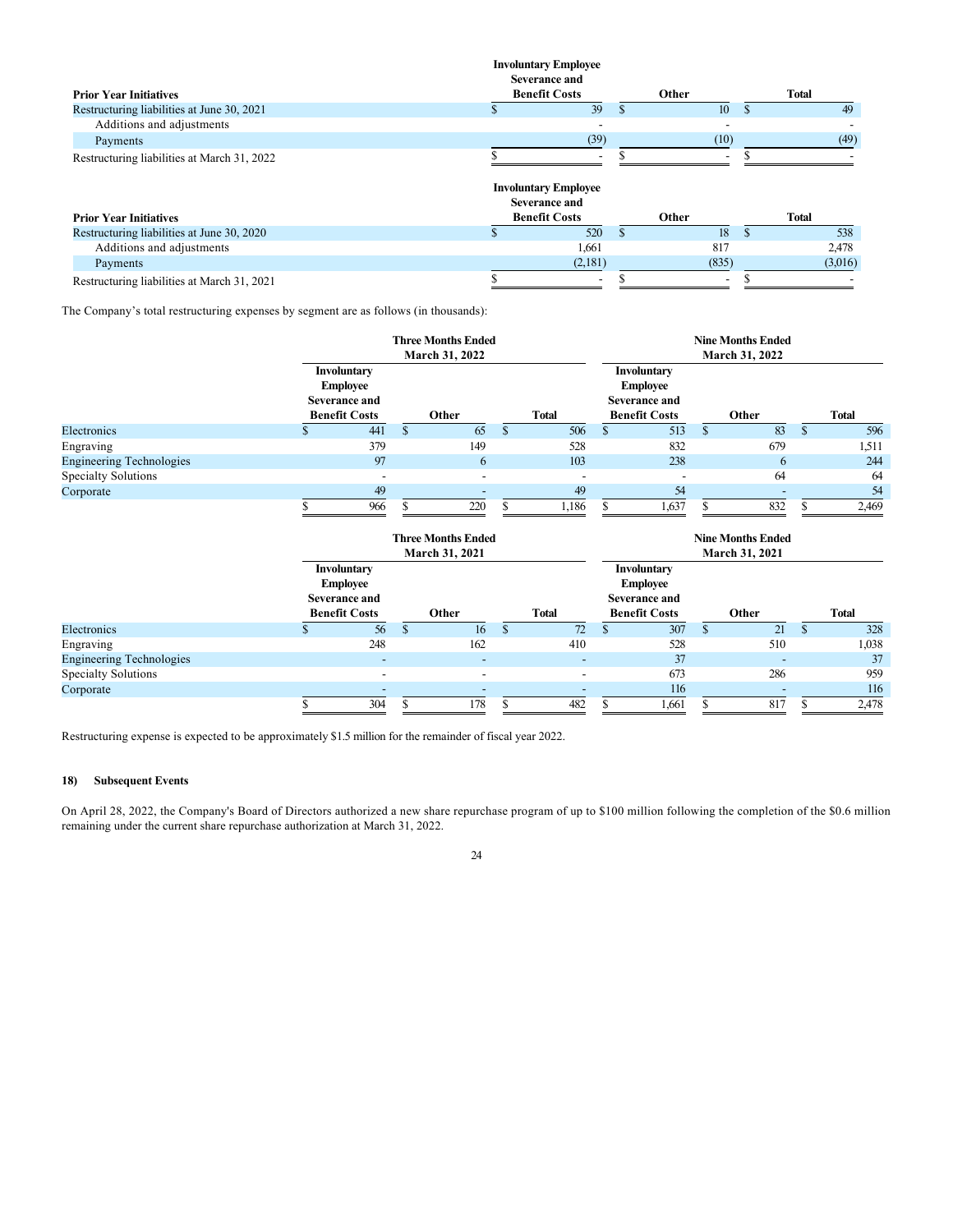#### <span id="page-24-0"></span>**ITEM 2. MANAGEMENT'S DISCUSSION AND ANALYSIS OF FINANCIAL CONDITION AND RESULTS OF OPERATIONS**

*Statements contained in this Quarterly Report that are not based on historical facts are* "*forward-looking statements*" *within the meaning of the Private Securities Litigation Reform Act of 1995. Forward-looking statements may be identified by the use of forward-looking terminology such as* "*should,*" "*could,*" "*may,*" "*will,*" "*expect,*" "*believe,*" "*estimate,*" "*anticipate,*" "*intend,*" "*continue,*" *or similar terms or variations of those terms or the negative of those terms. There are many factors that affect the Company*'*s business and the results of its operations and that may cause the actual results of operations in future periods to differ materially from those currently expected or anticipated. These factors include, but are not limited to: the impact of pandemics such as the current coronavirus on employees, our supply chain, and the demand for our products and services around the world; materially adverse or unanticipated legal judgments, fines, penalties or settlements; conditions in the financial and banking markets, including fluctuations in exchange rates and the inability to repatriate foreign cash; domestic and international economic conditions, including the impact, length and degree of economic downturns on the customers and markets we serve and more specifically conditions in the automotive, construction, aerospace, defense, transportation, food service equipment, consumer appliance, energy, oil and gas and general industrial markets; lower-cost competition; the relative mix of products which impact margins and operating efficiencies in certain of our businesses; the impact of higher raw material and component costs, particularly steel, certain materials used in electronics parts, petroleum based products, and refrigeration components; the impact of higher transportation and logistics costs, especially with respect to transportation of goods from Asia; the impact of inflation on the costs of providing our products and services; an inability to realize the expected cost savings from restructuring activities including effective completion of plant consolidations, cost reduction efforts including procurement savings and productivity enhancements, capital management improvements, strategic capital expenditures, and the implementation of lean enterprise manufacturing techniques; the potential for losses associated with the exit from or divestiture of businesses that are no longer strategic or no longer meet our growth and return expectations; the inability to achieve the savings expected from global sourcing of raw materials and diversification efforts in emerging markets; the impact on cost structure and on economic conditions as a result of actual and threatened increases in trade tariffs; the inability to attain expected benefits from acquisitions and the inability to effectively consummate and integrate such acquisitions and achieve synergies envisioned by the Company; market acceptance of our products; our ability to design, introduce and sell new products and related product components; the ability to redesign certain of our products to continue meeting evolving regulatory requirements; the impact of delays initiated by our customers; our ability to increase manufacturing production to meet demand including as a result of labor shortages; and potential changes to future pension funding requirements. In addition, any forward-looking statements represent management's estimates only as of the day made and should not be relied upon as representing management's estimates as of any subsequent date. While the Company may elect to update forward-looking statements at some point in the future, the Company and management specifically disclaim any obligation to do so, even if management's estimates change.*

#### **Overview**

We are a diversified industrial manufacturer with leading positions in a variety of products and services that are used in diverse commercial and industrial markets. We have seven operating segments aggregated into five reportable segments: Electronics, Engraving, Scientific, Engineering Technologies, and Specialty Solutions. Three operating segments are aggregated into Specialty Solutions. Our segments differentiate themselves by collaborating with our customers in order to develop and deliver custom solutions or engineered components that solve problems for our customers or otherwise meet their needs (a business model we refer to as "Customer Intimacy"). Overall management, strategic development and financial control are led by the executive staff at our corporate headquarters located in Salem, New Hampshire.

Our long-term strategy is to enhance shareholder value by building larger, more profitable focused industrial platforms through our Standex Value Creation System that assists management in meeting specific corporate and business unit financial and strategic performance goals in order to create, improve, and enhance shareholder value. In so doing, we expect to focus our financial assets and managerial resources on our higher growth and operating margin businesses while considering divestiture of those businesses that we feel are not strategic or do not meet our growth and return expectations.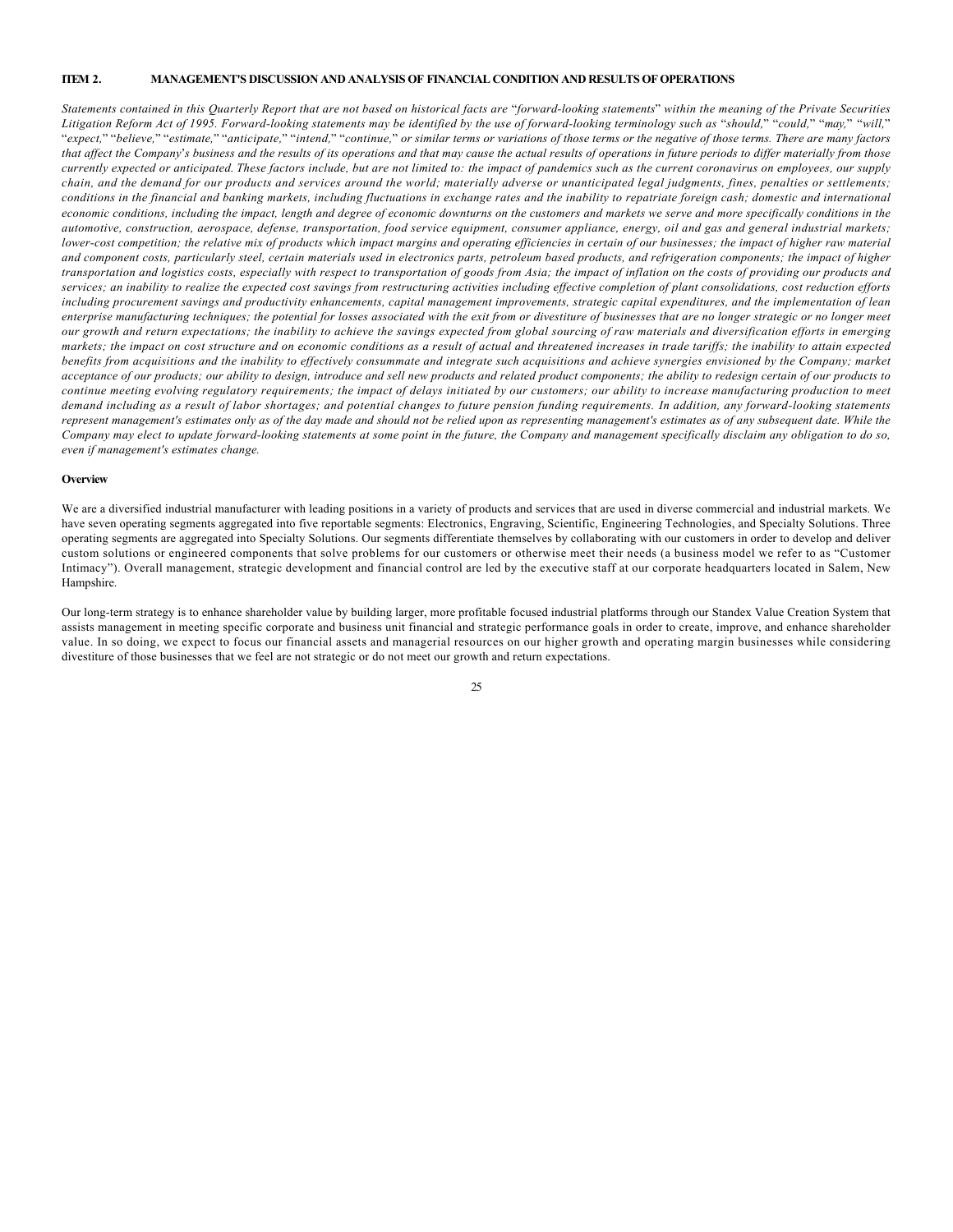The Standex Value Creation System is a methodology which provides standard work and consistent tools used throughout the Company in order to achieve our organization's goals. The Standex Value Creation System employs four components: Balanced Performance Plan, Growth Disciplines, Operational Excellence, and Talent Management. The Balanced Performance Plan process aligns annual goals throughout the Company and provides a standard reporting, management and review process. It is focused on setting, tracking and reviewing annual and quarterly targets that support our short and long-term goals. The Growth Disciplines use a standard playbook of tools and processes including market maps, market tests and growth laneways to identify, explore and execute on opportunities that expand the business organically and through acquisitions. Operational Excellence also employs a standard playbook of tools and processes, based on Lean, to improve operating execution (effectiveness), eliminate waste (efficiency) and thereby improve profitability, cash flow and customer satisfaction. Finally, Talent Management is an organizational development process that provides recruitment, training, development, and succession planning for employees throughout our worldwide organization. Through the use of our Standex Value Creation System, we have developed a balanced approach to value creation. We intend to continue investing acquisition capital in high margin and growth businesses, and we will continue to support all of our businesses as they enhance value through deployment of the Standex Valuation Creation System.

It is our objective to grow larger and more profitable business units through both organic initiatives and acquisitions. We seek to identify and implement organic growth initiatives such as new product development, geographic expansion, the introduction of products and technologies into new markets, key accounts and strategic sales channel partners, and the introduction of new technologies into existing markets. To advance this strategy, we recently established an innovation and technology function focused on accelerating new growth opportunities for emerging technologies, including our ongoing development project with a global solar energy company. Also, we have a long-term objective to create sizable business platforms by adding strategically aligned or "bolt on" acquisitions to strengthen the individual businesses, create both sales and cost synergies with our core business platforms, and accelerate their growth and margin improvement. We look to create both sales and cost synergies within our core business platforms, accelerate growth and improve margins. We have a particular focus on identifying and investing in opportunities that complement our products and will increase the global presence and capabilities of our businesses. From time to time, we have divested, and likely will continue to divest, businesses that we feel are not strategic or do not meet our growth and return expectations.

As part of our ongoing strategy:

- In the third quarter of fiscal year 2022, we acquired Sensor Solutions, a designer and manufacturer of customized standard magnetic sensor products including hall effect switch and latching sensors, linear and rotary sensors, and specialty sensors. Sensor Solutions' customer base in automotive, industrial, medical, aerospace, military and consumer electronics end markets are a strategic fit and expand our presence in these markets. Sensor Solution's operates one light manufacturing facility in Colorado. Its results are reported within our Electronics segment.
- In the third quarter of fiscal year 2021, we divested Enginetics Corporation ("Enginetics"), our jet engine components business reported within our Engineering Technologies segment, to Enjet Aero, LLC, a privately-held aerospace engine component manufacturing company. This divestiture allowed us to focus on the higher growth and margin opportunities of our core spin forming solutions business that serves the space, commercial aviation and defense end markets. We received \$11.7 million cash consideration and recorded a loss on the sale of \$14.6 million in the Consolidated Financial Statements.
- In the first quarter of fiscal year 2021, we acquired Renco Electronics ("Renco"), a designer and manufacturer of customized standard magnetics components and products including transformers, inductors, chokes and coils for power and RF applications. Renco's end markets and customer base in areas such as consumer and industrial applications are highly complementary to our existing business with the potential to further expand key account relationships and capitalize on cross selling opportunities. Renco operates one manufacturing facility in Florida and is supported by contract manufacturers in Asia. Renco's results are reported within our Electronics segment.

As a result of our portfolio moves over the past several years, we have transformed Standex to a company with a more focused group of businesses selling customized solutions to high value end markets via a compelling customer value proposition. The narrowing of the portfolio allows for greater management focus on driving operational disciplines and positions us well to continue benefitting from the economic rebound associated with the emergence from the end of the COVID-19 crisis and to use our cash flow from operations to invest selectively in our ongoing pipeline of organic and inorganic opportunities.

We develop "Customer Intimacy" by utilizing the Standex Growth Disciplines to partner with our customers in order to develop and deliver custom solutions or engineered components. By partnering with our customers during long-term product development cycles, we become an extension of their development teams. Through this Partner, Solve, Deliver® approach, we are able to secure our position as a preferred long-term solution provider for our products and components. This strategy results in increased sales and operating margins that enhance shareholder returns.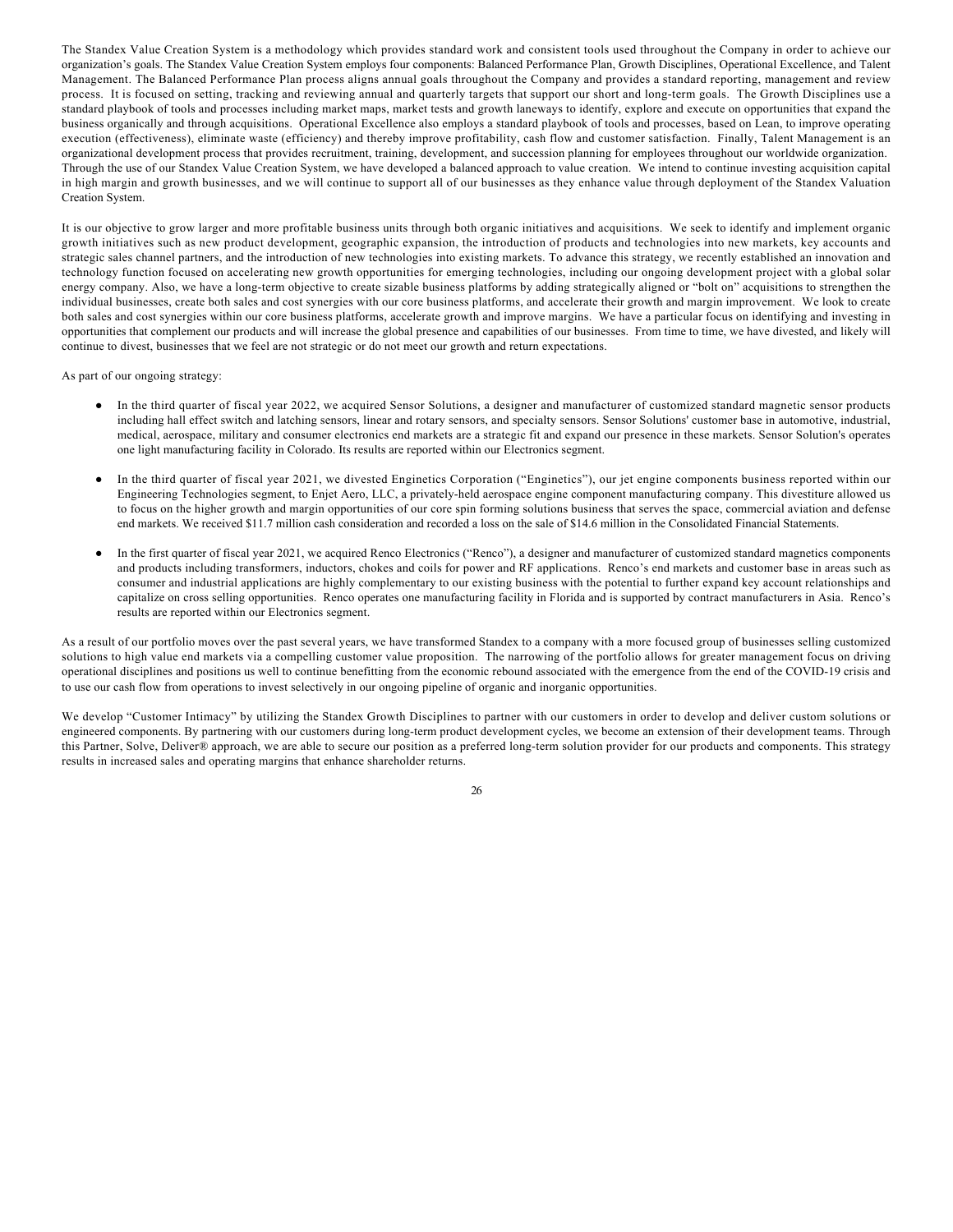Standex Operational Excellence drives continuous improvement in the efficiency of our businesses, both on the shop floor and in the office environment. We recognize that our businesses are competing in a global economy that requires us to improve our competitive position. We have deployed a number of management competencies to drive improvements in the cost structure of our business units including operational excellence through lean enterprise, the use of low-cost manufacturing facilities, the consolidation of manufacturing facilities to achieve economies of scale and leveraging of fixed infrastructure costs, alternate sourcing to achieve procurement cost reductions, and capital improvements to increase productivity.

The Company's strong historical cash flow has been a cornerstone for funding our capital allocation strategy. We use cash flow generated from operations to fund investments in capital assets to upgrade our facilities, improve productivity and lower costs, invest in the strategic growth programs described above, including organic growth and acquisitions, and to return cash to our shareholders through payment of dividends and stock buybacks.

Restructuring expenses reflect costs associated with our efforts of continuously improving operational efficiency and expanding globally in order to remain competitive in our end user markets. We incur costs for actions to size our businesses to a level appropriate for current economic conditions, improve our cost structure, enhance our competitive position and increase operating margins. Such expenses include costs for moving facilities to locations that allow for lower fixed and variable costs, external consultants who provide additional expertise starting up plants after relocation, downsizing operations because of changing economic conditions, and other costs resulting from asset redeployment decisions. Shutdown costs include severance, benefits, stay bonuses, lease and contract terminations, asset write-downs, costs of moving fixed assets, and moving and relocation costs. Vacant facility costs include maintenance, utilities, property taxes and other costs.

Because of the diversity of the Company's businesses, end user markets and geographic locations, management does not use specific external indices to predict the future performance of the Company, other than general information about broad macroeconomic trends. Each of our individual business units serves niche markets and attempts to identify trends other than general business and economic conditions which are specific to its business and which could impact its performance. Those units report pertinent information to senior management, which uses it to the extent relevant to assess the future performance of the Company. A description of any such material trends is described below in the applicable segment analysis.

We monitor a number of key performance indicators ("KPIs") including net sales, income from operations, backlog, effective income tax rate, gross profit margin, and operating cash flow. A discussion of these KPIs is included below. We may also supplement the discussion of these KPIs by identifying the impact of foreign exchange rates, acquisitions, and other significant items when they have a material impact on a specific KPI.

We believe the discussion of these items provides enhanced information to investors by disclosing their impact on the overall trend which provides a clearer comparative view of the KPI, as applicable. For discussion of the impact of foreign exchange rates on KPIs, we calculate the impact as the difference between the current period KPI calculated at the current period exchange rate as compared to the KPI calculated at the historical exchange rate for the prior period. For discussion of the impact of acquisitions, we isolate the effect on the KPI amount that would have existed regardless of such acquisition. Sales resulting from synergies between the acquisition and existing operations of the Company are considered organic growth for the purposes of our discussion.

Unless otherwise noted, references to years are to fiscal years.

#### **Impact of COVID-19 Pandemic on the Company**

Given the global nature of our business and the number of our facilities worldwide, we continue to be impacted globally by COVID-19 related issues. We have taken effective action around the world to protect our health and safety, continue to serve our customers, support our communities and manage our cash flows. Our priority was and remains the health and safety of all of our employees. Each of our facilities is following safe practices as defined in their local jurisdictions as well as sharing experiences and innovative ways of overcoming challenges brought on by the crisis during updates with global site leaders. We are rigorously following health protocols in our plants, including changing work cell configurations and revising shift schedules when appropriate, in order to do our best to maintain operations. Initially, we experienced revenue reductions in many of our businesses due to the impact that the pandemic had on our customers. Conversely, public and private sector responses to COVID-19 vaccine distribution, especially in the United States, have resulted in increased sales of scientific refrigeration equipment to customers within our Scientific reporting segment. While overall customer demand has rebounded from the impact of the pandemic, more recently we have been impacted by (i) supply chain shortages, (ii) increased material costs and (iii) labor shortages, especially in North America. Like other industrial manufacturers, we are impacted by the impact of rising inflation which we attempt to manage through appropriate pricing actions and enhanced production efficiency measures.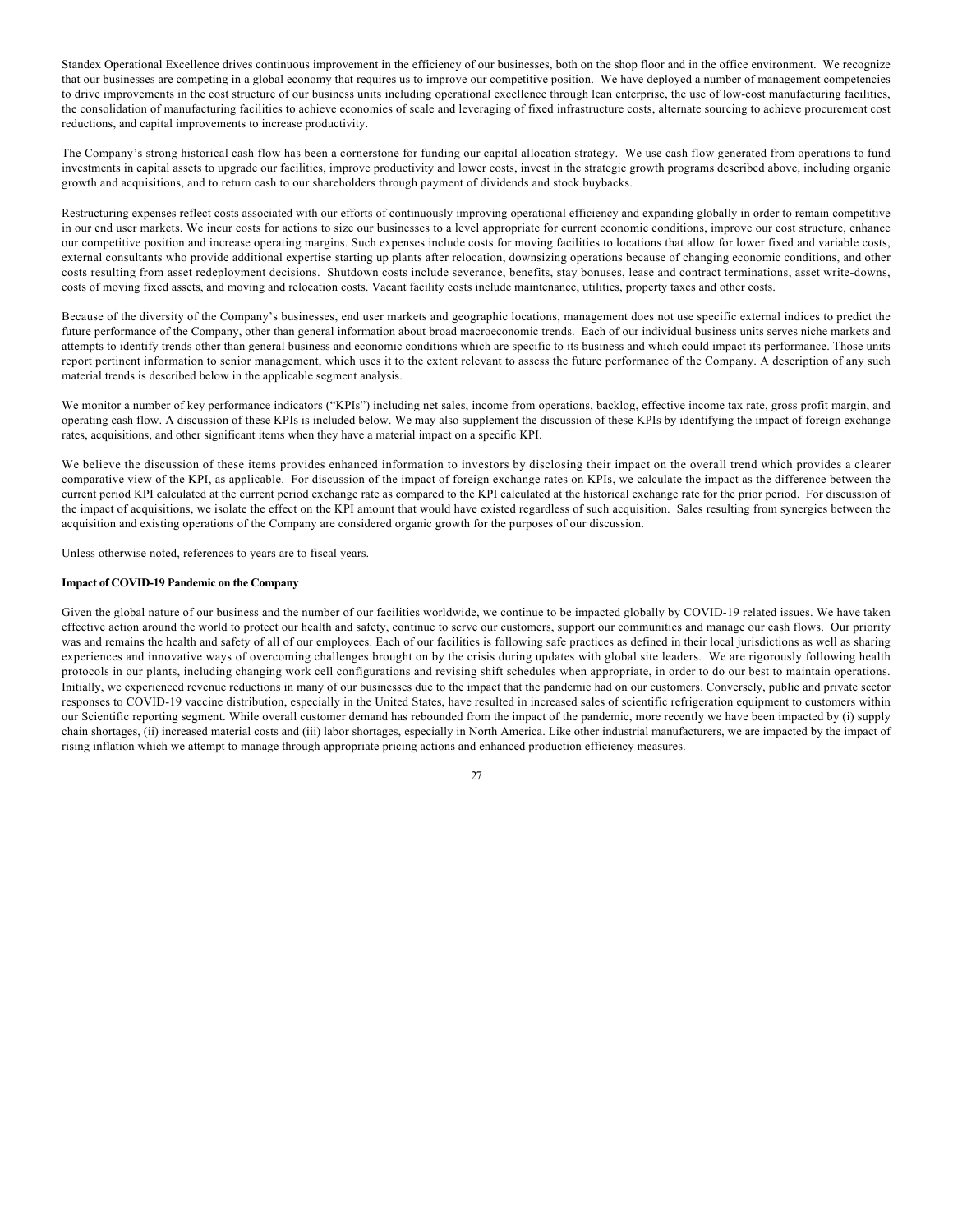We exited the third quarter of fiscal year 2022 with \$133.9 million in cash and \$199.7 million of borrowings under our revolving credit facility. Our leverage ratio covenant, as defined in our revolving credit agreement, was 1.15 to 1 and allowed us the capacity to borrow an additional \$299.5 million at March 31, 2022. We believe that we have sufficient liquidity around the world and access to financing to execute on our short and long-term strategic plans.

Finally, we continue to monitor our ability to participate in any governmental assistance programs available to us in each of our global locations and participate in these programs as available and appropriate.

#### **Results from Continuing Operations**

|                                    |   | <b>Three Months Ended</b><br>March 31, |                    | <b>Nine Months Ended</b> | March 31, |         |
|------------------------------------|---|----------------------------------------|--------------------|--------------------------|-----------|---------|
| (In thousands, except percentages) |   | 2022                                   | 2021               | 2022                     |           | 2021    |
| Net sales                          | S | 189.281                                | 172.216            | 550,600                  |           | 479,797 |
| Gross profit margin                |   | 36.1%                                  | 36.4%              | 36.9%                    |           | 36.6%   |
| Income from operations             |   | 24.470                                 | 5,650              | 69,071                   |           | 36,743  |
|                                    |   |                                        | Three Months Ended | Ning Monthe Ended        |           |         |

| (In thousands)                  | писе вниша глиси<br><b>March 31, 2022</b> |         | гине гионию енцец<br><b>March 31, 2022</b> |
|---------------------------------|-------------------------------------------|---------|--------------------------------------------|
| Net sales, prior year period    |                                           | 172.216 | 479,797                                    |
| Components of change in sales:  |                                           |         |                                            |
| Organic sales change            |                                           | 25,012  | 82,623                                     |
| Effect of acquisitions          |                                           | 394     | 394                                        |
| Effect of business divestitures |                                           | (3,901) | (9.239)                                    |
| Effect of exchange rates        |                                           | (4,440) | (2,975)                                    |
| Net sales, current period       |                                           | 189,281 | 550,600                                    |

Net sales increased in the third quarter of fiscal year 2022 by \$17.1 million or 9.9% when compared to the prior year quarter. Organic sales increased \$25.0 million or 14.5%, primarily due to pricing actions and strong demand in our Electronics segment, while foreign currency had a \$4.4 million or 2.6% negative impact on sales. Sales in the prior year quarter included revenue of \$3.9 million related to our divested Enginetics business. The Sensor Solutions acquisition in the third quarter of fiscal year 2022 added \$0.4 million in sales for the year.

Net sales increased in the nine months ended March 31, 2022 by \$70.8 million or 14.8% when compared to the prior year period. Organic sales increased \$82.6 million or 17.2%, primarily due to pricing actions and strong demand in our Electronics and Scientific segments, while foreign currency had a \$3.0 million or 0.6% negative impact on sales. Sales in the prior year period included revenue of \$9.2 million related to our divested Enginetics business. The Sensor Solutions acquisition in the third quarter of fiscal year 2022 added \$0.4 million in sales for the year.

#### **Gross Profit Margin**

Our gross margin for the third quarter of fiscal year 2022 was 36.1%, which declined slightly from the prior year quarter's gross margin of 36.4%. This decline is primarily the result of project mix, and raw material and ocean freight cost headwinds, offset by organic sales increases and price and productivity initiatives across our segments.

Our gross margin for the nine months ended March 31, 2022 was 36.9%, which increased from the prior year quarter's gross margin of 36.6%. This increase is a result of organic sales increases and price and productivity initiatives, partially offset by raw material and ocean freight cost headwinds, a one-time project related charge at Engineering Technologies in the first quarter, along with production decreases due to a temporary work stoppage in our Specialty Solutions segment which was resolved during the first quarter.

#### **Selling, General, and Administrative Expenses**

Selling, General, and Administrative ("SG&A") expenses for the third quarter of fiscal year 2022 were \$42.3 million, or 22.4% of sales, compared to \$41.7 million, or 24.2% of sales, during the prior year quarter. SG&A expenses during the quarter were impacted by increased compensation related accruals and research and development costs.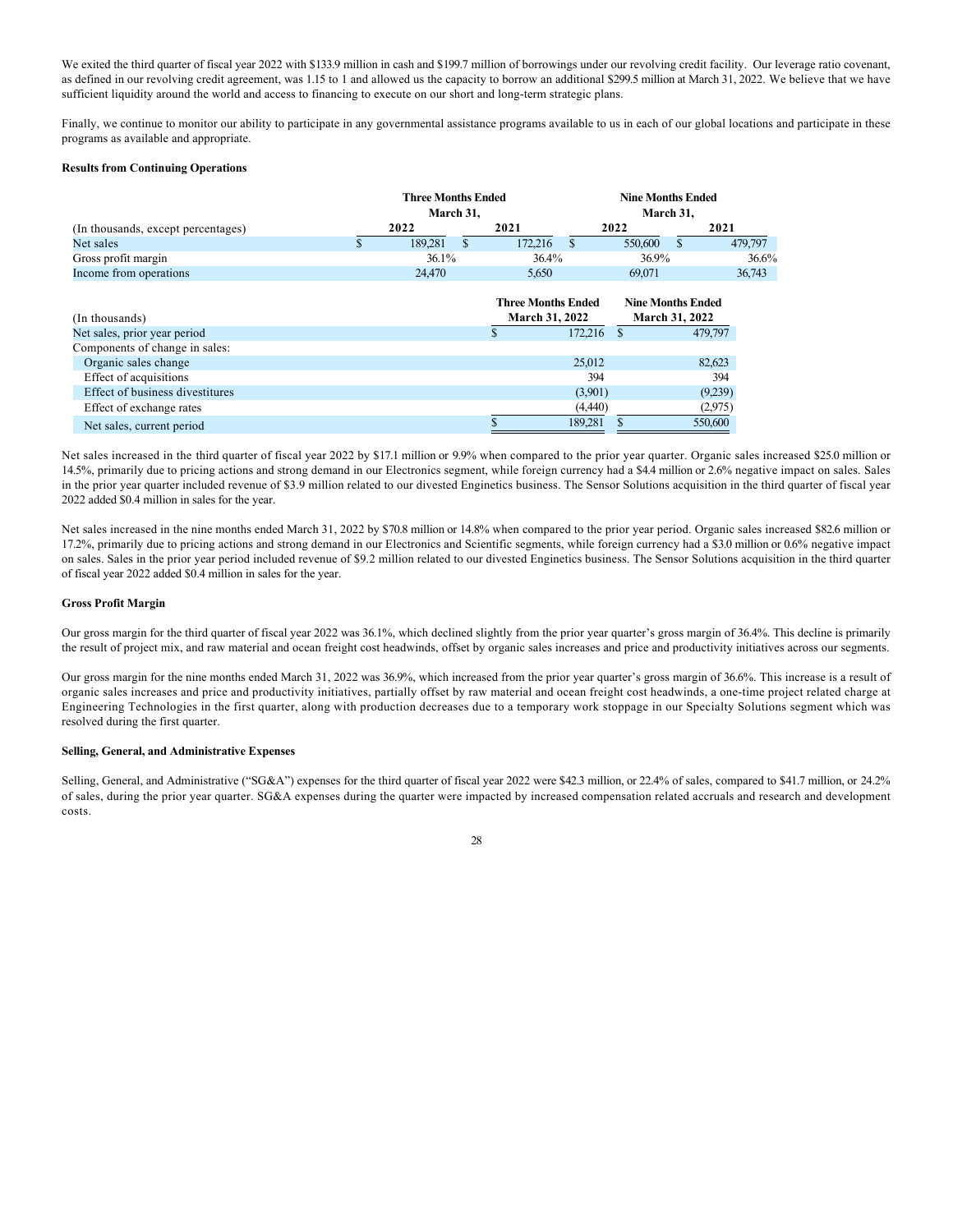SG&A expenses for the nine months ended March 31, 2022 were \$128.6 million, or 23.4% of sales, compared to \$120.8 million, or 25.2% of sales, during the nine months ended March 31, 2021. SG&A expenses during the period were impacted by increases in compensation related accruals, distribution expense of approximately \$2.7 million associated with the customer mix and higher organic sales volume and increased research and development costs.

#### **Restructuring Charges**

We incurred restructuring expenses of \$1.2 million in the third quarter of fiscal year 2022 and \$2.5 million for the nine months ended March 31, 2022, primarily related to productivity improvements and global headcount reductions within our Engraving and Electronics segments.

We expect to incur restructuring costs of approximately \$1.5 million throughout the remainder of fiscal year 2022, as we continue to focus our efforts to reduce cost and improve productivity across our businesses, particularly through headcount reductions and productivity initiatives.

#### **Acquisition Related Expenses**

We incurred acquisition related expenses of \$0.4 million in the third quarter of fiscal year 2022 and \$1.6 million for the nine months ended March 31, 2022. Acquisition related expenses typically consist of due diligence, integration, and valuation expenses incurred in connection with recent or pending acquisitions.

#### **Income from Operations**

Income from operations for the third quarter of fiscal year 2022 was \$24.5 million, compared to \$5.7 million during the prior year quarter. The increase of \$18.8 million, or 333.1%, is primarily due to the impact of the loss recognized on the sale of our Enginetics business in the third quarter of fiscal year 2021, organic sales growth, productivity and cost savings initiatives, offset by increases in material, logistics and labor costs.

Income from operations for the nine months ended March 31, 2022 was \$69.1 million, compared to \$36.7 million during the prior year quarter. The increase of \$32.3 million, or 88.0%, is primarily due to the impact of the sale of our Enginetics business in the third quarter of fiscal year 2021, organic sales growth, productivity and cost savings initiatives, offset by increases in material costs.

#### **Interest Expense**

Interest expense for the third quarter of fiscal year 2022 was \$1.2 million, a 6.0% decrease from interest expense of \$1.3 million during the prior year quarter. Interest expense for the nine months ended March 31, 2022 was \$4.5 million, a 1.8% increase from interest expense of \$4.4 million during the prior year. Our effective interest rate in the third quarter of fiscal year 2022 was 2.63%.

#### **Income Taxes**

Our effective tax rate from continuing operations for the third quarter of fiscal year 2022 was 24.0% compared with 56.3% for the prior year quarter. The tax rate was impacted in the current period by the following items: (i) a discrete benefit related to a reduction in an uncertain tax position, (ii) a discrete benefit related to a return to provision adjustment, and (iii) the jurisdictional mix of earnings. The tax rate was impacted in the prior period by the following items: (i) reduction of global intangible low-taxed income, (ii) the jurisdictional mix of earnings and (iii) the establishment of a valuation allowance against our deferred tax asset attributable to the divestiture of Enginetics Corporation during the quarter. The divestiture of the Enginetics business gave rise to a capital loss carryforward, which, if unused, will expire after 5 years. Capital losses are allowed only to the extent of capital gains; however, because we did not have capital gains in the prior period or the applicable carryback period, the capital loss was carried forward. We believe it is more likely than not that the capital loss carryforward will expire unutilized. Therefore, a full valuation allowance was established, which negatively impacted the effective tax rate. The valuation allowance could be released if it is determined that we will have sufficient taxable income of the appropriate character within the carryforward period.

Our effective tax rate from continuing operations for the first nine months of the fiscal year ending June 30, 2022 was 24.5% compared with 25.3% for the prior year period. The tax rate was impacted in the current period by the following items: (i) a discrete tax benefit related to equity compensation, (ii) a discrete benefit related to a reduction in an uncertain tax position, (iii) a discrete benefit related to a return to provision adjustment, (iv) the jurisdictional mix of earnings, and (v) foreign withholding taxes.

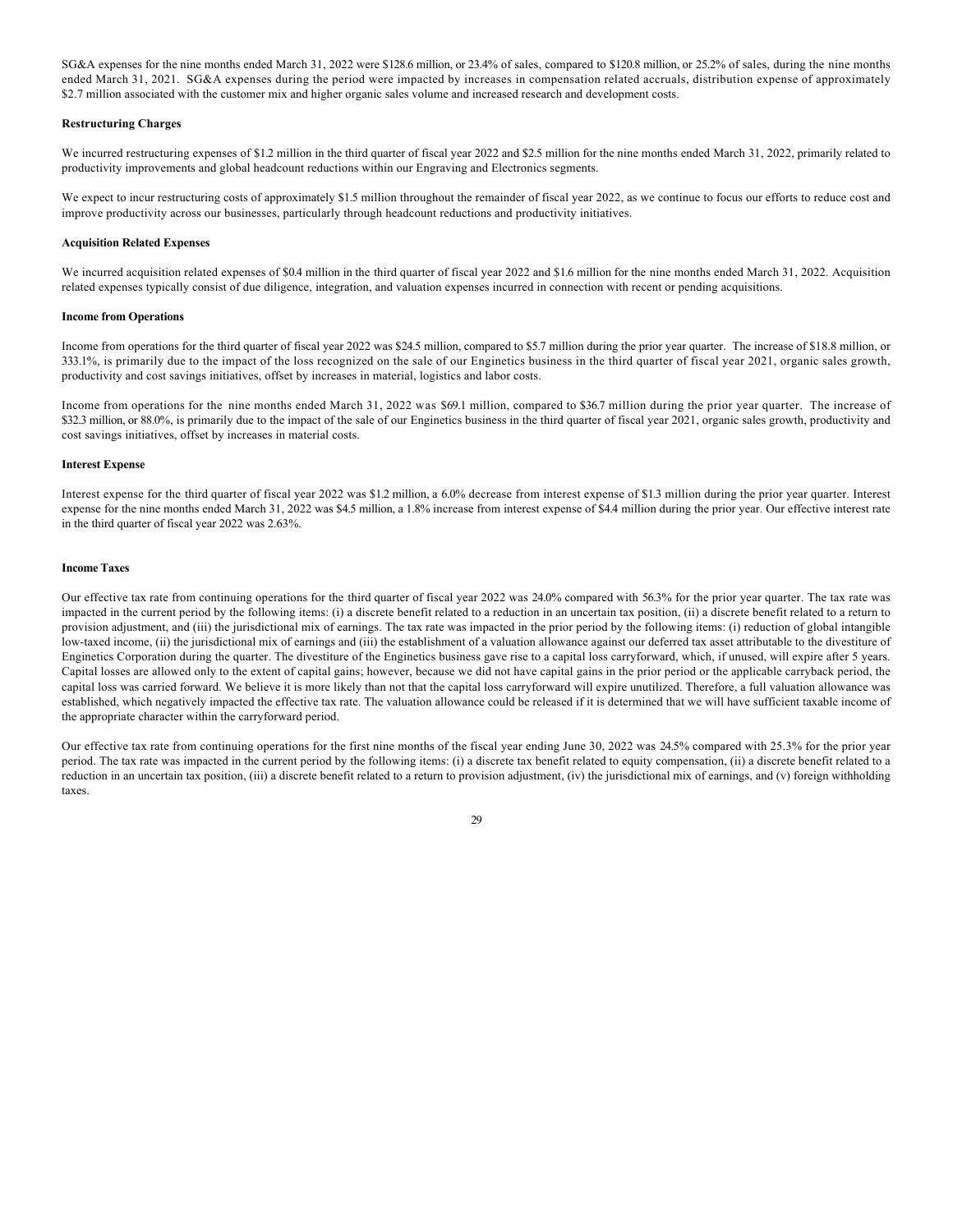#### **Backlog**

Backlog includes all active or open orders for goods and services. Backlog also includes any future deliveries based on executed customer contracts, so long as such deliveries are based on agreed upon delivery schedules. Backlog orders are not necessarily an indicator of future sales levels because of variations in lead times and customer production demand pull systems, with the exception of Engineering Technologies. Customers may delay delivery of products or cancel orders prior to shipment, subject to possible cancellation penalties. Due to the nature of long-term agreements in the Engineering Technologies segment, the timing of orders and delivery dates can vary considerably resulting in significant backlog changes from one period to another.

|                            | As of March 31, 2022 |  |                 |  | As of March 31, 2021 |                 |         |  |
|----------------------------|----------------------|--|-----------------|--|----------------------|-----------------|---------|--|
|                            |                      |  | Backlog under 1 |  |                      | Backlog under 1 |         |  |
|                            | <b>Total Backlog</b> |  | vear            |  | <b>Total Backlog</b> |                 | year    |  |
| Electronics                | 164,786              |  | 151,033         |  | 97.241               |                 | 96,331  |  |
| Engraving                  | 26,097               |  | 19,868          |  | 20,108               |                 | 13,901  |  |
| Scientific                 | 6,542                |  | 6,542           |  | 9,344                |                 | 9,344   |  |
| Engineering Technologies   | 55.564               |  | 41.197          |  | 67.615               |                 | 39,574  |  |
| <b>Specialty Solutions</b> | 51,948               |  | 48,342          |  | 20,776               |                 | 17,957  |  |
| Total                      | 304,937              |  | 266,982         |  | 215,084              |                 | 177,107 |  |

Total backlog realizable under one year increased \$89.9 million, or 50.7%, to \$267.0 million at March 31, 2022 from \$177.1 million at March 31, 2021. Electronics total backlog increased 67% in all geographic markets in response to the beginning of the global recovery from the pandemic and new business opportunities, plus an additional \$2.4 million due to the acquisition of Sensor Solutions. Backlog declines in the Engineering Technologies segment are primarily due to project related timing, particularly in the space end market.

Changes in backlog under one year are as follows (in thousands):

|                                         | As of          |
|-----------------------------------------|----------------|
| (In thousands)                          | March 31, 2022 |
| Backlog under 1 year, prior year period | 177,107        |
| Components of change in backlog:        |                |
| Organic change                          | 87,455         |
| Effect of acquisitions                  | 2,420          |
| Backlog under 1 year, current period    | 266,982        |

#### **Segment Analysis**

#### **Overall**

Looking forward to the remainder of fiscal year 2022, we expect to be well positioned to build on fiscal year 2021 and the nine months ended March 31, 2022 momentum, with anticipated year over year improvement in key financial metrics, supported by orders growth and productivity initiatives.

In general, for the fourth quarter of fiscal year 2022, we expect:

- continued end market strength in reed switch and relay products as well as growth in magnetics in our Electronics segment;
- an increase in soft trim demand in our Engraving segment;
- a decline in demand for COVID-19 related vaccine storage in our Scientific segment;
- continued strength in the commercial aviation market and growth in the space market in our Engineering Technologies segment;
- strong demand in the food service equipment market in our Specialty Solutions segment; and
- a delay in sales due to the impact of the COVID related lockdown in China, primarily in our Electronics segment.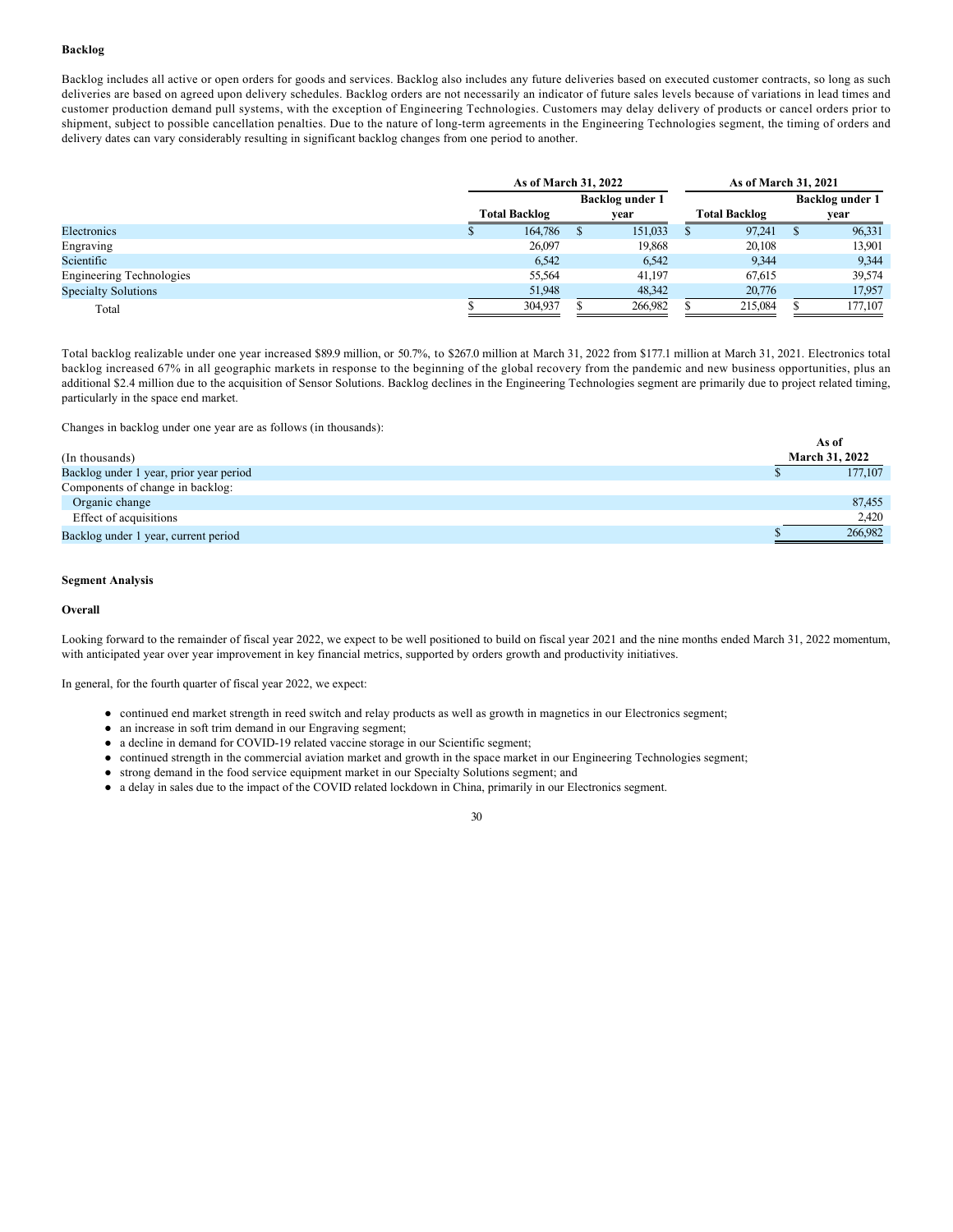#### **Electronics Group**

|                                    | <b>Three Months Ended</b> |        |               | <b>Nine Months Ended</b> |         |               |  |  |  |  |
|------------------------------------|---------------------------|--------|---------------|--------------------------|---------|---------------|--|--|--|--|
|                                    | March 31.                 |        | $\frac{0}{0}$ | March 31.                |         | $\frac{0}{0}$ |  |  |  |  |
| (In thousands, except percentages) | 2022                      | 2021   | <b>Change</b> | 2022                     | 2021    | <b>Change</b> |  |  |  |  |
| Net sales                          | 79,889                    | 65,085 | $22.7\%$ \$   | 232.351                  | 180.524 | 28.7%         |  |  |  |  |
| Income from operations             | 19.194                    | 12.364 | 55.2%         | 54.624                   | 30.861  | 77.0%         |  |  |  |  |
| Operating income margin            | 24.0%                     | 19.0%  |               | 23.5%                    | 17.1%   |               |  |  |  |  |

Net sales in the third quarter of fiscal year 2022 increased \$14.8 million, or 22.7%, when compared to the prior year quarter. Organic sales increased by \$17.6 million or 27.1%, reflecting a broad-based geographical recovery with continued strong demand for all product groups as well as new business opportunities. Sensor Solutions was acquired in the third quarter of fiscal year 2022, adding \$0.4 million in sales for the quarter. The foreign currency impact decreased sales by \$3.2 million, or 5.0%.

Income from operations in the third quarter of fiscal year 2022 increased by \$6.8 million, or 55.2%, when compared to the prior year quarter. The operating income increase was the result of organic sales growth, various price actions and cost saving initiatives, partially offset by material and freight cost increases.

Net sales in the nine months ended March 31, 2022 increased \$51.8 million, or 28.7%, when compared to the prior year period. Organic sales increased by \$54.4 million or 30.1%, reflecting a broad-based geographical recovery with a strengthening in demand for all product groups including relays in renewable energy and electric vehicle applications as well as reed switch demand in transportation end markets and the impact of pricing actions. The acquisition of Sensor Solutions during the third quarter of fiscal year 2022 added \$0.4 million in sales. The foreign currency impact decreased sales by \$2.9 million, or 1.6%.

Income from operations in the nine months ended March 31, 2022 increased by \$23.8 million, or 77.0% when compared to the prior year period. The operating income increase was the result of organic sales growth, various price actions and cost saving initiatives, partially offset by material and freight cost increases.

Sequentially during the fourth quarter of fiscal year 2022, we expect moderate decline in revenue and operating margin mostly due to the COVID lockdown in China, partially offset by continued strong global demand across all key markets.

#### **Engraving Group**

|                                    | <b>Three Months Ended</b> |           |  |          |               | <b>Nine Months Ended</b> |         |               |
|------------------------------------|---------------------------|-----------|--|----------|---------------|--------------------------|---------|---------------|
|                                    |                           | March 31. |  |          | $\frac{0}{0}$ | March 31.                |         | $\frac{0}{0}$ |
| (In thousands, except percentages) |                           | 2022      |  | 2021     | Change        | 2022                     | 2021    | ∑hange        |
| Net sales                          |                           | 37.223    |  | 36,026   | $3.3\%$ \$    | 109,037                  | 110,377 | $(1.2\%)$     |
| Income from operations             |                           | 5.728     |  | 4.510    | 27.0%         | 15,806                   | 16,884  | $(6.4\%)$     |
| Operating income margin            |                           | $15.4\%$  |  | $12.5\%$ |               | 14.5%                    | 15.3%   |               |

Net sales in the third quarter of fiscal year 2022 increased by \$1.2 million, or 3.3%, when compared to the prior year quarter. Organic sales increased by \$2.0 million, or 5.5% as a result of timing of projects and geographic mix. The sales increase was offset by foreign exchange impacts of \$0.8 million, or 2.2%.

Income from operations in the third quarter of fiscal year 2022 increased by \$1.2 million, when compared to the prior year quarter. Operating income increased during the quarter reflecting timing of projects, geographic mix and productivity initiatives.

Net sales in the nine months ended March 31, 2022 decreased by \$1.3 million, or 1.2%, when compared to the prior year period. Organic sales decreased by \$1.7 million, or 1.5% as a result of timing of projects. Foreign exchange impacts increased sales by \$0.4 million, or 0.3%.

Income from operations in the nine months ended March 31, 2022 decreased by \$1.1 million, when compared to the prior year period. Operating income decreased during the period due to the volume decline and sales mix, partially offset by productivity initiatives.

Sequentially during the fourth quarter of fiscal year 2022, we expect a slight decline in revenue and operating margin due to the timing of projects and geographic mix. In addition, we are implementing new cost savings and margin improvement actions targeting \$2 million of annualized savings upon completion.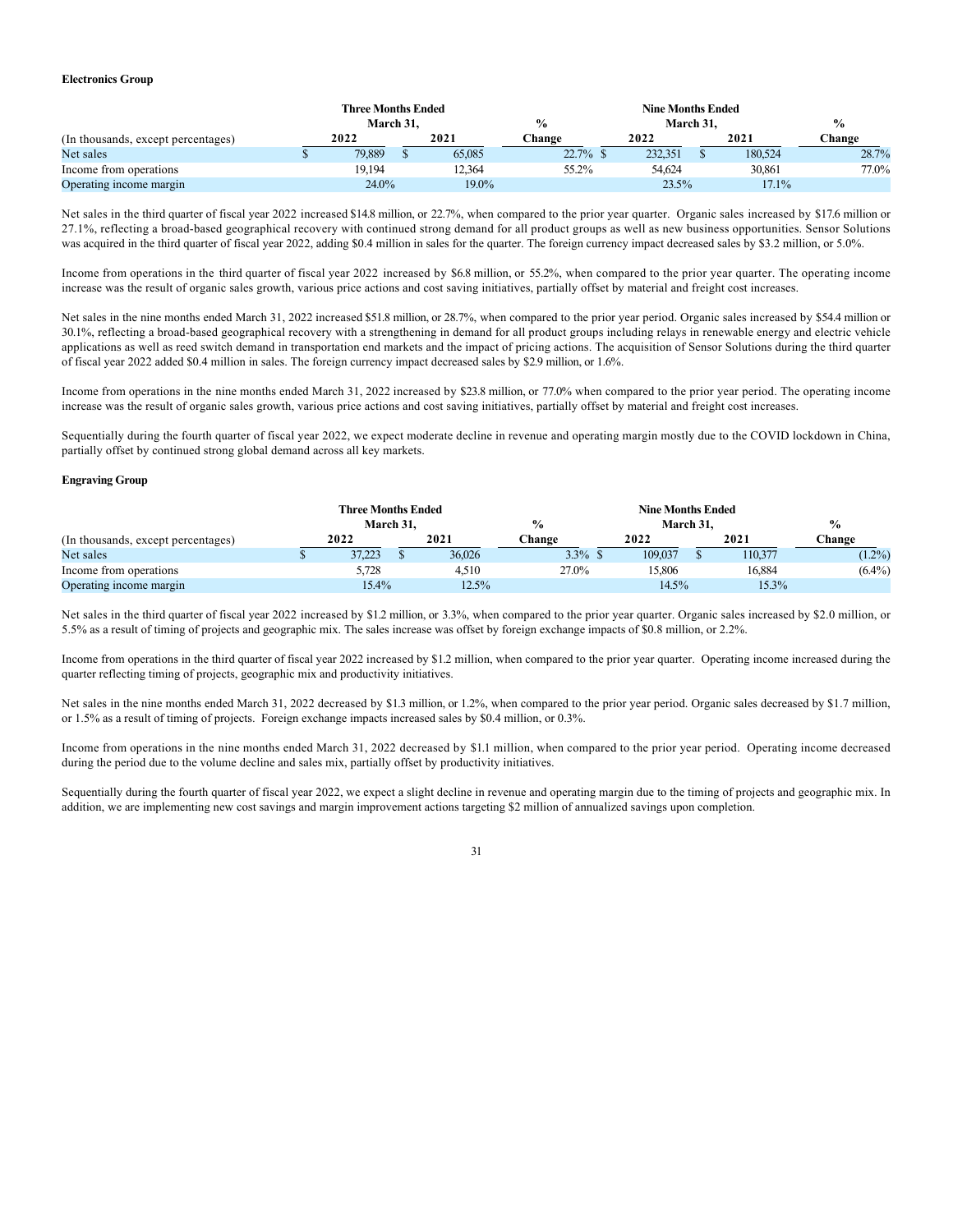#### **Scientific**

|                                    | <b>Three Months Ended</b> |        | <b>Nine Months Ended</b> |           |  |        |               |  |
|------------------------------------|---------------------------|--------|--------------------------|-----------|--|--------|---------------|--|
|                                    | March 31.                 |        | $\frac{0}{0}$            | March 31. |  |        | $\frac{0}{0}$ |  |
| (In thousands, except percentages) | 2022                      | 2021   | ⊡hange                   | 2022      |  | 2021   | <b>Change</b> |  |
| Net sales                          | 18.914                    | 24.221 | $(21.9\%)$ \$            | 65,079    |  | 58,777 | 10.7%         |  |
| Income from operations             | 4.155                     | 5,803  | $(28.4\%)$               | 14.153    |  | 14.113 | $0.3\%$       |  |
| Operating income margin            | 22.0%                     | 24.0%  |                          | 21.7%     |  | 24.0%  |               |  |

Net sales in the third quarter of fiscal year 2022 decreased by \$5.3 million, or 21.9% when compared to the prior year quarter. The net sales decrease reflects ongoing sales in pharmaceutical, clinical laboratories, and academic institution end markets, offset by lower demand associated with COVID-19 vaccination storage.

Income from operations in the third quarter of fiscal year 2022 decreased \$1.6 million, or 28.4% when compared to the prior year quarter. The decrease reflects lower volume and higher freight costs, partially offset by price and productivity actions.

Net sales for the nine months ended March 31, 2022 increased \$6.3 million, or 10.7%, compared to the prior year period. The net sales increase reflects overall growth in end markets, such as pharmaceutical channels, clinical settings, and academic laboratories, including continued strong demand for cold storage surrounding COVID-19 vaccine distribution and the general market recovery as well as pricing actions.

Income from operations in the nine months ended March 31, 2022 increased by less than \$0.1 million compared to the prior period. This reflects revenue growth and pricing actions, offset by higher freight costs and investments in new product development.

Sequentially during the fourth quarter of fiscal year 2022, we expect similar revenue and a slight decline in operating margin due to product mix.

#### **Engineering Technologies Group**

|                                    | <b>Three Months Ended</b> |        |                                |                   |         |                                |
|------------------------------------|---------------------------|--------|--------------------------------|-------------------|---------|--------------------------------|
| (In thousands, except percentages) | March 31.<br>2022         | 2021   | $\frac{0}{0}$<br><b>Change</b> | March 31.<br>2022 | 2021    | $\frac{0}{0}$<br><b>Change</b> |
| Net sales                          | 20,890                    | 19.951 | $4.7\%$ \$                     | 56,558            | 55,091  | 2.7%                           |
| Income from operations             | 2.327                     | 1.245  | 86.9%                          | 5,540             | 3,076   | 80.1%                          |
| Operating income margin            | 11.1%                     | 6.2%   |                                | 9.8%              | $5.6\%$ |                                |

Net sales in the third quarter of fiscal year 2022 increased by \$0.9 million, or 4.7%, compared to the prior year quarter. Sales in the prior year quarter included revenue of \$3.9 million related to our divested Enginetics business. Excluding the impact of the divestiture, sales increased \$4.9 million or 24.7% primarily due to strong demand in the commercial aviation industry, defense and medical end markets.

Income from operations increased \$1.1 million, or 86.9%, in the third quarter of fiscal year 2022 compared to the prior year quarter primarily due to increased volume, along with the absences of losses associated with the Enginetics business.

Net sales in the nine months ended March 31, 2022 increased by \$1.5 million, or 2.7%, compared to the prior year period. Sales in the prior year period included revenue of \$9.2 million related to our divested Enginetics business. Excluding the impact of the divestiture, sales increased \$10.7 million primarily due to customer demand in the commercial aviation and defense markets, along with an increase in sales into the space end market, particularly related to commercialization of space.

Income from operations increased \$2.5 million, or 80.1%, in the nine months ended March 31, 2022 compared to the prior year period primarily due to cost saving measures implemented during the pandemic and maintained as economic activity resumed along with the absences of losses associated with the Enginetics business, offset by a \$1.1 million one-time project-related charge during the first quarter.

Sequentially during the fourth quarter of fiscal year 2022, we expect revenue to remain similar or slightly higher due to strength in the commercial space and aviation end markets. Operating margin is expected to increase slightly to moderately due to end market strength particularly in the commercial space end market, combined with productivity initiatives and reduced labor shortages.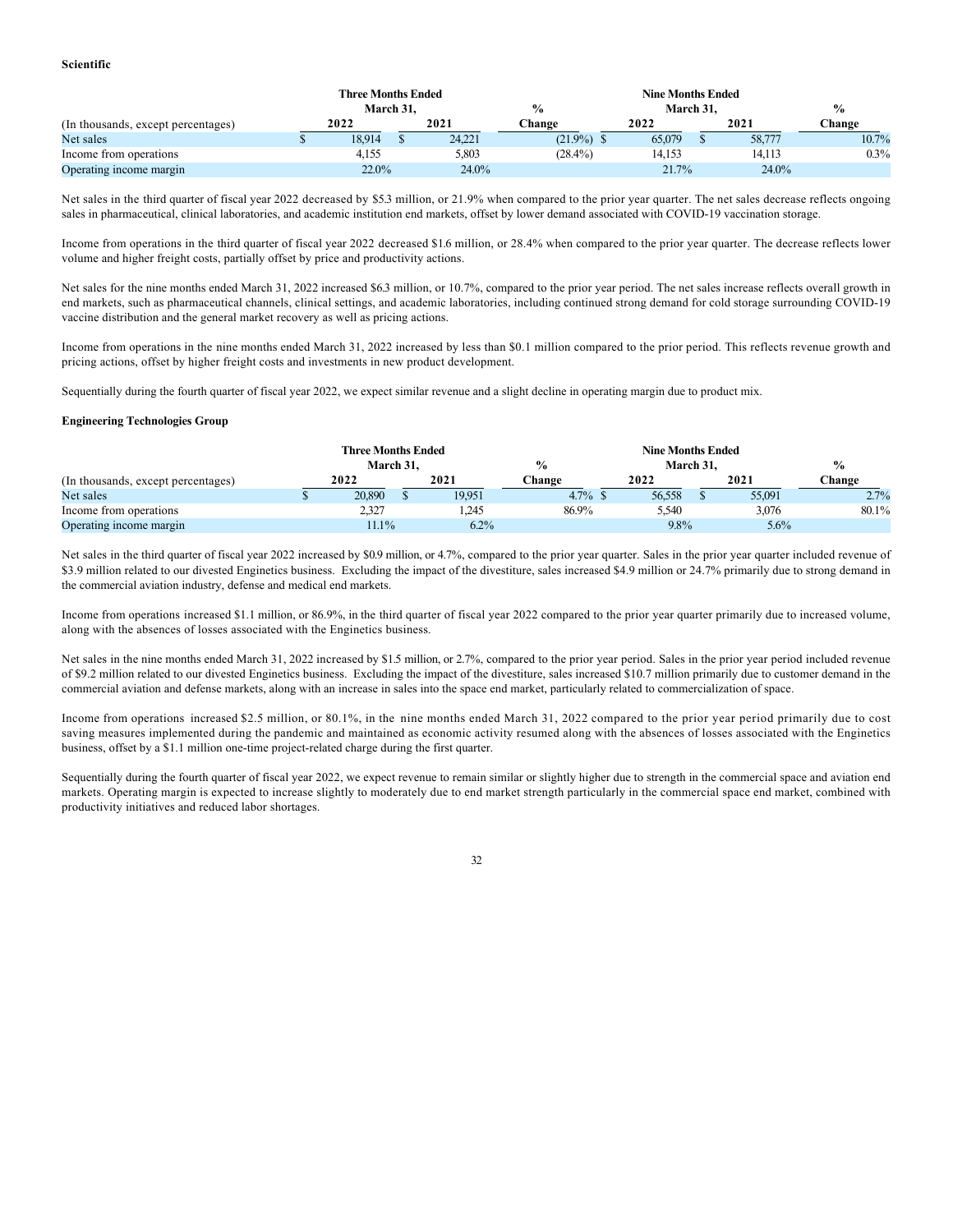#### **Specialty Solutions Group**

|                                    | <b>Three Months Ended</b> |           |  |        | <b>Nine Months Ended</b> |  |           |  |        |               |
|------------------------------------|---------------------------|-----------|--|--------|--------------------------|--|-----------|--|--------|---------------|
|                                    |                           | March 31. |  |        | $\frac{0}{0}$            |  | March 31. |  |        | $\frac{0}{0}$ |
| (In thousands, except percentages) |                           | 2022      |  | 2021   | Change                   |  | 2022      |  | 2021   | ™hange        |
| Net sales                          |                           | 32.365    |  | 26.933 | 20.2%                    |  | 87,575    |  | 75,028 | $16.7\%$      |
| Income from operations             |                           | 3.632     |  | 4.251  | $(14.6\%)$               |  | 10.185    |  | 11.368 | $(10.4\%)$    |
| Operating income margin            |                           | 11.2%     |  | 15.8%  |                          |  | 11.6%     |  | 15.2%  |               |

Net sales in the third quarter of fiscal year 2022 increased \$5.4 million or 20.2% when compared to the prior year quarter. Organic sales increased \$5.8 million, or 21.4%. Increased sales volume is primarily due to positive trends in food service equipment and refuse end markets, as well as various pricing actions.

Income from operations decreased \$0.6 million or 14.6% in the third quarter of fiscal year 2022 when compared to the prior year quarter reflecting the impact of material inflation and increased freight costs primarily in our Hydraulics business partially offset by volume growth and pricing actions.

Net sales in the nine months ended March 31, 2022 increased \$12.5 million or 16.7% when compared to the prior year period. Organic sales increased \$13.0 million, or 17.3%. Increased sales volume is primarily due to a continued recovery in the Pumps and Merchandising businesses and pricing actions, partially offset by the impact of a temporary work stoppage which was resolved during the first quarter.

Income from operations decreased \$1.2 million or 10.4% in the nine months ended March 31, 2022 when compared to the prior year period primarily as a result of higher costs of labor, including the temporary work stoppage in the first quarter and higher raw material and ocean freight costs, partially offset by pricing actions.

Sequentially during the fourth quarter of fiscal year 2022, we expect revenue to increase slightly due to increased production levels at our Hydraulics business, and solid demand in our display merchandising business. We expect a moderate increase to operating margin due to increased demand and productivity initiatives.

#### **Corporate and Other**

|                                    | <b>Three Months Ended</b><br>March 31, |          | $\frac{0}{0}$ | <b>Nine Months Ended</b><br>March 31, |               |  |          | $\frac{0}{0}$ |  |  |
|------------------------------------|----------------------------------------|----------|---------------|---------------------------------------|---------------|--|----------|---------------|--|--|
| (In thousands, except percentages) | 2022                                   | 2021     | Change        |                                       | 2022          |  | 2021     | Change        |  |  |
| Income (loss) from operations:     |                                        |          |               |                                       |               |  |          |               |  |  |
| Corporate                          | (8.961)                                | (7,162)  | $25.1\%$ \$   |                                       | $(25,507)$ \$ |  | (21,607) | 18.0%         |  |  |
| Loss on sale of business           | -                                      | (14,624) | $(100\%)$     |                                       | $\sim$        |  | (14,624) | $(100.0\%)$   |  |  |
| Restructuring                      | (1,186)                                | (482)    | 146.1%        |                                       | (2,469)       |  | (2, 478) | $(0.4\%)$     |  |  |
| Acquisition related costs          | (419)                                  | (255)    | 64.3%         |                                       | (1,561)       |  | (850)    | 83.6%         |  |  |
| Other income (expense), net        |                                        |          | $0.0\%$       |                                       | (1,700)       |  |          | 100.0%        |  |  |

Corporate expenses in the third quarter of fiscal year 2022 and in the nine months ended March 31, 2022 increased by 25.1%, and 18.0%, respectively, when compared to the prior year period. The increase is related to employee related compensation accruals and research and development costs.

The restructuring and acquisition related costs have been discussed above in the Company Overview. The increase in other expenses in the nine months ended March 31, 2022 reflects a \$1.7 million litigation accrual in the second quarter of fiscal year 2022.

#### **Discontinued Operations**

In pursuing our business strategy, the Company may divest certain businesses. Future divestitures may be classified as discontinued operations based on their strategic significance to the Company. Net loss from discontinued operations was \$0.1 million and \$0.3 million for the three months ended March 31, 2022 and 2021, respectively. Net loss from discontinued operations was \$0.1 million and \$1.6 million for the nine months ended March 31, 2022 and 2021, respectively.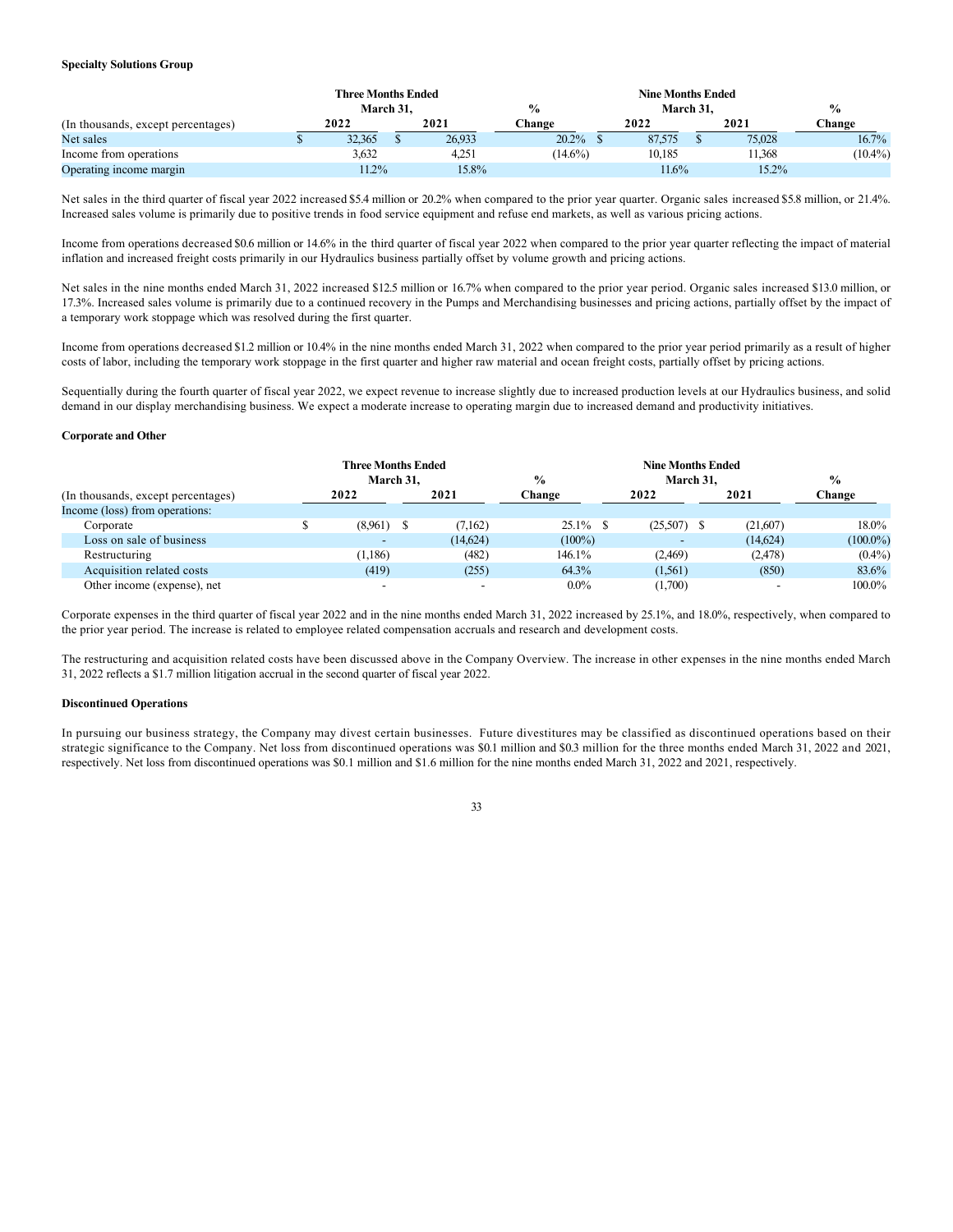#### **Liquidity and Capital Resources**

At March 31, 2022, our total cash balance was \$133.9 million, of which \$100.6 million was held by foreign subsidiaries. During the third quarter and in the first nine months of fiscal year 2022, we repatriated \$4.5 million and \$20.4 million, respectively to the United States from our foreign subsidiaries. We expect to repatriate between \$10.0 million and \$15.0 million during the fourth quarter of fiscal year 2022, however, the amount and timing of cash repatriation during the fiscal year will be dependent upon each business unit's operational needs including requirements to fund working capital, capital expenditures, and jurisdictional tax payments. The repatriation of cash balances from certain of our subsidiaries could have adverse tax consequences or be subject to capital controls; however, those balances are generally available without legal restrictions to fund ordinary business operations.

Net cash provided by continuing operating activities for the nine months ended March 31, 2022, was \$48.6 million compared to net cash provided by continuing operating activities of \$49.3 million in the prior year. We generated \$31.2 million from income statement activities and used \$30.9 million of cash to fund working capital and other balance sheet increases. Cash flow used in investing activities for the nine months ended March 31, 2022 totaled \$17.3 million and primarily consisted of \$13.1 million used for capital expenditures, \$9.9 million used for the acquisition of Sensor Solutions, \$5.0 million generated by proceeds from a life insurance policy related to the death of a retired Company executive, \$1.7 million generated by sales of property, plant, and equipment, and \$1.0 million used in other investing activities. Cash used by financing activities for the nine months ended March 31, 2022 was \$30.4 million and consisted primarily of purchases of stock of \$21.4 million, cash paid for dividends of \$9.1 million, and contingent consideration payments due to the seller of the Renco business of \$1.2 million.

During the second quarter of fiscal year 2019, we entered into a five-year Amended and Restated Credit Agreement ("credit agreement", or "facility") with a borrowing limit of \$500 million. The facility can be increased by an amount of up to \$250 million, in accordance with specified conditions contained in the agreement. The facility also includes a \$10 million sublimit for swing line loans and a \$35 million sublimit for letters of credit.

Under the terms of the Credit Facility, we pay a variable rate of interest and a commitment fee on borrowed amounts as well as a commitment fee on unused amounts under the facility. The amount of the commitment fee depends upon both the undrawn amount remaining available under the facility and the Company's funded debt to EBITDA (as defined in the agreement) ratio at the last day of each quarter. As our funded debt to EBITDA ratio increases, the commitment fee increases.

Funds borrowed under the facility may be used for the repayment of debt, working capital, capital expenditures, acquisitions (so long as certain conditions, including a specified funded debt to EBITDA leverage ratio is maintained), and other general corporate purposes. As of March 31, 2022, the Company used \$6.2 million against the letter of credit sub-facility and had the ability to borrow \$299.5 million under the facility based on our current trailing twelve-month EBITDA. The facility contains customary representations, warranties and restrictive covenants, as well as specific financial covenants. The Company's current financial covenants under the facility are as follows:

*Interest Coverage Ratio* - The Company is required to maintain a ratio of Earnings Before Interest and Taxes, as Adjusted ("Adjusted EBIT per the Credit Facility"), to interest expense for the trailing twelve months of at least 2.75:1. Adjusted EBIT per the Credit Facility specifically excludes extraordinary and certain other defined items such as cash restructuring and acquisition related charges up to the lower of \$20.0 million or 10% of EBITDA. The facility also allows for unlimited non-cash charges including purchase accounting and goodwill adjustments. At March 31, 2022, the Company's Interest Coverage Ratio was 15.9.

*Leverage Ratio* - The Company's ratio of funded debt to trailing twelve month Adjusted EBITDA per the Credit Facility, calculated as Adjusted EBIT per the Credit Facility plus depreciation and amortization, may not exceed 3.5:1. Under certain circumstances in connection with a Material Acquisition (as defined in the Facility), the Facility allows for the leverage ratio to go as high as 4.0:1 for a four-fiscal quarter period. At March 31, 2022, the Company's Leverage Ratio was 1.15.

As of March 31, 2022, we had borrowings under our facility of \$200.0 million. In order to manage our interest rate exposure on these borrowings, we are party to \$200.0 million of active floating to fixed rate swaps. These swaps convert our interest payments from LIBOR to a weighted average fixed rate of 1.27%. The effective rate of interest for our outstanding borrowings, including the impact of the interest rate swaps, was 2.63%.

Our primary cash requirements in addition to day-to-day operating needs include interest payments, capital expenditures, acquisitions, share repurchases, and dividends. Our primary sources of cash for these requirements are cash flows from continuing operations and borrowings under the facility. We expect fiscal year 2022 capital spending to be approximately \$25.0 million which includes amounts not spent in fiscal year 2021. We also expect that fiscal year 2022 depreciation and amortization expense will be an estimated \$21.0 million and \$12.0 million, respectively.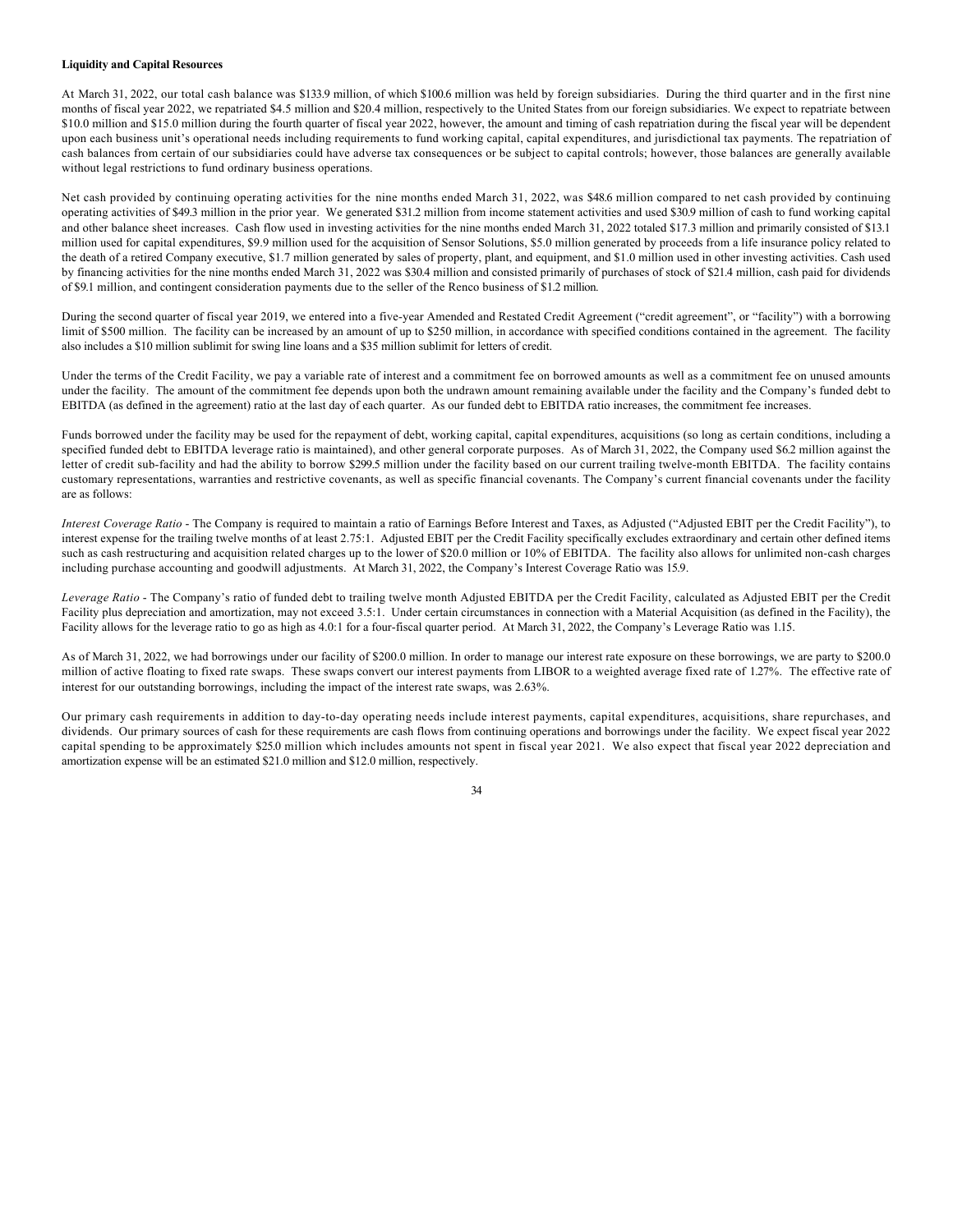The following table sets forth our capitalization:

| (In thousands)                 | <b>March 31, 2022</b> | June 30, 2021 |
|--------------------------------|-----------------------|---------------|
| Long-term debt                 | 199,745               | 199,490       |
| Less cash and cash equivalents | (133.902)             | (136, 367)    |
| Net debt                       | 65.843                | 63,123        |
| Stockholders' equity           | 527,620               | 506,425       |
| Total capitalization           | 593,463               | 569,548       |

We sponsor a number of defined benefit and defined contribution retirement plans. The U.S. pension plan is frozen for substantially all participants. We have evaluated the current and long-term cash requirements of these plans, and our existing sources of liquidity are expected to be sufficient to cover required contributions under ERISA and other governing regulations.

The fair value of the Company's U.S. defined benefit pension plan assets was \$186.9 million at March 31, 2022, as compared to \$212.6 million at the most recent measurement date, which occurred as of June 30, 2021. The next measurement date to determine plan assets and benefit obligations will be on June 30, 2022.

The Company expects to pay \$0.4 million in contributions to its defined benefit plans during the remainder of fiscal year 2022. Contributions of \$0.1 million and \$0.2 million were made during the three and nine months ended March 31, 2022 compared to \$3.1 million and \$8.0 million during the three and nine months ended March 31, 2021, respectively. The Company does not expect to make additional contributions during fiscal year 2022 to its U.S. defined benefit plan. The Company expects to make contributions during fiscal year 2022 of \$0.1 million and \$0.3 million to its unfunded defined benefit plans in the U.S. and Germany, respectively. Any subsequent plan contributions will depend on the results of future actuarial valuations.

We have an insurance program in place to fund supplemental retirement income benefits for four retired executives. Current executives and new hires are not eligible for this program. At March 31, 2022, the underlying policies had a cash surrender value of \$6.0 million and are reported net of loans of \$5.1 million for which we have the legal right of offset, these amounts are reported net on our balance sheet.

#### **Other Matters**

*Inflation –* Certain of our expenses, such as wages and benefits, occupancy costs, freight and equipment repair and replacement, are subject to normal inflationary pressures. Inflation for medical costs can impact both our employee benefit costs as well as our reserves for workers' compensation claims. We monitor the inflationary rate and make adjustments to reserves whenever it is deemed necessary. Our ability to control worker compensation insurance medical cost inflation is dependent upon our ability to manage claims and purchase insurance coverage to limit the maximum exposure for us. Each of our segments is subject to the effects of changing raw material costs caused by the underlying commodity price movements. We have experienced price fluctuations for a number of materials including rhodium, steel, and other metal commodities. These materials are some of the key elements in the products manufactured in these segments. Wherever possible, we will implement price increases to offset the impact of changing prices. The ultimate acceptance of these price increases will be impacted by our affected divisions' respective competitors and the timing of their price increases. In general, we do not enter into purchase contracts that extend beyond one operating cycle. While Standex considers our relationship with our suppliers to be good, there can be no assurances that we will not experience any supply shortage.

*Foreign Currency Translation* – Our primary functional currencies used by our non-U.S. subsidiaries are the Euro, British Pound Sterling (Pound), Japanese (Yen), and Chinese (Yuan).

*Defined Benefit Pension Plans* – We record expenses related to these plans based upon various actuarial assumptions such as discount rates, mortality rates, and assumed rates of returns. The Company's pension plan is frozen for substantially all eligible U.S. employees and participants in the plan ceased accruing future benefits.

*Environmental Matters* – To the best of our knowledge, we believe that we are presently in substantial compliance with all existing applicable environmental laws and regulations and do not anticipate any instances of non-compliance that will have a material effect on our future capital expenditures, earnings or competitive position.

*Seasonality* – We are a diversified business with generally low levels of seasonality.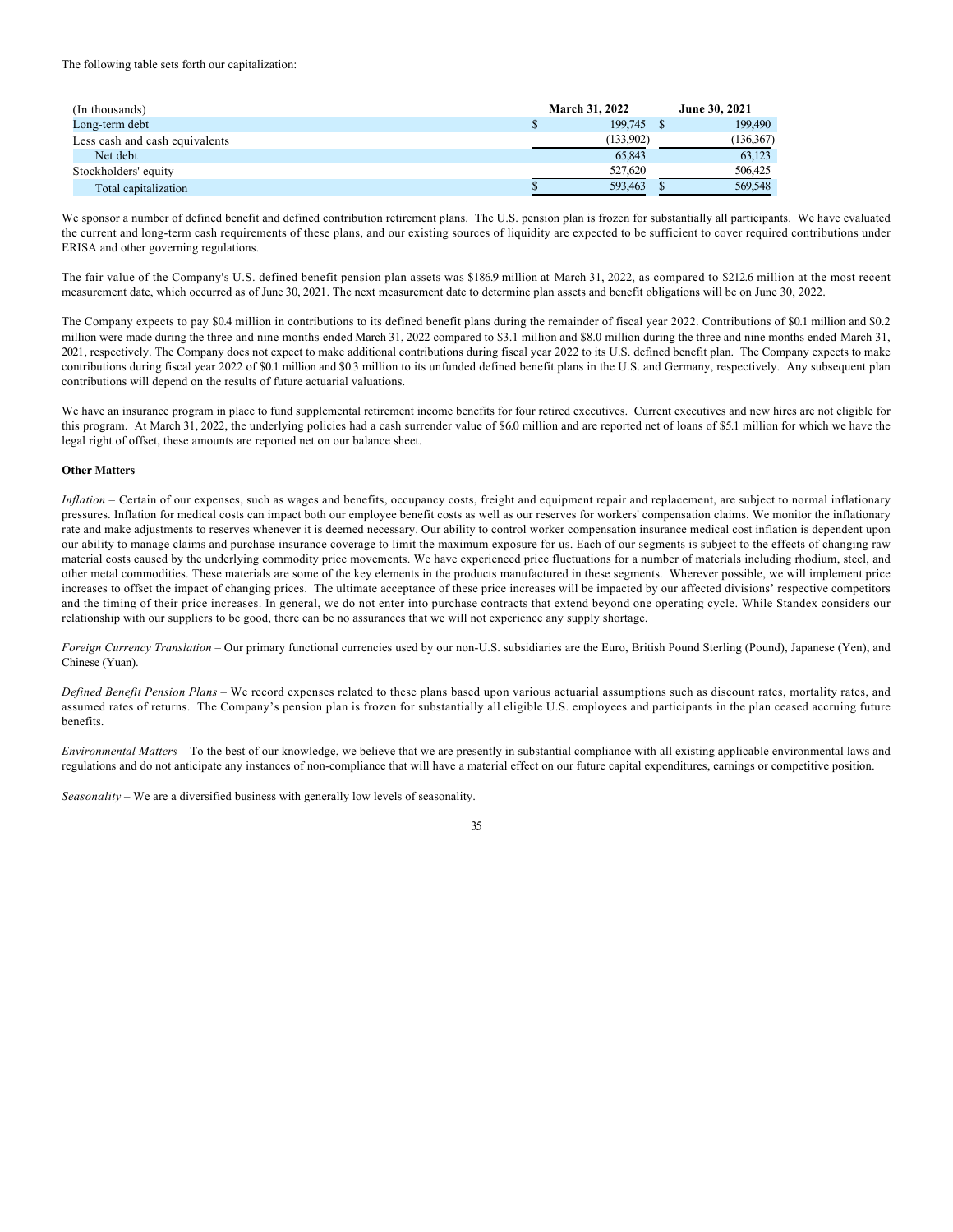*Employee Relations* – The Company has labor agreements with several union locals in the United States and several European employees belong to European trade unions.

## **Critical Accounting Policies**

The condensed consolidated financial statements include the accounts of Standex International Corporation and all of its subsidiaries. The preparation of financial statements in conformity with accounting principles generally accepted in the United States of America requires us to make estimates and assumptions in certain circumstances that affect amounts reported in the accompanying condensed consolidated financial statements. Although we believe that materially different amounts would not be reported due to the accounting policies adopted, the application of certain accounting policies involves the exercise of judgment and use of assumptions as to future uncertainties and, as a result, actual results could differ from these estimates. Our Annual Report on Form 10-K for the year ended June 30, 2021 lists a number of accounting policies which we believe to be the most critical.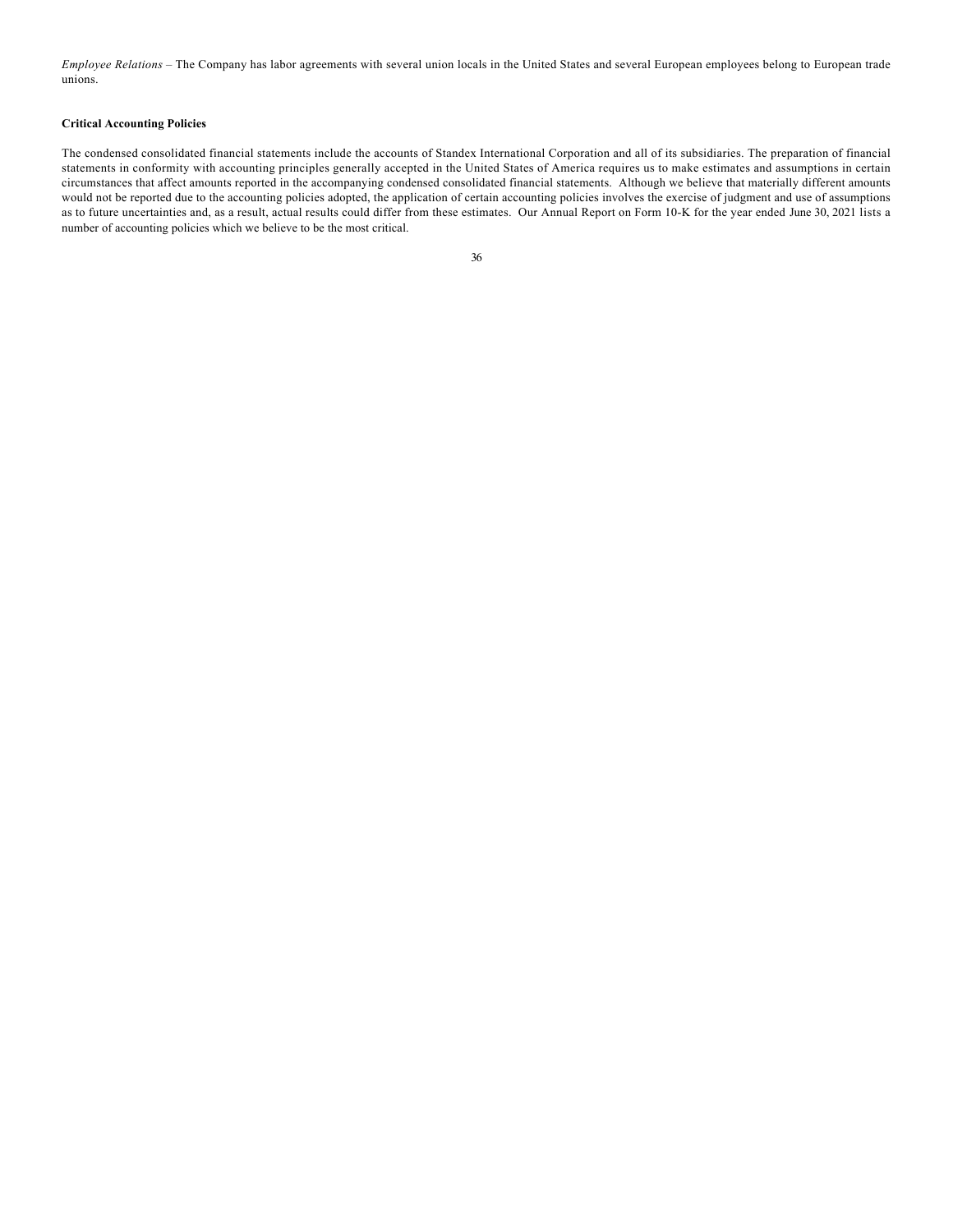#### <span id="page-36-0"></span>**ITEM 3. QUANTITATIVE AND QUALITATIVE DISCLOSURES ABOUT MARKET RISK**

#### **Risk Management**

We are exposed to market risks from changes in interest rates, commodity prices and changes in foreign currency exchange. To reduce these risks, we selectively use, from time to time, financial instruments and other proactive management techniques. We have internal policies and procedures that place financial instruments under the direction of the Treasurer and restrict all derivative transactions to those intended for hedging purposes only. The use of financial instruments for trading purposes (except for certain investments in connection with the non-qualified defined contribution plan) or speculation is strictly prohibited. The Company has no majorityowned subsidiaries that are excluded from the consolidated financial statements. Further, we have no interests in or relationships with any special purpose entities.

#### **Exchange Rate Risk**

We are exposed to both transactional risk and translation risk associated with exchange rates. The transactional risk is mitigated, in large part, by natural hedges developed with locally denominated debt service on intercompany accounts. We also mitigate certain of our foreign currency exchange rate risks by entering into forward foreign currency contracts from time to time. The contracts are used as a hedge against anticipated foreign cash flows, such as loan payments, customer remittances, and materials purchases, and are not used for trading or speculative purposes. The fair values of the forward foreign currency exchange contracts are sensitive to changes in foreign currency exchange rates, as an adverse change in foreign currency exchange rates from market rates would decrease the fair value of the contracts. However, any such losses or gains would generally be offset by corresponding gains and losses, respectively, on the related hedged asset or liability. At March 31, 2022 the fair value, in the aggregate, of the Company's open foreign exchange contracts was an asset of \$0.2 million.

Our primary translation risk is with the Euro, British Pound Sterling, Peso, Japanese Yen and Chinese Yuan. A hypothetical 10% appreciation or depreciation of the value of any these foreign currencies to the U.S. Dollar at March 31, 2022, would not result in a material change in our operations, financial position, or cash flows. We hedge our most significant foreign currency translation risks primarily through cross currency swaps and other instruments, as appropriate.

#### **Interest Rate Risk**

The Company's effective interest rate on borrowings was 2.63% at March 31, 2022. Our interest rate exposure is limited primarily to interest rate changes on our variable rate borrowings and is mitigated by our use of interest rate swap agreements to modify our exposure to interest rate movements. At March 31, 2022, we have \$200.0 million of active floating to fixed rate swaps with terms ranging from one to four years. These swaps convert our interest payments from LIBOR to a weighted average rate of 1.27%. At March 31, 2022 the fair value, in the aggregate, of the Company's interest rate swaps was assets of \$6.6 million. A 25-basis point increase in interest rates would not change our annual interest expense as all of our outstanding debt is currently converted to fixed rate debts by means of interest rate swaps.

#### **Concentration of Credit Risk**

We have a diversified customer base. As such, the risk associated with concentration of credit risk is inherently minimized. As of March 31, 2022, no one customer accounted for more than 5% of our consolidated outstanding receivables or of our sales.

#### **Commodity Prices**

The Company is exposed to fluctuating market prices for all commodities used in its manufacturing processes. Each of our segments is subject to the effects of changing raw material costs caused by the underlying commodity price movements. In general, we do not enter into purchase contracts that extend beyond one operating cycle. While Standex considers our relationship with our suppliers to be good, there can be no assurances that we will not experience any supply shortage.

The Engineering Technologies, Specialty Solutions, and Electronics segments are all sensitive to price increases for steel and aluminum products, other metal commodities such as rhodium and copper, and petroleum-based products. We have experienced price fluctuations for a number of materials including rhodium, steel, and other metal commodities. These materials are some of the key elements in the products manufactured in these segments. Wherever possible, we will implement price increases to offset the impact of changing prices. The ultimate acceptance of these price increases, if implemented, will be impacted by our affected divisions' respective competitors and the timing of their price increases.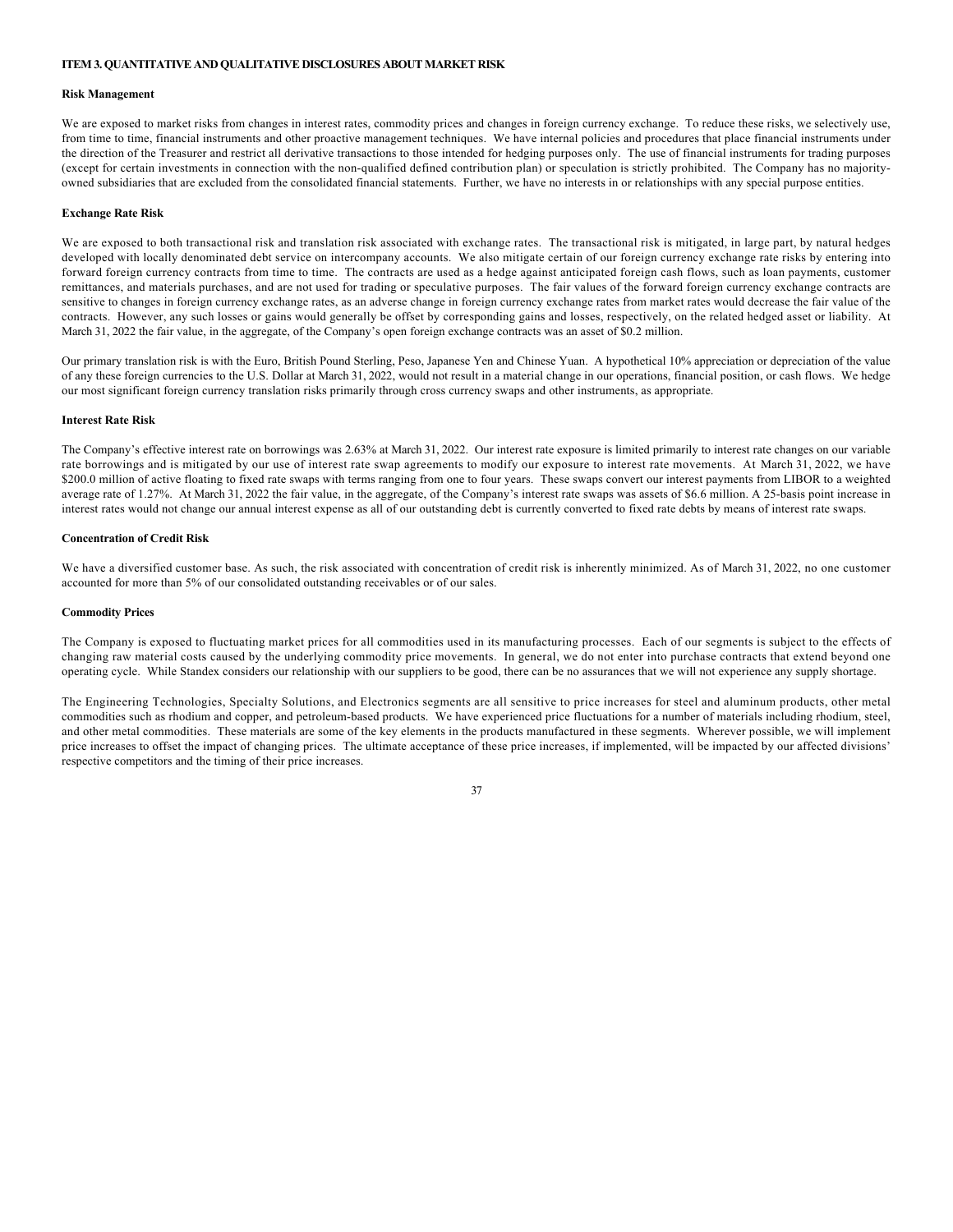#### <span id="page-37-0"></span>**ITEM 4. CONTROLS AND PROCEDURES**

At the end of the period covered by this Report, the management of the Company, including the Chief Executive Officer and the Chief Financial Officer, evaluated the effectiveness of the design and operation of the Company's disclosure controls and procedures (as defined in Rule 13a-15(e) under the Securities Exchange Act of 1934, as amended ("Exchange Act")). Based on that evaluation, the Chief Executive Officer and Chief Financial Officer concluded that the Company's disclosure controls and procedures were effective as of March 31, 2022 in ensuring that the information required to be disclosed by the Company in reports that it files or submits under the Exchange Act is recorded, processed, summarized and reported within the time periods specified in the Securities and Exchange Commission's ("SEC") rules and forms, and that such information is accumulated and communicated to the Company's management, including its Chief Executive Officer and Chief Financial Officer, as appropriate to allow timely decisions regarding required disclosure.

There was no change in the Company's internal control over financial reporting during the quarterly period ended March 31, 2022 that has materially affected or is reasonably likely to materially affect the Company's internal control over financial reporting.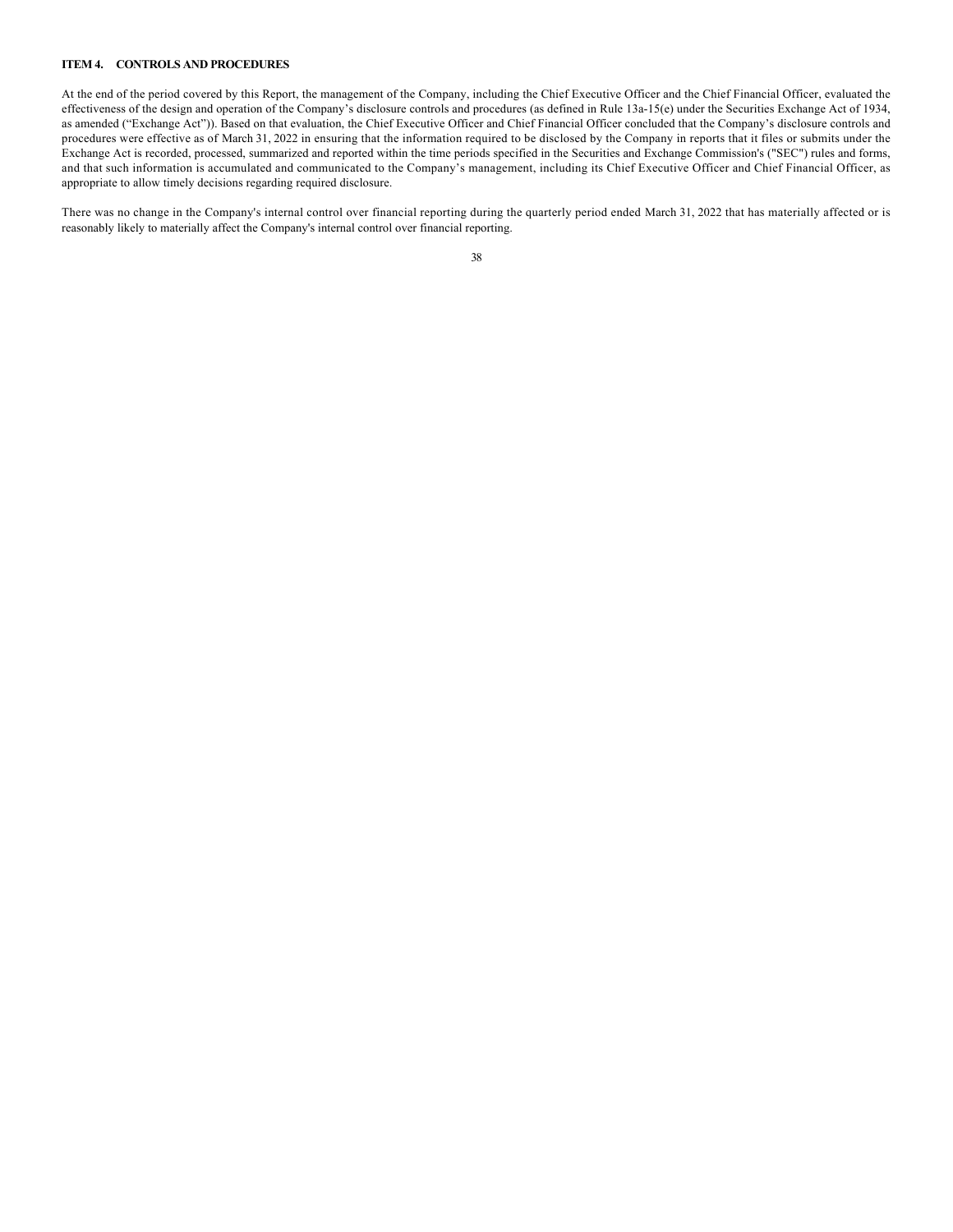#### **PART II. OTHER INFORMATION**

## <span id="page-38-0"></span>**ITEM 5. UNREGISTERED SALES OF EQUITY SECURITIES AND USE OF PROCEEDS**

(c) The following table provides information about purchases by the Company of equity securities that are registered by the Company pursuant to Section 12 of the Exchange Act:

#### **Issuer Purchases of Equity Securities(1) Quarter Ended March 31, 2022**

| Period                         | (a) Total number of<br>shares (or units)<br>purchased | (b) Average price paid<br>per share (or unit) | (c) Total number of<br>shares (or units)<br>purchased as part of<br>publicly announced<br>plans or programs | (d) Maximum number<br>(or appropriate dollar<br>value) of shares (or<br>units) that may yet be<br>purchased under the<br>plans or programs |  |  |
|--------------------------------|-------------------------------------------------------|-----------------------------------------------|-------------------------------------------------------------------------------------------------------------|--------------------------------------------------------------------------------------------------------------------------------------------|--|--|
| January 1 - January 31, 2022   | $\sim$                                                |                                               | $\overline{\phantom{0}}$                                                                                    | 12,522                                                                                                                                     |  |  |
|                                |                                                       |                                               |                                                                                                             |                                                                                                                                            |  |  |
| February 1 - February 28, 2022 | 112,008                                               | 105.91                                        | 112,008                                                                                                     | 659                                                                                                                                        |  |  |
|                                |                                                       |                                               |                                                                                                             |                                                                                                                                            |  |  |
| March 1 - March 31, 2022       | 108                                                   | 103.06                                        | 108                                                                                                         | 648                                                                                                                                        |  |  |
|                                |                                                       |                                               |                                                                                                             |                                                                                                                                            |  |  |
| Total                          | 112.116                                               | 105.91                                        | 112.116                                                                                                     | 648                                                                                                                                        |  |  |
|                                |                                                       |                                               |                                                                                                             |                                                                                                                                            |  |  |

(1) The Company has a Stock Buyback Program (the "Program") which was originally announced on January 30, 1985 and most recently amended on April 26, 2016. Under the Program, the Company was authorized to repurchase up to an aggregate of \$100 million of its shares. Under the program, purchases may be made from time to time on the open market, including through 10b5-1 trading plans, or through privately negotiated transactions, block transactions, or other techniques in accordance with prevailing market conditions and the requirements of the Securities and Exchange Commission. The Board's authorization is open-ended and does not establish a timeframe for the purchases. The Company is not obligated to acquire a particular number of shares, and the program may be discontinued at any time at the Company's discretion.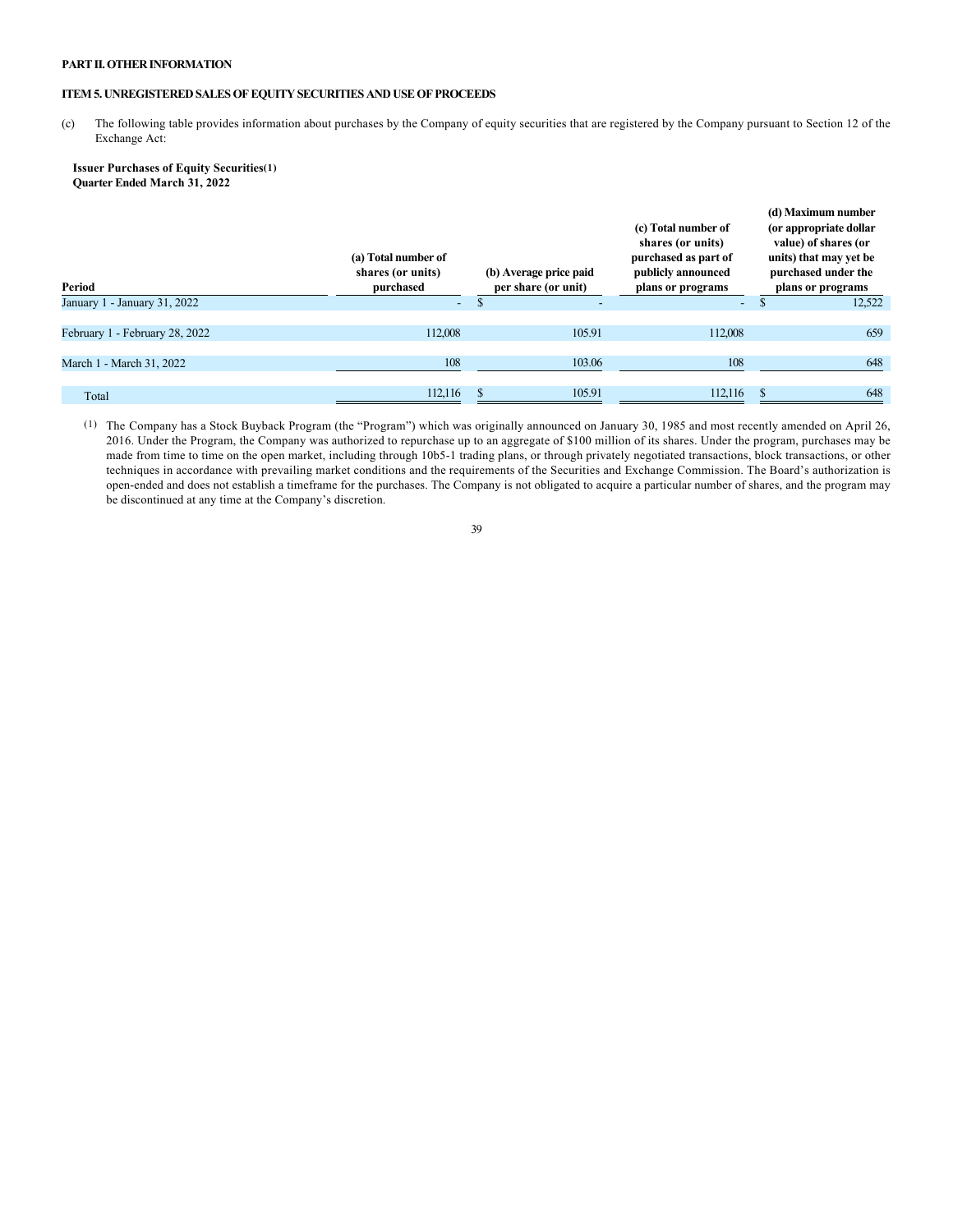## <span id="page-39-0"></span>**ITEM 6. EXHIBITS**

- (a) Exhibits
	- 31.1 [Principal Executive Officer's Certification Pursuant to Rule 13a-14\(a\)/15d-14\(a\) and Pursuant to Section 302 of the Sarbanes-Oxley Act of 2002.](ex_336901.htm)
	- 31.2 [Principal Financial Officer's Certification Pursuant to Rule 13a-14\(a\)/15d-14\(a\) and Pursuant to Section 302 of the Sarbanes-Oxley Act of 2002.](ex_336902.htm)
	- 32 [Principal Executive Officer and Principal Financial Officer Certifications Pursuant to 18 U.S.C. Section 1350, as Adopted Pursuant to Section 906 of the](ex_336903.htm) Sarbanes-Oxley Act of 2002.
	- 101 The following materials from this Quarterly Report on Form 10-Q, formatted in Inline Extensible Business Reporting Language (iXBRL): (i) Condensed Consolidated Balance Sheets, (ii) Condensed Consolidated Statements of Operations, (iii) Condensed Consolidated Statements of Comprehensive Income, (iv) Condensed Consolidated Statements of Cash Flows, and (v) Notes to Unaudited Condensed Consolidated Financial Statements.
	- 104 Cover Page Interactive Data File (formatted as Inline XBRL and contained in Exhibit 101).

## **ALL OTHER ITEMS ARE INAPPLICABLE**